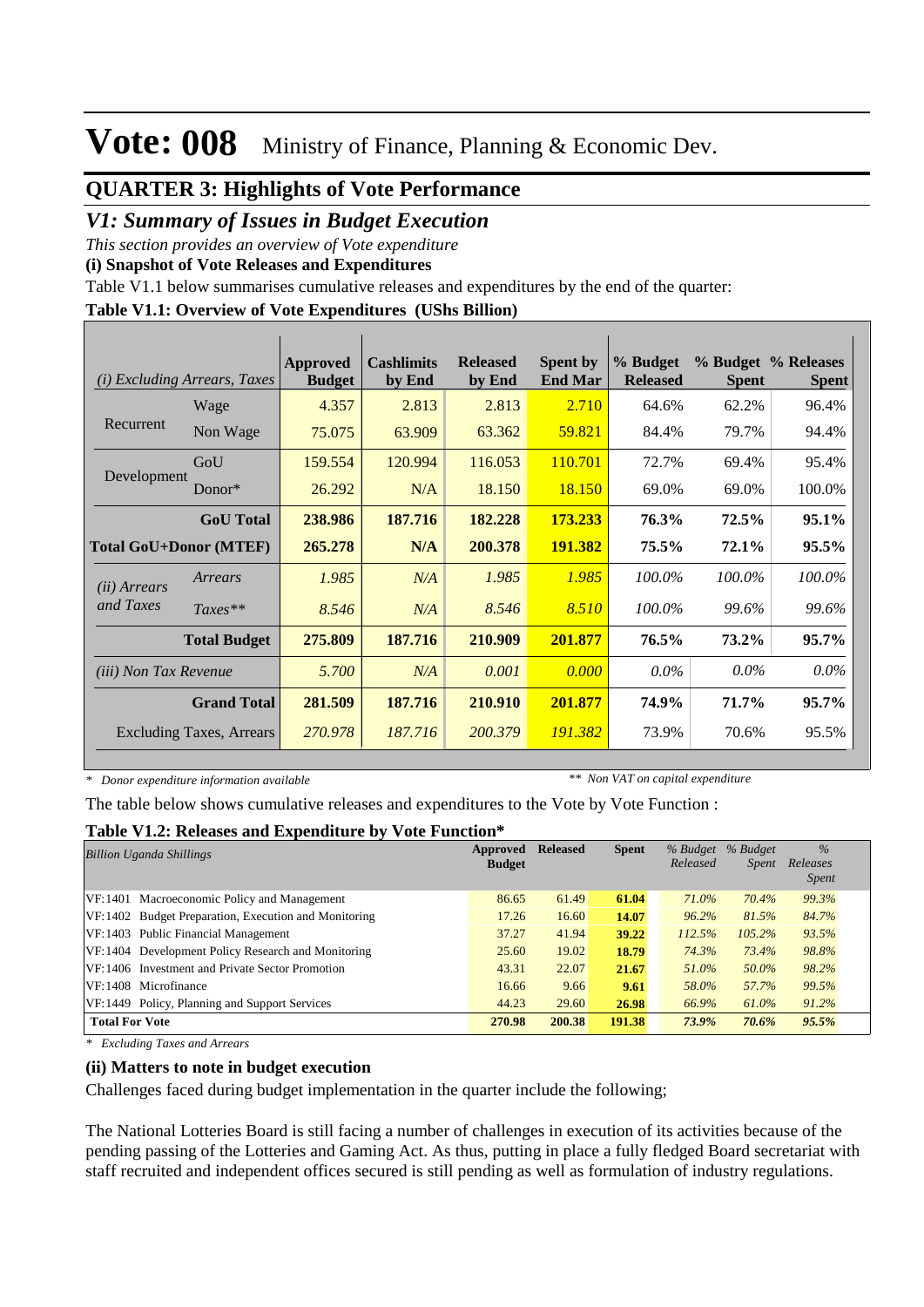### **QUARTER 3: Highlights of Vote Performance**

During the period, there was a surge in the exchange rate and this affected a number of activities under the Financial Management Department. Because of the increased exchange rate, oracle licenses were at unusually high costs.

Uganda Microfinance Regulatory Authority-(MRA) was not established since the Tier IV Microfinance Bill that gives legal existence to UMRA is not yet passed into Law by Parliament. Also lack of adequate security/collateral by the borrowers and poor loans record limited the amount of loans disbursed. In addition, the Microfinance Support Center Ltd staffing is still low which impacts on set timelines to achieved planned targets

**Table V1.3: High Unspent Balances and Over-Expenditure in the Domestic Budget (Ushs Bn)**

| (i) Major unpsent balances                                                                                                                                    |
|---------------------------------------------------------------------------------------------------------------------------------------------------------------|
| Programs, Projects and Items                                                                                                                                  |
| VF: 1449 Policy, Planning and Support Services                                                                                                                |
| 2.16Bn Shs Programme/Project: 0054 Support to MFPED                                                                                                           |
| Reason: Various expenditures were not effected in gthe quarter                                                                                                |
|                                                                                                                                                               |
| <b>Items</b><br><b>0.84Bn Shs</b> Item: 231001 Non Residential buildings (Depreciation)                                                                       |
| Reason: Contracts for payment in Q4                                                                                                                           |
| <b>0.75 Bn Shs</b> Item: 291001 Transfers to Government Institutions                                                                                          |
| Reason: During the period, some beneficiaries for tax subsidy had not submited their requirements and government could not effect the                         |
| waiver.                                                                                                                                                       |
| <b>Programs, Projects and Items</b>                                                                                                                           |
| VF: 1403 Public Financial Management                                                                                                                          |
| <b>2.00Bn Shs</b> Programme/Project: 1290 3RD Financial Management and Accountability Programme [FINMAP III] Comp. 3,4&5 - FMS,<br><b>LGPFM</b> and Oversight |
| Reason: Payments not executed under FINMAP III                                                                                                                |
| <b>Items</b>                                                                                                                                                  |
| <b>1.14Bn Shs</b> Item: 211102 Contract Staff Salaries (Incl. Casuals, Temporary)                                                                             |
| Reason: Delayed PAYE and NSSF payments                                                                                                                        |
| <b>0.55 Bn Shs</b> Item: 225002 Consultancy Services-Long-term                                                                                                |
| Reason: Funds insufficient to pay full contract sums, hence payments postponed to Q4                                                                          |
| Programs, Projects and Items                                                                                                                                  |
| VF: 1402 Budget Preparation, Execution and Monitoring                                                                                                         |
| <b>1.76Bn Shs</b> Programme/Project: 11<br><b>Budget Policy and Evaluation</b>                                                                                |
| Reason: OBT automation                                                                                                                                        |
| <b>Items</b>                                                                                                                                                  |
| <b>1.11 Bn Shs</b> Item: 225002 Consultancy Services-Long-term                                                                                                |
| Reason: Procurement of hardware for development of a Programme budgeting System                                                                               |
| Programs, Projects and Items                                                                                                                                  |
| VF: 1402 Budget Preparation, Execution and Monitoring                                                                                                         |
| <b>0.51 Bn Shs</b> Programme/Project: 1063 Budget Monitoring and Evaluation                                                                                   |
| Reason: Pending Payment for gratuity arrears and other procurents to be cleared in Q4                                                                         |
|                                                                                                                                                               |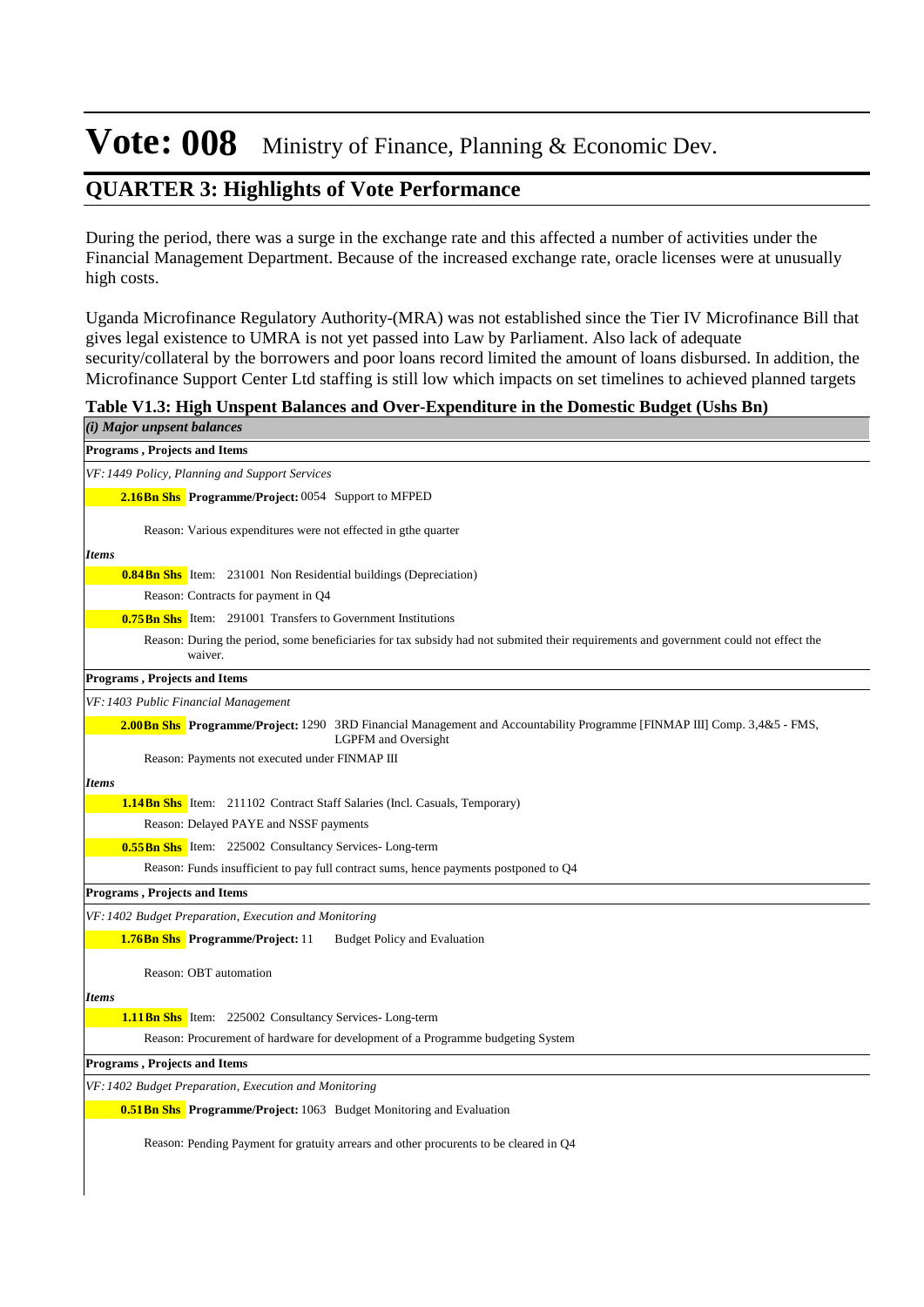### **QUARTER 3: Highlights of Vote Performance**

#### *(ii) Expenditures in excess of the original approved budget*

*\* Excluding Taxes and Arrears*

#### *V2: Performance Highlights*

*This section provides highlights of output performance, focusing on key outputs and actions impelemented to improve section performance.*

| Table V2.1: Key Vote Output Indicators and Expenditures* |  |
|----------------------------------------------------------|--|
|----------------------------------------------------------|--|

| Vote, Vote Function<br><b>Key Output</b>               | <b>Approved Budget and</b><br><b>Planned outputs</b>                                                                 | <b>Cumulative Expenditure</b><br>and Performance                                                                                                                                          | <b>Status and Reasons for</b><br>any Variation from Plans |
|--------------------------------------------------------|----------------------------------------------------------------------------------------------------------------------|-------------------------------------------------------------------------------------------------------------------------------------------------------------------------------------------|-----------------------------------------------------------|
|                                                        | <b>Vote Function: 1401 Macroeconomic Policy and Management</b>                                                       |                                                                                                                                                                                           |                                                           |
| <b>Output: 140101</b>                                  | <b>Macroeconomic Policy, Monitoring and Analysis</b>                                                                 |                                                                                                                                                                                           |                                                           |
| Description of Performance: Fiscal and Monetary policy | program for FY 2014/15<br>approved and implemented                                                                   | Fiscal program for FY 2014/15 No variation<br>approved                                                                                                                                    |                                                           |
|                                                        | Quarterly performance bulletins<br>for financial sector disseminated were produced for Q1, Q2 and                    | Reports on economic and<br>financial sector developments<br>Q3 produced                                                                                                                   |                                                           |
|                                                        | Economic performance reports<br>and selected monthly economic Revised monetary and fiscal<br>indicators disseminated | programme for 2014/15<br>produced                                                                                                                                                         |                                                           |
|                                                        | Progress reports on the East<br><b>African Community Monetary</b><br>Union negotiations produced.                    | Government of Uganda<br>quarterly cash limits set for Q2,<br>Q3 & Q4 FY 2014/15                                                                                                           |                                                           |
|                                                        | 18.2% of the National Budget<br>for FY 2014/15 mobilized from Economic indicators for<br>external sources            | planning availed                                                                                                                                                                          |                                                           |
|                                                        | 25 Grant Financing Agreements<br>with Development Partners<br>concluded.                                             | Report on the BOP position<br>produced for Q1 & Q2 FY<br>2014/15                                                                                                                          |                                                           |
|                                                        |                                                                                                                      | Multilateral technical missions<br>serviced                                                                                                                                               |                                                           |
|                                                        |                                                                                                                      | Final Annual cash flow<br>statements for FY 2013/14<br>and Monthly cash flow<br>statements for Q1, Q2 & Q3<br>Annual economic and financial<br>performance report for 2013/14<br>produced |                                                           |
|                                                        |                                                                                                                      | Financial sector bulletin for Q1<br>& Q2 produced of FY 2014/15                                                                                                                           |                                                           |
|                                                        |                                                                                                                      | Macroeconomic framework<br>Updated                                                                                                                                                        |                                                           |
|                                                        |                                                                                                                      | Fiscal analysis report for<br>2013/14, and Q1, Q2 & Q3<br>$2014/15$ produced                                                                                                              |                                                           |
|                                                        |                                                                                                                      |                                                                                                                                                                                           |                                                           |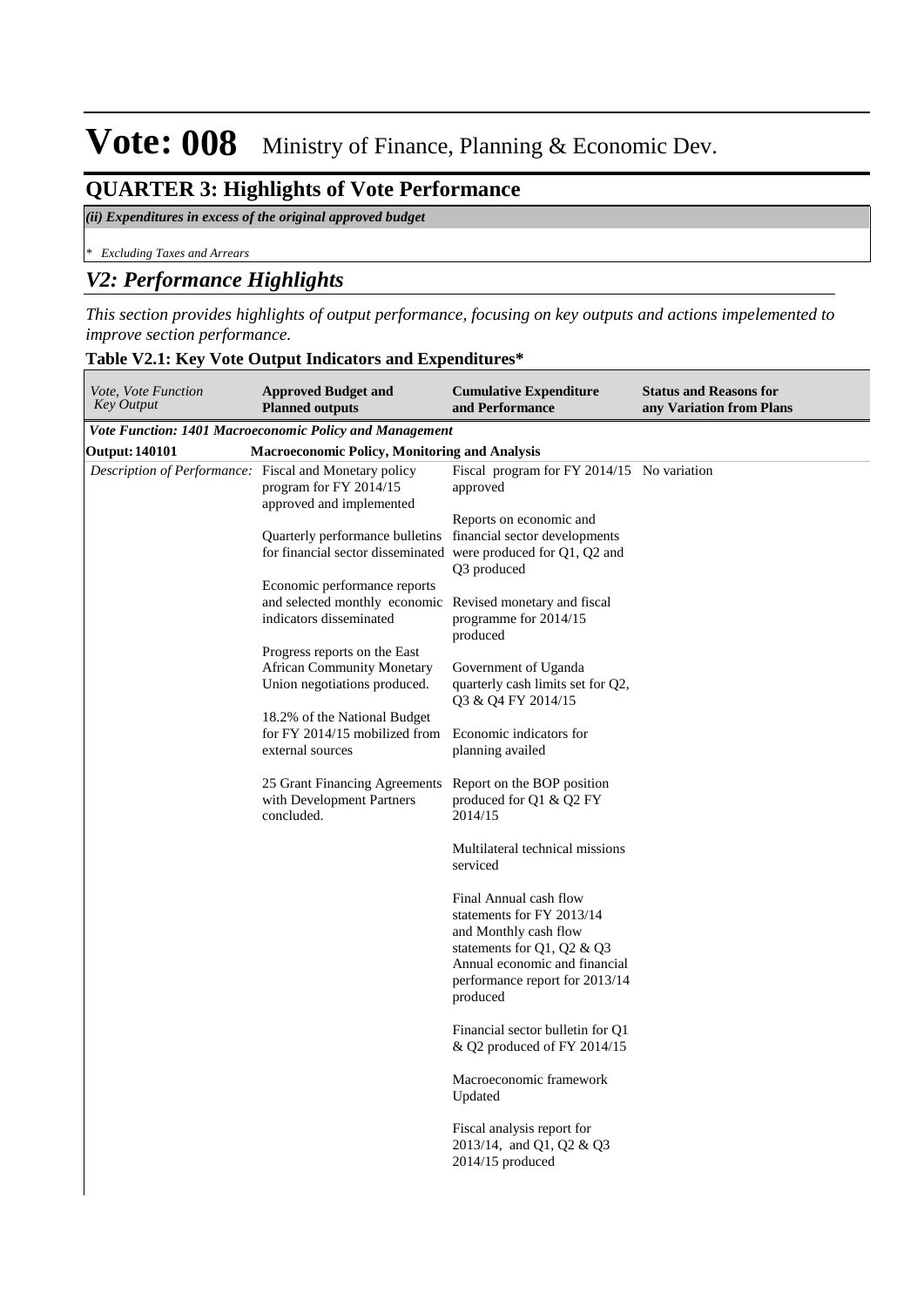| Vote, Vote Function<br><b>Key Output</b>                         | <b>Approved Budget and</b><br><b>Planned outputs</b>                                                                                                                                                                                                                                                                                                                                                                                                                                                                                                                                                                                                                                                                      | <b>Cumulative Expenditure</b><br>and Performance                                                                                                                                                                                                                                                                                                                                                                                                                                                                                                                                                       | <b>Status and Reasons for</b><br>any Variation from Plans |
|------------------------------------------------------------------|---------------------------------------------------------------------------------------------------------------------------------------------------------------------------------------------------------------------------------------------------------------------------------------------------------------------------------------------------------------------------------------------------------------------------------------------------------------------------------------------------------------------------------------------------------------------------------------------------------------------------------------------------------------------------------------------------------------------------|--------------------------------------------------------------------------------------------------------------------------------------------------------------------------------------------------------------------------------------------------------------------------------------------------------------------------------------------------------------------------------------------------------------------------------------------------------------------------------------------------------------------------------------------------------------------------------------------------------|-----------------------------------------------------------|
|                                                                  |                                                                                                                                                                                                                                                                                                                                                                                                                                                                                                                                                                                                                                                                                                                           | Negotiations on the<br>establishment of the East<br><b>African Community Monetary</b><br>Union were completed and<br>Protocol document has been<br>ratified by Parliament.<br>9% of the National Budget for<br>FY 2014/15 mobilized from<br>external sources<br><b>Grant Financing Agreements</b><br>with Development Partners<br>concluded.                                                                                                                                                                                                                                                           |                                                           |
| Performance Indicators:                                          |                                                                                                                                                                                                                                                                                                                                                                                                                                                                                                                                                                                                                                                                                                                           |                                                                                                                                                                                                                                                                                                                                                                                                                                                                                                                                                                                                        |                                                           |
| Number of Tax Amendments<br>Bills produced                       | 4                                                                                                                                                                                                                                                                                                                                                                                                                                                                                                                                                                                                                                                                                                                         | 4                                                                                                                                                                                                                                                                                                                                                                                                                                                                                                                                                                                                      |                                                           |
| Number of progress reports<br>on Macroeconomic model<br>produced | 4                                                                                                                                                                                                                                                                                                                                                                                                                                                                                                                                                                                                                                                                                                                         | 3                                                                                                                                                                                                                                                                                                                                                                                                                                                                                                                                                                                                      |                                                           |
| Number of macro economic<br>reports produced                     | 20                                                                                                                                                                                                                                                                                                                                                                                                                                                                                                                                                                                                                                                                                                                        | 15                                                                                                                                                                                                                                                                                                                                                                                                                                                                                                                                                                                                     |                                                           |
| <b>Output Cost:</b>                                              | UShs Bn:<br>7.567                                                                                                                                                                                                                                                                                                                                                                                                                                                                                                                                                                                                                                                                                                         | UShs Bn:<br>3.150                                                                                                                                                                                                                                                                                                                                                                                                                                                                                                                                                                                      | % Budget Spent:<br>41.6%                                  |
| <b>Output: 140102</b>                                            |                                                                                                                                                                                                                                                                                                                                                                                                                                                                                                                                                                                                                                                                                                                           | Domestic Revenue and Foreign Aid Policy, Monitoring and Analysis                                                                                                                                                                                                                                                                                                                                                                                                                                                                                                                                       |                                                           |
|                                                                  | Description of Performance: Quarterly Domestic financing<br>reports for FY 2014/15 prepared Tax and Non-Tax revenue<br>Medium term resource envelope prepared and recommendations<br>projection prepared.<br>URA monitored and supervised<br>to collect Ushs 9,577 billion<br>revenue target to finance the<br>Budget for FY2014/15<br>MDAs and URA monitored to<br>ensure that NTR target of Ushs<br>206 billion is realized to finance target is realized to finance<br>the Budget for FY 2014/15<br>Macroeconomic framework and<br>the government cash flow<br>statement that reflect the overall<br>performance of domestic<br>revenues, loan repayments,<br>external loans and grants and<br>other financing updated | Monthly, Quarterly and Annual 12 Revenue performance<br>performance reports were<br>provided, reviewed and<br>presented to URA for updating.<br>Medium term Tax Revenue<br>forecasts were reviewed and<br>provided.<br>MDAs and URA monitored<br>monthly to ensure that NTR<br>Budget 2014/15 and Q2<br>revenue performance report<br>UShs 6,131.29bn against the<br>target of UShs 6,113.20bn and<br>UShs.126.49bn against the<br>target of UShs 128.94bn in tax<br>and Non Tax Revenue<br>respectively was collected as of<br>end February Financial Year<br>2014/15.<br>Macroeconomic framework and | reports are targeted for the FY<br>2014/15                |
|                                                                  |                                                                                                                                                                                                                                                                                                                                                                                                                                                                                                                                                                                                                                                                                                                           | the government cash flow<br>statement that reflect the overall<br>performance of domestic<br>revenues, loan repayments,<br>external loans and grants and                                                                                                                                                                                                                                                                                                                                                                                                                                               |                                                           |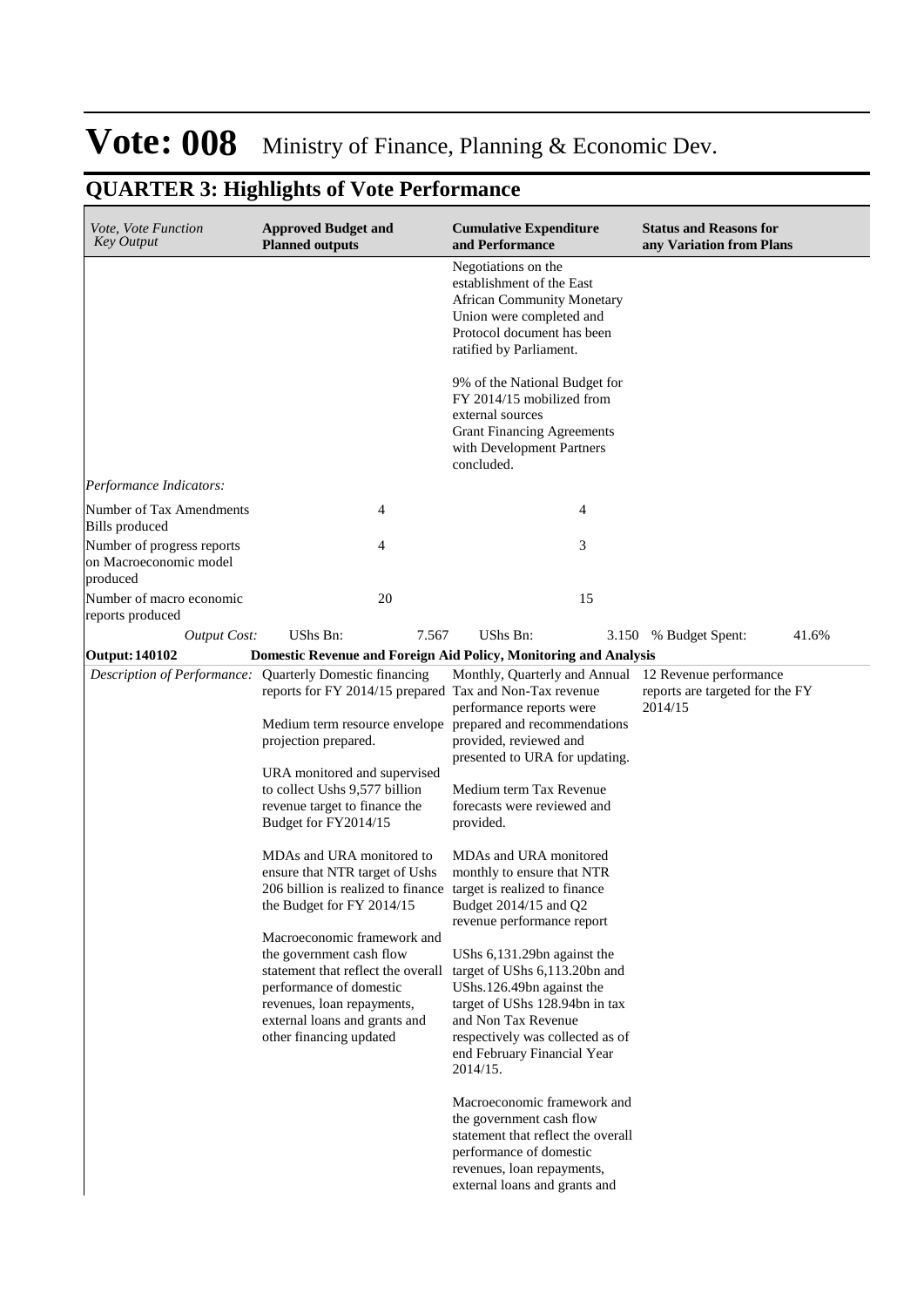| Vote, Vote Function<br><b>Key Output</b>                                   | <b>Approved Budget and</b><br><b>Planned outputs</b>                                                                                                                    | <b>Cumulative Expenditure</b><br>and Performance                                                                                                                                                                           | <b>Status and Reasons for</b><br>any Variation from Plans |  |
|----------------------------------------------------------------------------|-------------------------------------------------------------------------------------------------------------------------------------------------------------------------|----------------------------------------------------------------------------------------------------------------------------------------------------------------------------------------------------------------------------|-----------------------------------------------------------|--|
|                                                                            |                                                                                                                                                                         | other financing updated                                                                                                                                                                                                    |                                                           |  |
| Performance Indicators:                                                    |                                                                                                                                                                         |                                                                                                                                                                                                                            |                                                           |  |
| Number of revenue<br>performance reports<br>produced                       | 14                                                                                                                                                                      | 9                                                                                                                                                                                                                          |                                                           |  |
| Number of MDAs monitored<br>for Non Tax Revenue                            | 50                                                                                                                                                                      | 50                                                                                                                                                                                                                         |                                                           |  |
| External resources mobilized<br>as a percentage of the<br>National Budget. | 16                                                                                                                                                                      | 9                                                                                                                                                                                                                          |                                                           |  |
| <b>Output Cost:</b>                                                        | UShs Bn:<br>2.322                                                                                                                                                       | UShs Bn:<br>1.700                                                                                                                                                                                                          | 73.2%<br>% Budget Spent:                                  |  |
| <b>Output: 140151</b>                                                      | <b>Pension Regulation services</b>                                                                                                                                      |                                                                                                                                                                                                                            |                                                           |  |
|                                                                            | Description of Performance: Regulations and guidelines for<br>the Uganda Retirement Benefit<br>Regulatory Act 2011 developed<br>Risk management frameworks<br>developed | Staff trainings in the Retirement No variation<br>Benefits Sector best practices<br>and other relevant areas<br>undertaken in Tanzania, United<br>Kingdom, India, Swaziland                                                |                                                           |  |
|                                                                            | Licensing, regulatory and risk<br>based supervision frameworks<br>developed                                                                                             | Payment guidelines and<br>procedures for fees for service<br>providers developed and<br>operationalised.                                                                                                                   |                                                           |  |
|                                                                            | <b>Structure of National Database</b><br>of scheme participants<br>developed<br>Systems for monitoring                                                                  | Financial reporting and<br>disclosure requirements and<br>Corporate governance<br>regulations and regulations for<br>umbrella schemes developed                                                                            |                                                           |  |
|                                                                            | retirement benefits developed<br>Uganda Pension Liberalisation<br>process Benchmarked with peer<br>countries                                                            | Licenses issued to Retirement<br>Benefits Schemes, Fund<br>Managers, Custodians, Trustees<br>and Administrators                                                                                                            |                                                           |  |
|                                                                            | Policy papers and studies on<br>retirement benefit, social<br>protection and/or pension<br>reforms produced<br>Pension survey conducted                                 | Draft licensing and supervisory<br>manuals developed.<br>Procedures of licensing<br><b>Retirement Benefits Schemes</b><br>and service providers<br>Implemented.                                                            |                                                           |  |
| <b>Output Cost:</b>                                                        | UShs Bn:<br>0.500                                                                                                                                                       | Compliance-based, off site<br>supervision and regulatory<br>guidance and procedures to<br><b>Retirement Benefits Schemes</b><br>Fund Managers, Custodians,<br>Trustees and Administrators<br>effected<br>UShs Bn:<br>0.271 | 54.2%<br>% Budget Spent:                                  |  |
| <b>Output: 140153</b>                                                      | <b>Tax Appeals Tribunal Services</b>                                                                                                                                    |                                                                                                                                                                                                                            |                                                           |  |
|                                                                            | Description of Performance: 120 tax disputes worth UShs                                                                                                                 | 65 tax disputes worth Shs 1.87                                                                                                                                                                                             | High value of cases resulted                              |  |
|                                                                            | 205bn resolved countrywide to<br>improve tax administration.                                                                                                            | trillion resloved particularly<br>Tullow oil case worth more than more than Shs 1.2tn                                                                                                                                      | from Tullow oil case worth                                |  |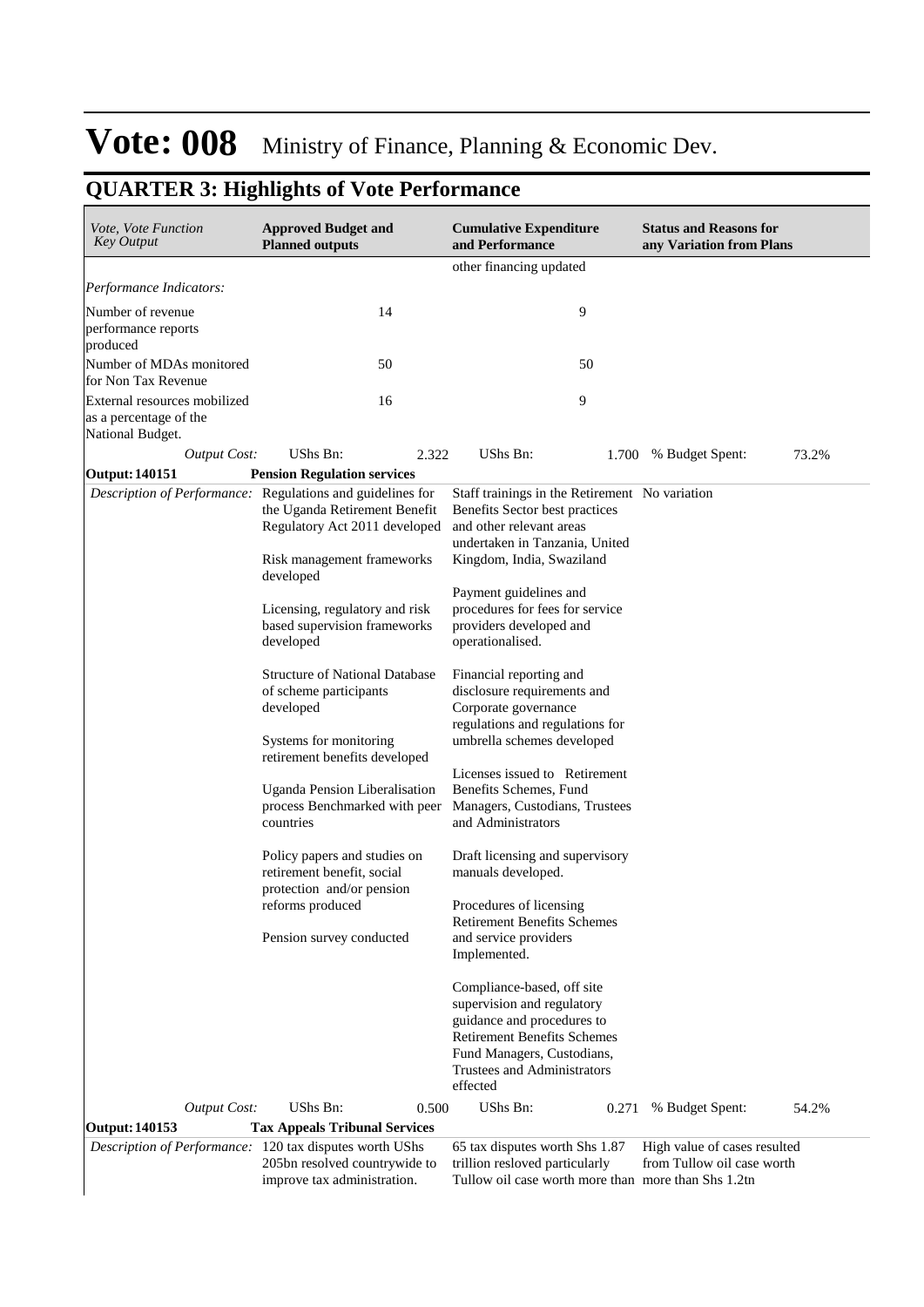| Vote, Vote Function<br><b>Key Output</b>                 | <b>Approved Budget and</b><br><b>Planned outputs</b>                                                                                                                                                                                                                                                                                     |       | <b>Cumulative Expenditure</b><br>and Performance                                                                                                       |       | <b>Status and Reasons for</b><br>any Variation from Plans |       |
|----------------------------------------------------------|------------------------------------------------------------------------------------------------------------------------------------------------------------------------------------------------------------------------------------------------------------------------------------------------------------------------------------------|-------|--------------------------------------------------------------------------------------------------------------------------------------------------------|-------|-----------------------------------------------------------|-------|
|                                                          |                                                                                                                                                                                                                                                                                                                                          |       | Shs 1.2tn                                                                                                                                              |       |                                                           |       |
|                                                          | Taxpayers sensitized on tax<br>litigation and arbitration<br>procedures to create awareness.                                                                                                                                                                                                                                             |       | 6 Officials trained in taxation,<br>accounting, law and arbitration                                                                                    |       |                                                           |       |
|                                                          | 10 officials trained in taxation,<br>law, accounting, case<br>management, IT, arbitration and<br>dispute resolution to enhance<br>efficiency in tax dispute<br>resolution.<br>Central tax law reference center<br>estabished in regional offices to<br>enhance research capacity of<br>tribunal and stakeholders in<br>regional offices. |       | 25 Library books acquired to<br>ease research efforts                                                                                                  |       |                                                           |       |
|                                                          |                                                                                                                                                                                                                                                                                                                                          |       | Editing of the 10th tax law<br>report commenced and continues                                                                                          |       |                                                           |       |
|                                                          |                                                                                                                                                                                                                                                                                                                                          |       | 6 court user seminars held for<br>sensitization purposes                                                                                               |       |                                                           |       |
|                                                          |                                                                                                                                                                                                                                                                                                                                          |       | 6 court sessions held upcountry                                                                                                                        |       |                                                           |       |
|                                                          | 10th Tax Law Report published<br>to enhance contribution to tax<br>law literature.                                                                                                                                                                                                                                                       |       |                                                                                                                                                        |       |                                                           |       |
|                                                          | Conduct Court sessions in<br>Kampala, Mbale, Mbarara,<br>Gulu and Arua.                                                                                                                                                                                                                                                                  |       |                                                                                                                                                        |       |                                                           |       |
| Performance Indicators:                                  |                                                                                                                                                                                                                                                                                                                                          |       |                                                                                                                                                        |       |                                                           |       |
| Value of tax disputes<br>resolved (Ushs Bn)              | 205                                                                                                                                                                                                                                                                                                                                      |       |                                                                                                                                                        | 1870  |                                                           |       |
| Number of Tax-payer<br>sensitization workshops held      | 4                                                                                                                                                                                                                                                                                                                                        |       | 6                                                                                                                                                      |       |                                                           |       |
| <b>Output Cost:</b>                                      | UShs Bn:                                                                                                                                                                                                                                                                                                                                 | 1.038 | UShs Bn:                                                                                                                                               | 0.726 | % Budget Spent:                                           | 69.9% |
| Output: 140156                                           | <b>Lottery Services</b>                                                                                                                                                                                                                                                                                                                  |       |                                                                                                                                                        |       |                                                           |       |
| Description of Performance: Ushs 12 billion collected in | lottery, gaming and pool betting<br>tax and Ushs 0.500bn collected<br>in NTR respectively.                                                                                                                                                                                                                                               |       | Ushs 10.33 billion shillings in<br>government revenue collected<br>in the period representing<br>10.11% surplus against target<br>for the period Q1-Q3 |       | No variation                                              |       |
|                                                          | Gaming and Pool betting<br>licenses processed                                                                                                                                                                                                                                                                                            |       | Directives issued to URA to                                                                                                                            |       |                                                           |       |
|                                                          | Registry of gaming and pool<br>betting equipment and devices                                                                                                                                                                                                                                                                             |       | furnish Lotteries Board with<br>monthly collection figures,                                                                                            |       |                                                           |       |
|                                                          | established                                                                                                                                                                                                                                                                                                                              |       | Licensing on ongoing.                                                                                                                                  |       |                                                           |       |
|                                                          | Standards for gambling<br>equipment and devices<br>established.                                                                                                                                                                                                                                                                          |       | 10 monitoring exercises carried<br>out.                                                                                                                |       |                                                           |       |
|                                                          |                                                                                                                                                                                                                                                                                                                                          |       | 2 press conferences held and<br>Over 20 radio announcements<br>made.                                                                                   |       |                                                           |       |
|                                                          |                                                                                                                                                                                                                                                                                                                                          |       | 7 illegal companies closed.                                                                                                                            |       |                                                           |       |
| <b>Output Cost:</b>                                      | UShs Bn:                                                                                                                                                                                                                                                                                                                                 | 0.800 | UShs Bn:                                                                                                                                               | 0.627 | % Budget Spent:                                           | 78.4% |
| <b>Vote Function Cost</b>                                | <b>UShs Bn:</b>                                                                                                                                                                                                                                                                                                                          |       | 86.651 UShs Bn:                                                                                                                                        |       | 61.036 % Budget Spent:                                    | 70.4% |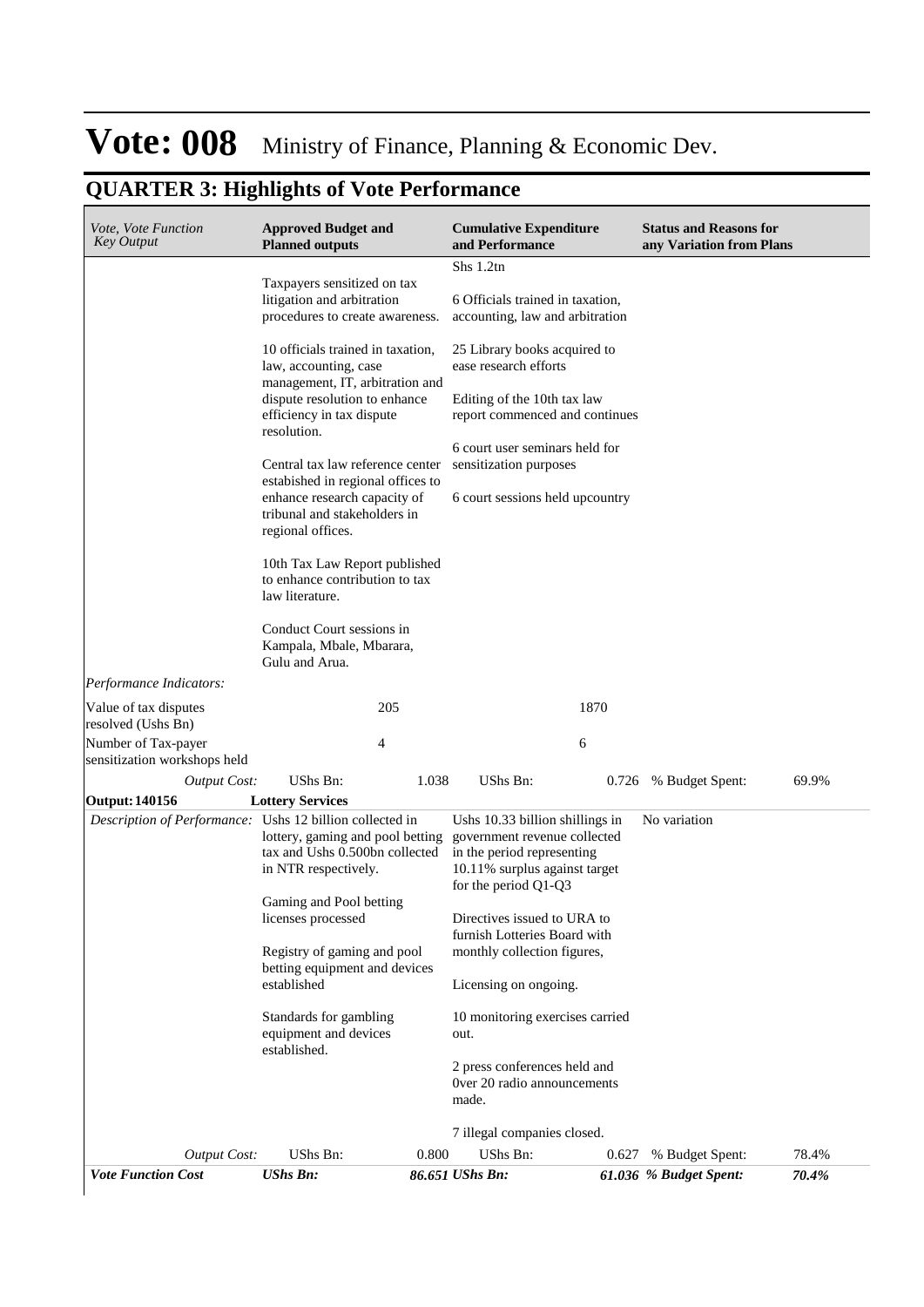| <i>Vote, Vote Function</i><br><b>Key Output</b> | <b>Approved Budget and</b><br><b>Planned outputs</b>                                                                    | <b>Cumulative Expenditure</b><br>and Performance                                                                           | <b>Status and Reasons for</b><br>any Variation from Plans |
|-------------------------------------------------|-------------------------------------------------------------------------------------------------------------------------|----------------------------------------------------------------------------------------------------------------------------|-----------------------------------------------------------|
|                                                 | Vote Function: 1402 Budget Preparation, Execution and Monitoring                                                        |                                                                                                                            |                                                           |
| <b>Output: 140201</b>                           | Policy, Coordination and Monitoring of the National Budget Cycle                                                        |                                                                                                                            |                                                           |
|                                                 | Description of Performance: Release Schedules and Budget<br>Estimates Book for FY 2014/15<br>produced and disseminated. | <b>Budget Directorate staff</b><br>capacity enhanced                                                                       | Outputs are on track                                      |
|                                                 | Public Investment Plan &<br><b>Budget Call Circulars (BCCs)</b><br>for FY 2015/16 Produced.                             | Software Requirements<br>Specification document<br>produced and signed off by the<br>project Manager and the<br>Consultant |                                                           |
|                                                 | <b>Output Budgeting Tool</b><br>automated for online access to<br>ease budgeting and reporting<br>processes             | Central government Quarterly<br>budget performance reporting<br>module FY 2014/2015 and<br>Budgeting FY 2015/16 deployed   |                                                           |
|                                                 | Annual and Quarterly work<br>plans for sectors analyzed and<br>reviewed.                                                | Quarter Two Budget<br>Performance Reports<br>consolidated                                                                  |                                                           |
|                                                 | <b>Budget Options Paper for FY</b><br>2015/16 prepared.                                                                 | Requirements for development<br>of a web based Programme                                                                   |                                                           |
|                                                 | Monitoring Reports, Medium<br>Term Expenditure Framework<br>(MTEF) for the FY 2015/16 and                               | Budgeting System gathered<br>from major Line Ministries                                                                    |                                                           |
|                                                 | the National Budget Framework Budget Framework Paper FY<br>for FY 2015/16 produced.                                     | 2015/16 Prepared and published                                                                                             |                                                           |
|                                                 | Sector Budget Framework<br>Papers for FY 2015/16<br>prepared, analyzed and<br>consolidated into the National            | Design and Development phase<br>of the Programme Budgeting<br>System embarked on                                           |                                                           |
|                                                 | Budget Framework paper.<br>Coordination and evaluation of                                                               | Expenditure priorities FY<br>$2015/16$ preapred                                                                            |                                                           |
|                                                 | Oil and Gas cross cutting<br>sectoral Issues undertaken                                                                 | Medium Term Expenditure<br>Framework (MTEF) for FY<br>2015/16 updated.                                                     |                                                           |
|                                                 |                                                                                                                         | Semi Annual Budget<br>Performance report (SABPR)<br>for FY 2014/15 consolidated                                            |                                                           |
|                                                 |                                                                                                                         | Module on capturing pensions<br>and Gratuity for central and<br>Local Government created in<br>the OBT                     |                                                           |
|                                                 |                                                                                                                         | Cabinent Memoranda on the<br>Budget FY 2015/16 prepared.                                                                   |                                                           |
|                                                 |                                                                                                                         | Second Budget Call Circular for<br>FY 2015/16 prepared and<br>issued.                                                      |                                                           |
|                                                 |                                                                                                                         | <b>Budget Transparency Intiatives</b>                                                                                      |                                                           |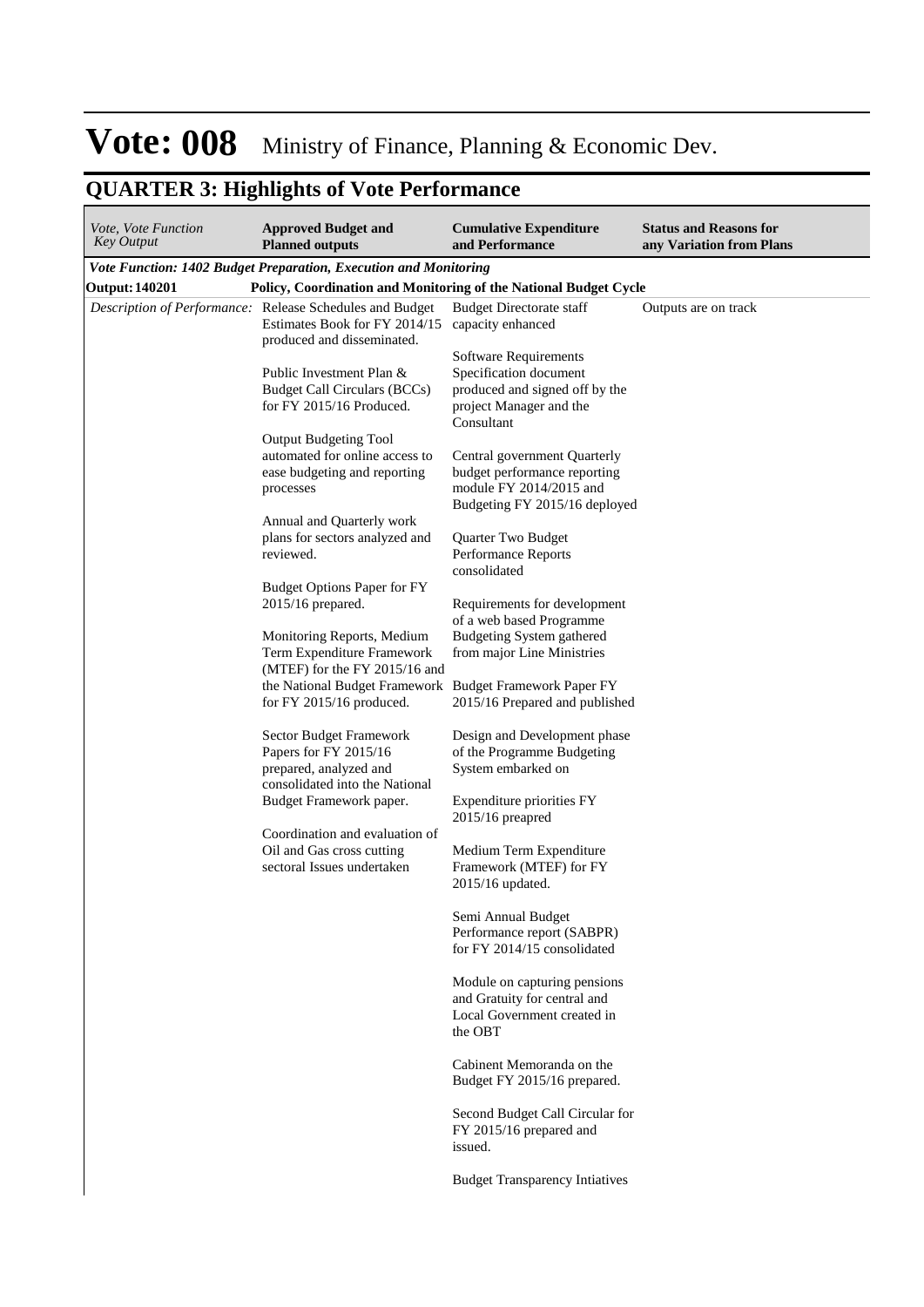| Vote, Vote Function<br><b>Key Output</b>                   | <b>Approved Budget and</b><br><b>Planned outputs</b>                     | <b>Cumulative Expenditure</b><br>and Performance                                        | <b>Status and Reasons for</b><br>any Variation from Plans |
|------------------------------------------------------------|--------------------------------------------------------------------------|-----------------------------------------------------------------------------------------|-----------------------------------------------------------|
|                                                            |                                                                          | (BTIs) undertaken                                                                       |                                                           |
|                                                            |                                                                          | Guidelines on the use of the<br>budget website disseminated                             |                                                           |
|                                                            |                                                                          | Online Technical Support to the<br>website provided                                     |                                                           |
|                                                            |                                                                          | Procurement of hardware for<br>development of a Programme<br>budgeting System initiated |                                                           |
|                                                            |                                                                          | Existing infrastructure<br>requirements and Hardware<br>specifications Reviewed         |                                                           |
|                                                            |                                                                          | Supplementary Bill 2014<br>prepared                                                     |                                                           |
|                                                            |                                                                          | Appropriation Bill 2014<br>published                                                    |                                                           |
|                                                            |                                                                          | Sector reviews coordinated                                                              |                                                           |
| Performance Indicators:                                    |                                                                          |                                                                                         |                                                           |
| Arrears as a % of total<br>expenditures FY N-2             | 3                                                                        | 1.4                                                                                     |                                                           |
| % of funds utilized against<br>funds released (CG on IFMS) | 98                                                                       | 90.3                                                                                    |                                                           |
| <b>Output Cost:</b>                                        | UShs Bn:<br>11.275                                                       | <b>UShs Bn:</b><br>7.370                                                                | 65.4%<br>% Budget Spent:                                  |
| Output: 140202                                             | Policy, Coordination and Monitoring of the Local Government Budget Cycle |                                                                                         |                                                           |
|                                                            | Description of Performance: Local government Approved                    | Local Government Approved                                                               | No variation                                              |
|                                                            | <b>Budget Estimates for FY</b>                                           | <b>Budget Estimates for FY</b>                                                          |                                                           |
|                                                            | 2014/15 (Vol II) consolidated<br>and published.                          | 2015/16 (Vol II) consolidated<br>and published.                                         |                                                           |
|                                                            |                                                                          |                                                                                         |                                                           |
|                                                            | Capacity of LG officials                                                 | Report on the Local                                                                     |                                                           |
|                                                            | enhanced on the Output                                                   | Government Budget                                                                       |                                                           |
|                                                            | Budgeting Tool (OBT) to ease                                             | Consultations for the FY                                                                |                                                           |
|                                                            | Budget preparation and<br>reporting                                      | 2015/16 prepared and published.                                                         |                                                           |
|                                                            |                                                                          | Capacity for LG Officials                                                               |                                                           |
|                                                            | Draft local government<br>Planning Figures for FY<br>2015/16 issued.     | strengthened on the use of the<br>OBT                                                   |                                                           |
|                                                            |                                                                          | Local Government Quarterly                                                              |                                                           |
|                                                            | Report on the Local                                                      | Release Schedules FY 2014/15                                                            |                                                           |
|                                                            | Government Budget                                                        | consolidated and issued.                                                                |                                                           |
|                                                            | Consultations for the FY                                                 |                                                                                         |                                                           |
|                                                            | 2015/16 prepared and published. Local Government Quartely                | <b>Budget Performance Reports</b>                                                       |                                                           |
|                                                            | Local Government Quarterly<br>Release Schedules FY 2014/15               | FY 2014/15 analysed.                                                                    |                                                           |
|                                                            | consolidated and issued.                                                 | <b>Budget Transparecy Initiatives</b>                                                   |                                                           |
|                                                            | <b>Local Government Quartely</b>                                         | undertaken                                                                              |                                                           |
|                                                            |                                                                          |                                                                                         |                                                           |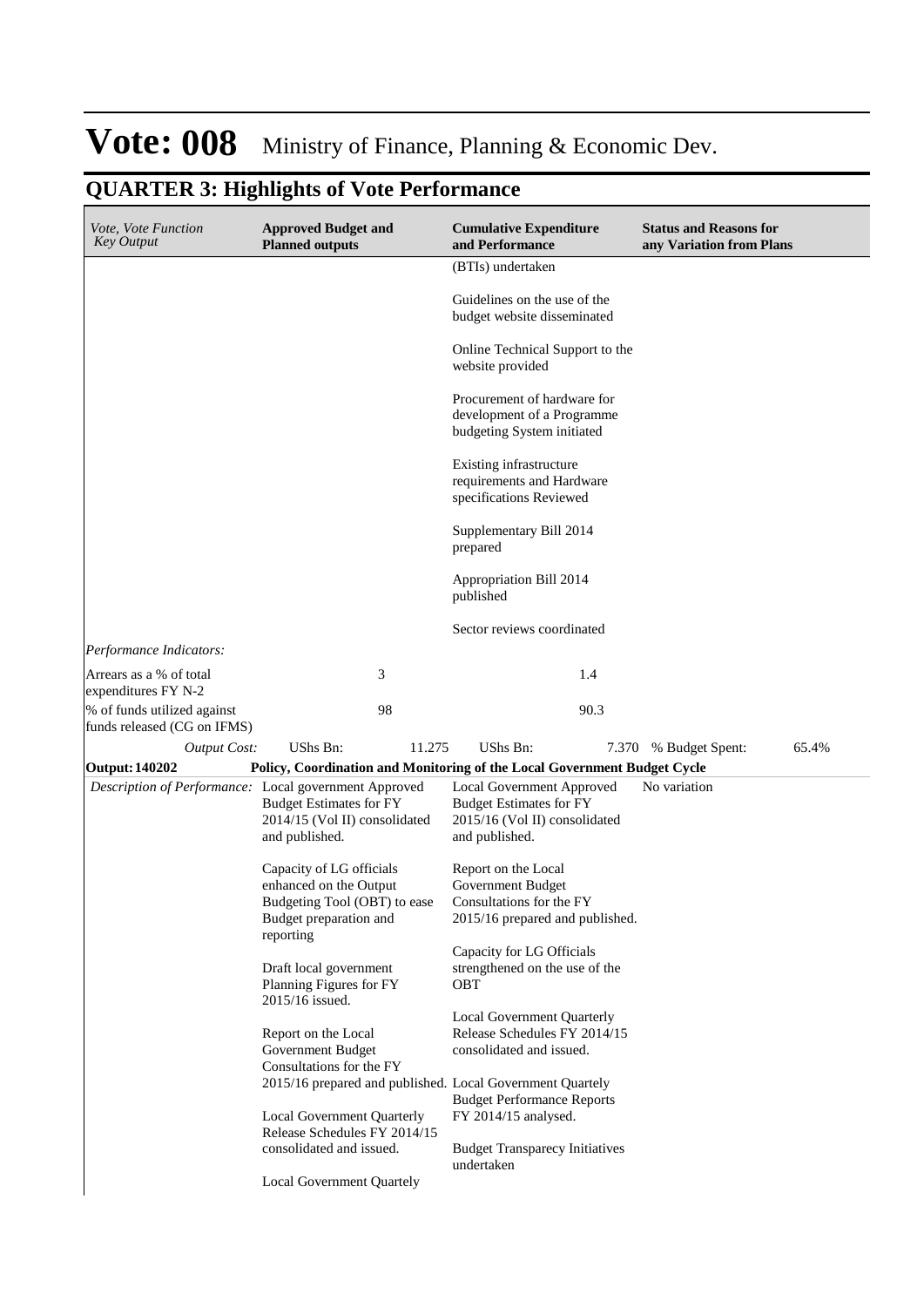| Vote, Vote Function<br><b>Key Output</b>                                                                             | <b>Approved Budget and</b><br><b>Planned outputs</b>                                                                                       | <b>Cumulative Expenditure</b><br>and Performance                                                                                         | <b>Status and Reasons for</b><br>any Variation from Plans |
|----------------------------------------------------------------------------------------------------------------------|--------------------------------------------------------------------------------------------------------------------------------------------|------------------------------------------------------------------------------------------------------------------------------------------|-----------------------------------------------------------|
|                                                                                                                      | <b>Budget Performance Reports</b><br>FY 2014/15 analysed.                                                                                  | Call centre attendants on the<br><b>Budget Website Trained</b>                                                                           |                                                           |
|                                                                                                                      | Draft Local Government Budget Local Government Quarter two<br>Estimates (Vol II) Consolidated Release Schedules FY 2014/15<br>and printed. | consolidated and issued.                                                                                                                 |                                                           |
|                                                                                                                      |                                                                                                                                            | 107 Local Government Budget<br>Performance Reports FY<br>2014/15 analysed.                                                               |                                                           |
|                                                                                                                      |                                                                                                                                            | Performance contracts (Form B)<br>FY 2014/15 analysed and<br>feeedback availed                                                           |                                                           |
|                                                                                                                      |                                                                                                                                            | 76 Local Government BFPS FY<br>2015/16 analysed and feeedback<br>availed                                                                 |                                                           |
|                                                                                                                      |                                                                                                                                            | System requirements for<br>development of a web based<br>Programme Based Budgeting<br>system gathered from selected<br>local governments |                                                           |
|                                                                                                                      |                                                                                                                                            | Software Requirements<br>Specification (SRS) reviewed<br>and signed by the Project<br>manager                                            |                                                           |
|                                                                                                                      |                                                                                                                                            | Procurement of hardware<br>(servers) for OBT<br>implementation Initiated                                                                 |                                                           |
|                                                                                                                      |                                                                                                                                            | Call centre and Budget hotline<br>for the Budget Strengthening<br>Initiatives Launched by the<br>Hon. Minister for Finance               |                                                           |
| Performance Indicators:                                                                                              |                                                                                                                                            |                                                                                                                                          |                                                           |
| % of Local Governments<br>submitting the final Quarter<br>4 performance report within<br>3 months of the end of year | 88                                                                                                                                         | 88                                                                                                                                       |                                                           |
| <b>Output Cost:</b>                                                                                                  | <b>UShs Bn:</b><br>2.853                                                                                                                   | <b>UShs Bn:</b>                                                                                                                          | 83.4%<br>2.379 % Budget Spent:                            |
| <b>Output: 140204</b>                                                                                                | <b>Coordination and Monitoring of Sectoral Plans, Budgets and Budget Implementation</b>                                                    |                                                                                                                                          |                                                           |
|                                                                                                                      | Description of Performance: Budget Speech Policy Matrix<br>for the FY 2015/16 updated.                                                     | <b>Quarterly Budget Performance</b><br>Reports for FY 2014/15<br>Analysed.                                                               | No variation                                              |
|                                                                                                                      | Annual Budget Performance<br>Report for the FY 2013/14<br>published.                                                                       | First Budget Call Circulars for<br>FY 2015/16 prepared and issued                                                                        |                                                           |
|                                                                                                                      | First Budget Execution Circular Report for the National Budget<br>for the $FY$ 2015/16 Issued.                                             | Consultative workshop FY<br>15/16 prepared and published                                                                                 |                                                           |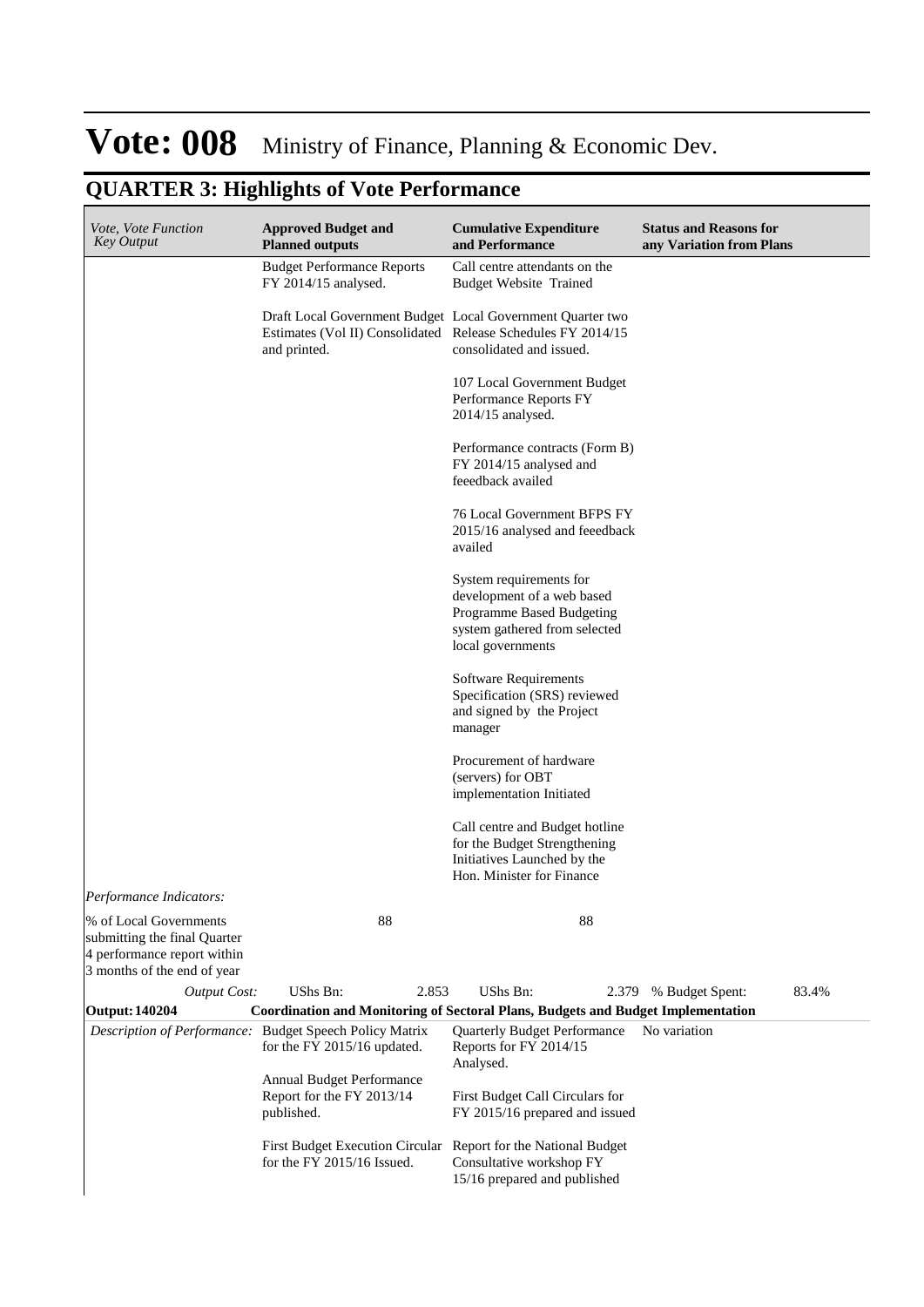| <i>Vote, Vote Function</i><br><b>Key Output</b>                                              | <b>Approved Budget and</b><br><b>Planned outputs</b>                                                     |       | <b>Cumulative Expenditure</b><br>and Performance                                                                              |       | <b>Status and Reasons for</b><br>any Variation from Plans                         |       |
|----------------------------------------------------------------------------------------------|----------------------------------------------------------------------------------------------------------|-------|-------------------------------------------------------------------------------------------------------------------------------|-------|-----------------------------------------------------------------------------------|-------|
|                                                                                              |                                                                                                          |       | Semi Annual Budget<br>Performance Reports for FY<br>$2014/15$ published                                                       |       |                                                                                   |       |
|                                                                                              |                                                                                                          |       | Budget Strategy FY 2015/16<br>prepared.                                                                                       |       |                                                                                   |       |
| <b>Output Cost:</b>                                                                          | UShs Bn:                                                                                                 | 3.129 | UShs Bn:                                                                                                                      | 1.957 | % Budget Spent:                                                                   | 62.5% |
| <b>Vote Function Cost</b>                                                                    | <b>UShs Bn:</b>                                                                                          |       | 17.258 UShs Bn:                                                                                                               |       | 14.067 % Budget Spent:                                                            | 81.5% |
| Vote Function: 1403 Public Financial Management                                              |                                                                                                          |       |                                                                                                                               |       |                                                                                   |       |
| <b>Output: 140301</b>                                                                        |                                                                                                          |       | <b>Accounting and Financial Management Policy, Coordination and Monitoring</b>                                                |       |                                                                                   |       |
| Description of Performance: 2 payroll audits undertaken and 3 verification reports on salary | reports produced                                                                                         |       | arrears produced                                                                                                              |       | Insufficient funds could not<br>allow undertaking of audit of<br>foreign missions |       |
|                                                                                              | Guidelines finalised                                                                                     |       | Treasury Single Account Policy IFMS rolled out to 76 hybrid<br>Votes in Local Government                                      |       |                                                                                   |       |
|                                                                                              | IFMS to 8 hybrid Votes in<br>Central Government and 10<br>Donor Financed Projects                        |       | sites for salary Processing<br><b>Consolidated Audited Financial</b><br>Statements for FY 14-15<br>IFMS rolled out to 8 Donor |       |                                                                                   |       |
|                                                                                              | deepened<br>IPPS interfaced with IFMS.                                                                   |       | Funded Projects (DFPs)                                                                                                        |       |                                                                                   |       |
|                                                                                              | IFMS data centers and 112 sites                                                                          |       | Finished setup of additional 15<br>Donor funded Projects                                                                      |       |                                                                                   |       |
|                                                                                              | supported to remain connected<br>to the network                                                          |       | Support of IFMS AND IPPS<br>Interface payroll rollout                                                                         |       |                                                                                   |       |
|                                                                                              | MS NAV 2009 Support and<br>Monitoring for the 32 Missions<br>undertaken.                                 |       | <b>Implemented Fixed Assets</b><br>Module to 10 Central<br>Government Votes                                                   |       |                                                                                   |       |
|                                                                                              | 13 Supervisory reports on<br>internal audit activities in 13<br>Regional Referral Hospitals<br>prepared. |       | IFMS data centres and 112 sites<br>supported to remain connected<br>to the network                                            |       |                                                                                   |       |
|                                                                                              | Non-Current Assets (NCAs)<br>Accounting Policy formulated.                                               |       | MS NAV 2009 Support and<br>Monitoring for the 32 Missions                                                                     |       |                                                                                   |       |
|                                                                                              | <b>Standard Operating Procedures</b><br>(SOPs) on Classified<br>Expenditure issued                       |       | Supported 117 entities to<br>process salary and Pension                                                                       |       |                                                                                   |       |
|                                                                                              | Computerized Financial<br>Management System (NAV                                                         |       | Uptodate supplier Database for<br>132 Votes (Tier 1 and Tier 2)<br>Post implementation support) in Supported URA/MOFPED       |       |                                                                                   |       |
|                                                                                              | <b>Uganda's Foreign Missions</b><br>provided                                                             |       | supplier e-registration interface<br>to 73 votes.                                                                             |       |                                                                                   |       |
|                                                                                              | CEMAS Piloted in 3 Public<br>Universities                                                                |       | Salary decentralisation support<br>to 147 votes                                                                               |       |                                                                                   |       |
|                                                                                              |                                                                                                          |       | Supported votes to pay salary<br>arrears                                                                                      |       |                                                                                   |       |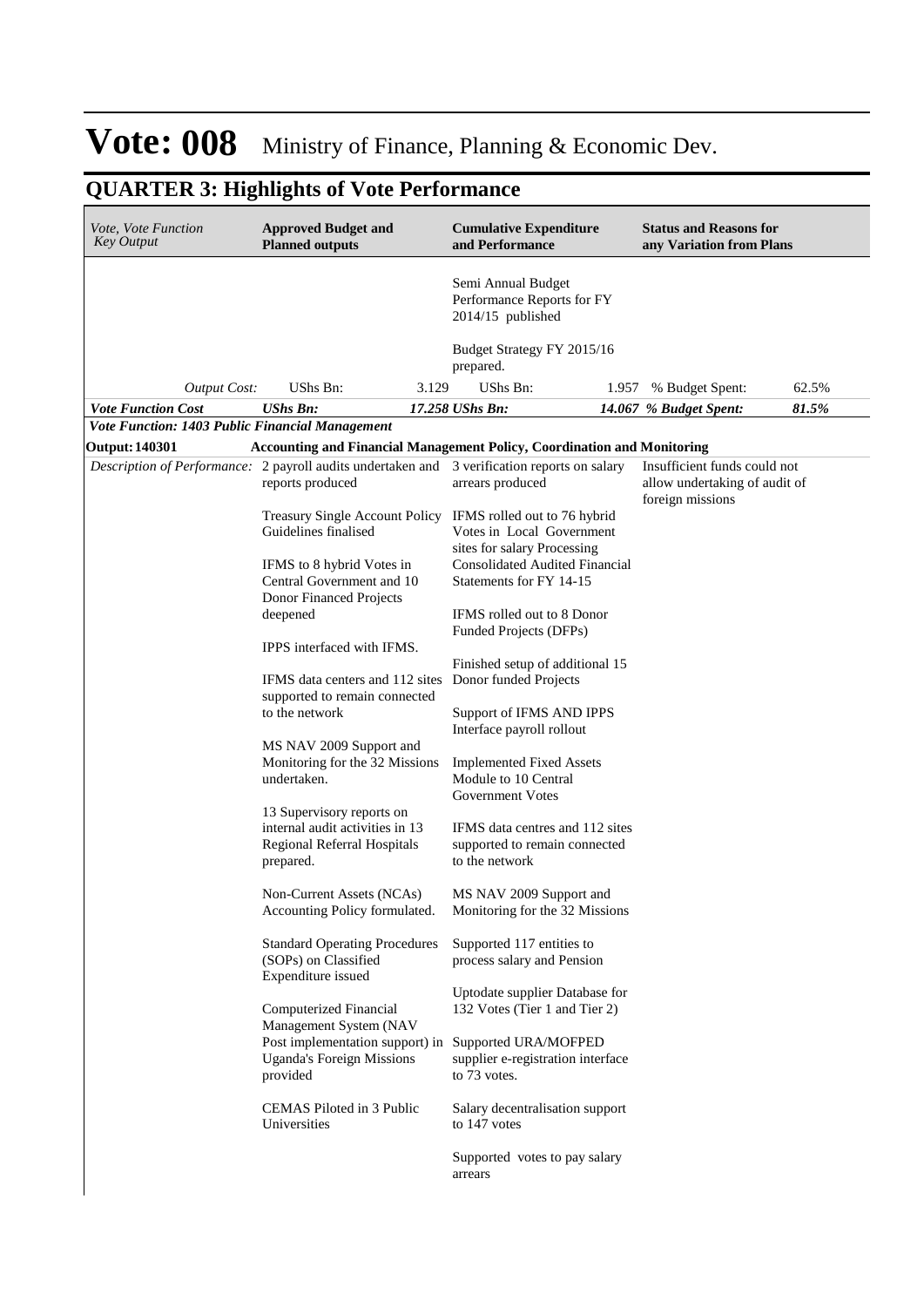| Vote, Vote Function<br><b>Key Output</b>                                                                          | <b>Approved Budget and</b><br><b>Planned outputs</b>                                                                                                                                                                                                    | <b>Cumulative Expenditure</b><br>and Performance                                                                                                                                                                                                                                                                                                                                                                                                                                                               | <b>Status and Reasons for</b><br>any Variation from Plans                                                                                                                                                                                     |
|-------------------------------------------------------------------------------------------------------------------|---------------------------------------------------------------------------------------------------------------------------------------------------------------------------------------------------------------------------------------------------------|----------------------------------------------------------------------------------------------------------------------------------------------------------------------------------------------------------------------------------------------------------------------------------------------------------------------------------------------------------------------------------------------------------------------------------------------------------------------------------------------------------------|-----------------------------------------------------------------------------------------------------------------------------------------------------------------------------------------------------------------------------------------------|
|                                                                                                                   |                                                                                                                                                                                                                                                         | Non-Current Assets (NCAs)<br>Accounting Policy formulated.                                                                                                                                                                                                                                                                                                                                                                                                                                                     |                                                                                                                                                                                                                                               |
|                                                                                                                   |                                                                                                                                                                                                                                                         | <b>Standard Operating Procedures</b><br>(SOPs) on Classified<br>Expenditure issued                                                                                                                                                                                                                                                                                                                                                                                                                             |                                                                                                                                                                                                                                               |
|                                                                                                                   |                                                                                                                                                                                                                                                         | Computerised Financial<br>Management System (NAV<br>Post implementation support) in<br><b>Uganda's Foreign Missions</b><br>provided                                                                                                                                                                                                                                                                                                                                                                            |                                                                                                                                                                                                                                               |
| Performance Indicators:                                                                                           |                                                                                                                                                                                                                                                         |                                                                                                                                                                                                                                                                                                                                                                                                                                                                                                                |                                                                                                                                                                                                                                               |
| Number of Payroll audit<br>reports produced.                                                                      | 2                                                                                                                                                                                                                                                       | 3                                                                                                                                                                                                                                                                                                                                                                                                                                                                                                              |                                                                                                                                                                                                                                               |
| Number of foreign missions<br>audited.                                                                            | 5                                                                                                                                                                                                                                                       | $\mathbf{0}$                                                                                                                                                                                                                                                                                                                                                                                                                                                                                                   |                                                                                                                                                                                                                                               |
| Number of Audit reports on<br>IT Activities produced.                                                             | $\overline{2}$                                                                                                                                                                                                                                          | $\mathbf{0}$                                                                                                                                                                                                                                                                                                                                                                                                                                                                                                   |                                                                                                                                                                                                                                               |
| <b>Output Cost:</b>                                                                                               | UShs Bn:<br>11.544                                                                                                                                                                                                                                      | UShs Bn:<br>9.523                                                                                                                                                                                                                                                                                                                                                                                                                                                                                              | 82.5%<br>% Budget Spent:                                                                                                                                                                                                                      |
| <b>Output: 140302</b>                                                                                             | <b>Management and Reporting on the Accounts of Government</b>                                                                                                                                                                                           |                                                                                                                                                                                                                                                                                                                                                                                                                                                                                                                |                                                                                                                                                                                                                                               |
| Description of Performance: 4 Cabinet memoranda on                                                                | government outstanding<br>commitments produced<br>All bank Accounts of<br>Government reviewed and<br>reconciled<br><b>Consolidated Final Accounts</b><br>produced<br><b>Statutory Financial Statements</b><br>for Treasury Operations Vote<br>produced. | 4 drafts special treasury<br>memoranda produced<br>on;*financial impropriety in<br>OPM,*Dura Cement Limited,<br>*Beachside Development<br>services, *Haba Group of<br>Companies & Ltd and Rhino<br>Investments Limited. 2 draft<br>reports for LGs 2008/9 and<br>2009/10 are ready for<br>publication<br>All bank Accounts of<br>Government reviewed and<br>reconciled<br><b>Consolidated Final Accounts</b><br>produced<br><b>Statutory Financial Statements</b><br>for Treasury Operations Vote<br>produced. | Held the CEMAS<br>Implementation Kick Off at<br>Mbarara University of Science<br>& Technology on 17th<br>November 2014<br>Delivered Generators to Muni<br>and Gulu Universities.<br>Last mile Implementation is<br>underway at all 8 PUSATIs. |
| Performance Indicators:                                                                                           |                                                                                                                                                                                                                                                         |                                                                                                                                                                                                                                                                                                                                                                                                                                                                                                                |                                                                                                                                                                                                                                               |
| Number of Public<br>Universities piloted on the<br>Computerized Education<br>Management and<br>Accounting System. | 3                                                                                                                                                                                                                                                       | 1                                                                                                                                                                                                                                                                                                                                                                                                                                                                                                              |                                                                                                                                                                                                                                               |
| Number of missions<br>upgraded within the<br>Navision System                                                      | 32                                                                                                                                                                                                                                                      | 32                                                                                                                                                                                                                                                                                                                                                                                                                                                                                                             |                                                                                                                                                                                                                                               |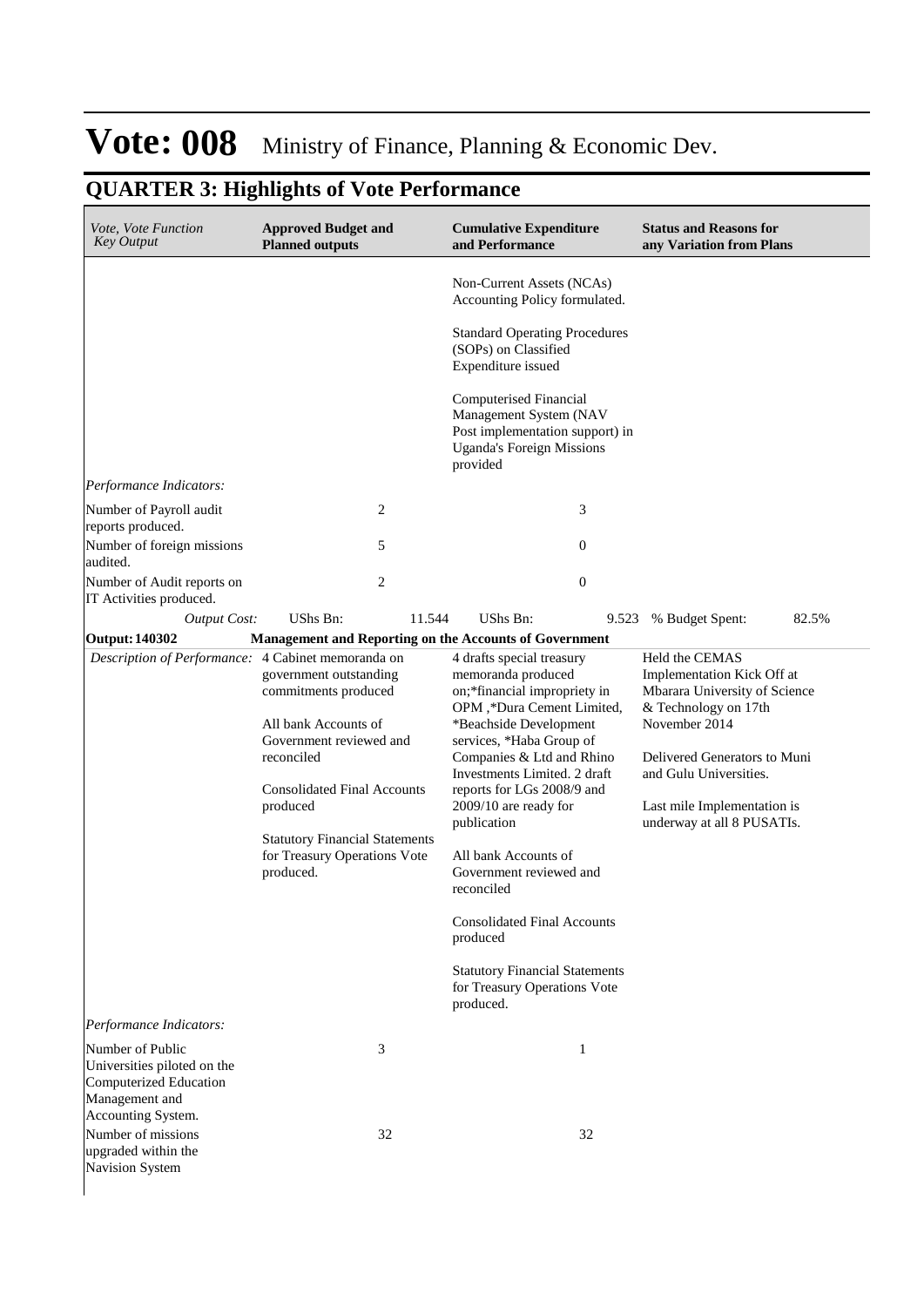| Vote, Vote Function<br>Key Output                    | <b>Approved Budget and</b><br><b>Planned outputs</b>                                                                                                                                      | <b>Cumulative Expenditure</b><br>and Performance                                                                                                                                                                                                                                                                                                                                                                                                                                                                                                                                                                                                                                                                                                                                                                                                                | <b>Status and Reasons for</b><br>any Variation from Plans          |
|------------------------------------------------------|-------------------------------------------------------------------------------------------------------------------------------------------------------------------------------------------|-----------------------------------------------------------------------------------------------------------------------------------------------------------------------------------------------------------------------------------------------------------------------------------------------------------------------------------------------------------------------------------------------------------------------------------------------------------------------------------------------------------------------------------------------------------------------------------------------------------------------------------------------------------------------------------------------------------------------------------------------------------------------------------------------------------------------------------------------------------------|--------------------------------------------------------------------|
| <b>Output Cost:</b>                                  | UShs Bn:<br>5.668                                                                                                                                                                         | <b>UShs Bn:</b><br>3.587                                                                                                                                                                                                                                                                                                                                                                                                                                                                                                                                                                                                                                                                                                                                                                                                                                        | % Budget Spent:<br>63.3%                                           |
| Output: 140303                                       | Development and Management of Internal Audit and Controls                                                                                                                                 |                                                                                                                                                                                                                                                                                                                                                                                                                                                                                                                                                                                                                                                                                                                                                                                                                                                                 |                                                                    |
| Description of Performance: 8 Sector Audit Committee | Reports prepared<br>1 Annual Consolidated Internal<br>Audit and Inspectorate report<br>Annual Financial Management<br>Guidelines for Closing and<br>Opening of Financial Year<br>prepared | Eight sectoral internal audit<br>committees were facilitated<br>during the period to review and<br>approve internal audit work<br>plans for FY 2014/15 and<br>review reports issued in the<br>fourth quarter of FY 2013/14.<br>1 annual consolidated report<br>and the summary version for Fy<br>$2013/14$ produced.<br>1 report on the supervision of<br>activities in 13 referral hospitals<br>produced<br>-1 quality assurance review<br>report on the consolidation of<br>the IA reports for 2nd quarter                                                                                                                                                                                                                                                                                                                                                    | Limited staffing hindered<br>inspection of more PDEs as<br>planned |
|                                                      |                                                                                                                                                                                           | produced                                                                                                                                                                                                                                                                                                                                                                                                                                                                                                                                                                                                                                                                                                                                                                                                                                                        |                                                                    |
| Performance Indicators:                              |                                                                                                                                                                                           |                                                                                                                                                                                                                                                                                                                                                                                                                                                                                                                                                                                                                                                                                                                                                                                                                                                                 |                                                                    |
| Number of PDEs inspected.                            | 40                                                                                                                                                                                        | 12                                                                                                                                                                                                                                                                                                                                                                                                                                                                                                                                                                                                                                                                                                                                                                                                                                                              |                                                                    |
| <b>Output Cost:</b>                                  | UShs Bn:<br>1.832                                                                                                                                                                         | <b>UShs Bn:</b><br>1.167                                                                                                                                                                                                                                                                                                                                                                                                                                                                                                                                                                                                                                                                                                                                                                                                                                        | % Budget Spent:<br>63.7%                                           |
| <b>Output: 140304</b>                                | <b>Local Government Financial Management Reform</b>                                                                                                                                       |                                                                                                                                                                                                                                                                                                                                                                                                                                                                                                                                                                                                                                                                                                                                                                                                                                                                 |                                                                    |
| Description of Performance: LG financial management  | guidelines developed<br>IFMS Tier 2 Solution rolled out consultant and is currently<br>to 80 local Governments                                                                            | The draft final local government No variation<br>inspection manual was<br>produced and submitted by the<br>under review by a GoU task<br>force. Once finalized and<br>disseminated, the manual will<br>help improve on both the<br>efficiency and effectiveness of<br>LG inspection missions.<br>During the quarter, significant<br>progress was made with the<br>ongoing set up and deployment<br>of the IFMS tier-2 solution in<br>local governments. This<br>included the commissioning and<br>handover of the system at the<br>six municipalities of Masaka,<br>Entebbe, Tororo, Mbale, Soroti<br>and Lira. Separately, local area<br>network (LAN) installations,<br>civil and electro mechanical<br>works as well as change<br>management sessions were<br>undertaken in the following<br>municipalities: kabala, Mbarar,<br>Fortportal, Arua, Moroto and |                                                                    |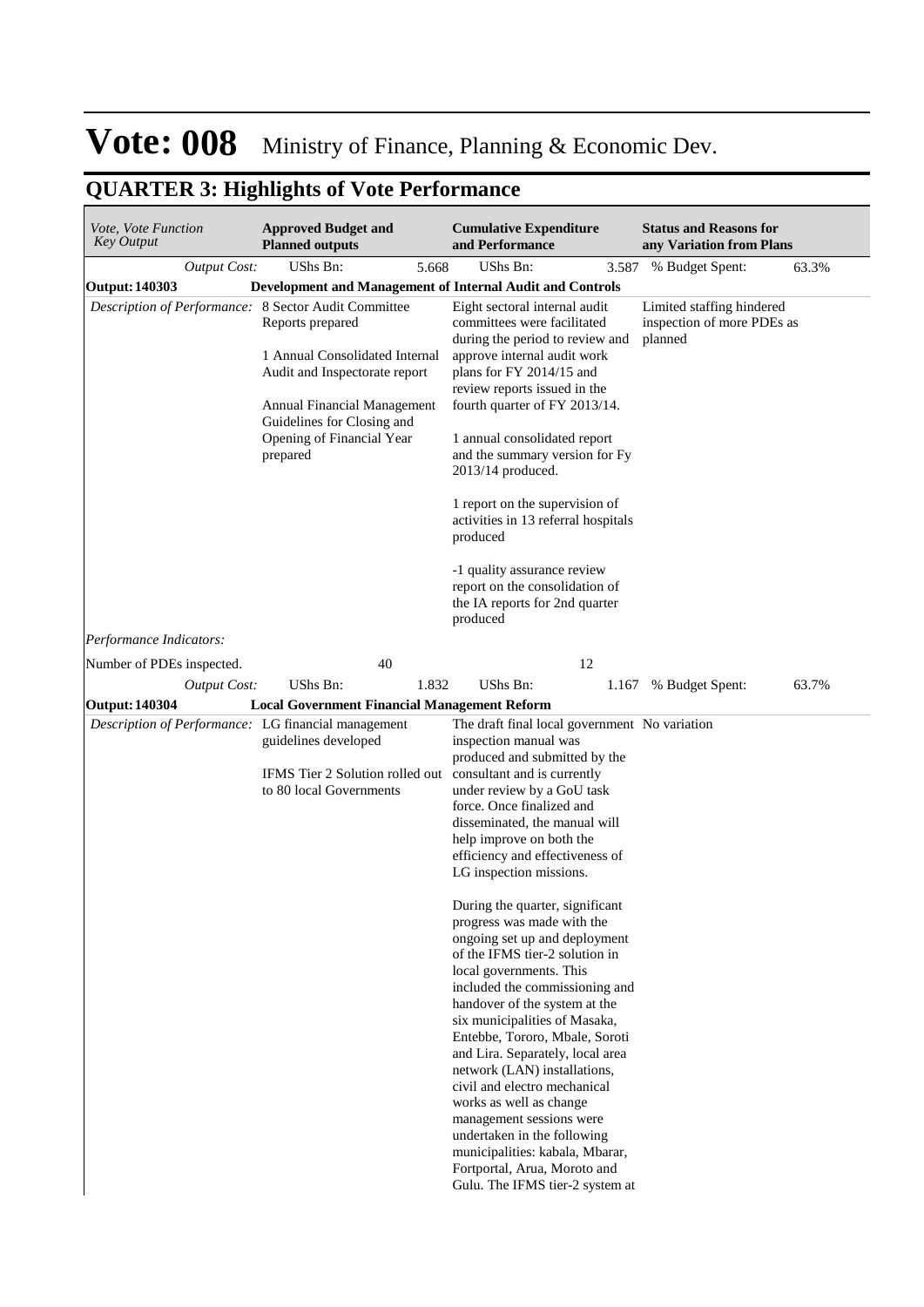| <i>Vote, Vote Function</i><br><b>Key Output</b>                | <b>Approved Budget and</b><br><b>Planned outputs</b>                                                                                                            |       | <b>Cumulative Expenditure</b><br>and Performance                                                                                                                                                                                                                                                                                                                                                                                                                                                        |       | <b>Status and Reasons for</b><br>any Variation from Plans                                                                                                                                                                                    |        |
|----------------------------------------------------------------|-----------------------------------------------------------------------------------------------------------------------------------------------------------------|-------|---------------------------------------------------------------------------------------------------------------------------------------------------------------------------------------------------------------------------------------------------------------------------------------------------------------------------------------------------------------------------------------------------------------------------------------------------------------------------------------------------------|-------|----------------------------------------------------------------------------------------------------------------------------------------------------------------------------------------------------------------------------------------------|--------|
|                                                                |                                                                                                                                                                 |       | these sites have since been<br>comissioned.                                                                                                                                                                                                                                                                                                                                                                                                                                                             |       |                                                                                                                                                                                                                                              |        |
| <b>Output Cost:</b>                                            | UShs Bn:                                                                                                                                                        | 4.032 | <b>UShs Bn:</b>                                                                                                                                                                                                                                                                                                                                                                                                                                                                                         | 1.744 | % Budget Spent:                                                                                                                                                                                                                              | 43.2%  |
| <b>Output: 140305</b>                                          | <b>Strengthening of Oversight (OAG and Parliament)</b>                                                                                                          |       |                                                                                                                                                                                                                                                                                                                                                                                                                                                                                                         |       |                                                                                                                                                                                                                                              |        |
| Description of Performance: Parliamentary committee            | systems and procedures<br>structured in line with the<br>provisions of the PFM Bill                                                                             |       | The commissioning of the OAG The focus of the component<br>head office (Audit House) on 20 during the period was on<br>November 2014, by H.E. the<br>vice President of Uganda who<br>represented the President.<br>Separately, the Mbarara<br>regional office was also<br>completed and commissioned.<br>In a similar vein, the<br>consultancy services for the<br>design and supervision of<br>construction of the OAG<br>regional offices in Moroto and<br>Hoima has reached the<br>evaluation stage. |       | strengthening the physical<br>independence of the Office of<br>the Auditor General, which in<br>turn enhances the capacity of<br>the institution to provide better<br>and uncompromised oversight<br>over budget execution in<br>government. |        |
| <b>Output Cost:</b>                                            | UShs Bn:                                                                                                                                                        | 0.102 | UShs Bn:                                                                                                                                                                                                                                                                                                                                                                                                                                                                                                | 0.000 | % Budget Spent:                                                                                                                                                                                                                              | 0.0%   |
| <b>Vote Function Cost</b>                                      | <b>UShs Bn:</b>                                                                                                                                                 |       | 37.271 UShs Bn:                                                                                                                                                                                                                                                                                                                                                                                                                                                                                         |       | 39.223 % Budget Spent:                                                                                                                                                                                                                       | 105.2% |
| Vote Function: 1404 Development Policy Research and Monitoring |                                                                                                                                                                 |       |                                                                                                                                                                                                                                                                                                                                                                                                                                                                                                         |       |                                                                                                                                                                                                                                              |        |
| <b>Output: 140401</b>                                          |                                                                                                                                                                 |       | Policy, Planning, Monitoring, Analysis and Advisory Services                                                                                                                                                                                                                                                                                                                                                                                                                                            |       |                                                                                                                                                                                                                                              |        |
| Description of Performance: Background to the Budget           | (BTTB) for FY 2015/16<br>prepared and disseminated<br>Government Outlays Analysis                                                                               |       | Fiscal reconciliation of Local<br>Government Outlays using LG<br>final accounts for FY 2013/14<br>completed                                                                                                                                                                                                                                                                                                                                                                                             |       | No variation                                                                                                                                                                                                                                 |        |
|                                                                | produced and disseminated.                                                                                                                                      |       | Report (GOAR) for FY 2012/13 60 % of the Background to the<br>Budget (BTTB) completed.                                                                                                                                                                                                                                                                                                                                                                                                                  |       |                                                                                                                                                                                                                                              |        |
|                                                                | Annual Economic Performance<br>report for FY 2013/14 produced<br>and disseminated.                                                                              |       | Annual Economic Performance<br>report for FY 2013/14 finalised<br>and published                                                                                                                                                                                                                                                                                                                                                                                                                         |       |                                                                                                                                                                                                                                              |        |
|                                                                | Public Expenditure Analysis<br>Report (PEAR) for 2014<br>produced.                                                                                              |       | GOAR 2015: (completed data<br>analysis for FY 2012/13, and<br>collected data for FY 2013/14                                                                                                                                                                                                                                                                                                                                                                                                             |       |                                                                                                                                                                                                                                              |        |
|                                                                | Policy Implementation Issues<br>Report (PIR) for FY 2014/15<br>produced (Analysis of the<br>National Budget Framwework<br>Paper and Public Investment<br>Plan). |       | Completed a concept note and<br>annotated outline for Private<br><b>Sector Development Strategy</b><br>$(2015/16 \text{ to } 2019/20)$ completed<br>Finalized a report on                                                                                                                                                                                                                                                                                                                               |       |                                                                                                                                                                                                                                              |        |
|                                                                | Global and Regional Economic<br>Analysis Report (GEAR) for FY efficiency of Government<br>2014/15 produced.                                                     |       | "Absorptive capacity:<br>improving the reliability and<br>resource flows and transactions                                                                                                                                                                                                                                                                                                                                                                                                               |       |                                                                                                                                                                                                                                              |        |
| Performance Indicators:                                        |                                                                                                                                                                 |       |                                                                                                                                                                                                                                                                                                                                                                                                                                                                                                         |       |                                                                                                                                                                                                                                              |        |
| Number of sectors analyzed.                                    | 6                                                                                                                                                               |       | 6                                                                                                                                                                                                                                                                                                                                                                                                                                                                                                       |       |                                                                                                                                                                                                                                              |        |
| Number of Key Economic<br>Publications produced.               | 4                                                                                                                                                               |       | 3                                                                                                                                                                                                                                                                                                                                                                                                                                                                                                       |       |                                                                                                                                                                                                                                              |        |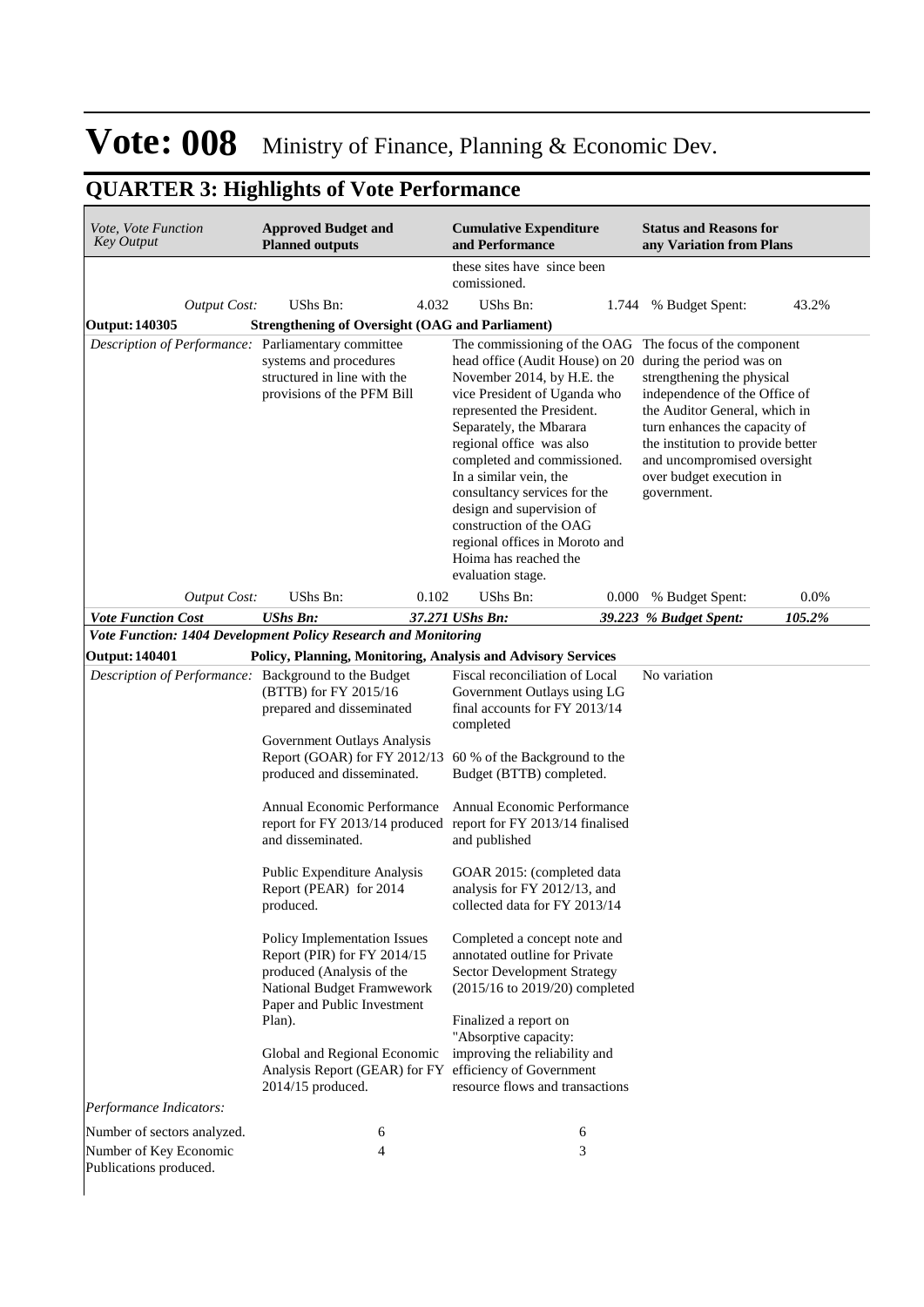| Vote, Vote Function<br>Key Output                      | <b>Approved Budget and</b><br><b>Planned outputs</b>                                    | <b>Cumulative Expenditure</b><br>and Performance                                             | <b>Status and Reasons for</b><br>any Variation from Plans |       |
|--------------------------------------------------------|-----------------------------------------------------------------------------------------|----------------------------------------------------------------------------------------------|-----------------------------------------------------------|-------|
| <b>Output Cost:</b>                                    | UShs Bn:<br>5.019                                                                       | UShs Bn:<br>3.817                                                                            | % Budget Spent:                                           | 76.1% |
| <b>Output: 140404</b>                                  | <b>Policy Research and Analytical Studies</b>                                           |                                                                                              |                                                           |       |
| Description of Performance: Poverty and Social Impact  | Assesment (PSIA) report for FY Published and launched.<br>2014/15 produced based on the | Poverty Status Report 2014                                                                   | No variation                                              |       |
|                                                        | 2013 census data.                                                                       | National Mini PPA and the<br>different district Participatory                                |                                                           |       |
|                                                        | Mini Participatory Poverty<br>Assessment Report for FY<br>2014/15 produced and          | Poverty Assessment reports<br>completed and published.                                       |                                                           |       |
|                                                        | disseminated                                                                            | A concept note and a literature<br>review on the Implication of                              |                                                           |       |
|                                                        | Sustainable Development Goals<br>report for Uganda 2014<br>produced                     | instituting a statutory Minimum<br>Wage in Uganda completed.                                 |                                                           |       |
|                                                        |                                                                                         | Report on "Uganda's                                                                          |                                                           |       |
|                                                        | Research Programme for FY<br>2015/16 produced and<br>disseminated.                      | employment challenge: An<br>evaluation of government's<br>strategy" published                |                                                           |       |
|                                                        | 4 ad-hoc analytical briefs for<br>Management produced                                   | Report on "Absorptive capacity:<br>Improving the reliability and<br>efficiency of Government |                                                           |       |
|                                                        | Four research studies from the<br>FY 2013/14 Research<br>Programme conducted            | resource flows and transactions"<br>completed.                                               |                                                           |       |
|                                                        |                                                                                         | The 2015 Millennium<br>Development Goals report                                              |                                                           |       |
|                                                        |                                                                                         | Sustainable Development Goals<br>report for Uganda                                           |                                                           |       |
|                                                        |                                                                                         | Private Sector Development<br>report                                                         |                                                           |       |
|                                                        |                                                                                         | A paper on Benefit Incidence<br>analysis of Public Spending in<br>Social Sectors             |                                                           |       |
| <b>Output Cost:</b>                                    | UShs Bn:<br>1.230                                                                       | UShs Bn:                                                                                     | 0.675 % Budget Spent:                                     | 54.9% |
| <b>Output: 140451</b>                                  | <b>Population Development Services</b>                                                  |                                                                                              |                                                           |       |
| Description of Performance: National Population Policy | popularised through                                                                     | Five regional meetings were<br>held from 22-29th September                                   | No variation                                              |       |
|                                                        | dissemination meetings at                                                               | 2014 in Mbale for Eastern                                                                    |                                                           |       |
|                                                        | subcounty and district levels in                                                        | Region, Soroti for North East,                                                               |                                                           |       |
|                                                        | at least 60 districts and 12<br>Municipalities                                          | Lira for North, Arua for West<br>Nile and Mbarara for Western<br>to; i) disseminate the      |                                                           |       |
|                                                        | Capacity developed for<br>integration of Population and                                 | International Conference on<br>Population and Development                                    |                                                           |       |
|                                                        | Reproductive Health variables                                                           | (ICPD) and demographic                                                                       |                                                           |       |
|                                                        | into policies, plans and<br>programmes                                                  | dividend reports. Ii) Popularise<br>the National Population Policy.                          |                                                           |       |
|                                                        | Participatory framework for<br>tracking population trends and                           | Marked the World Population<br>day 2014 in Dokolo district,                                  |                                                           |       |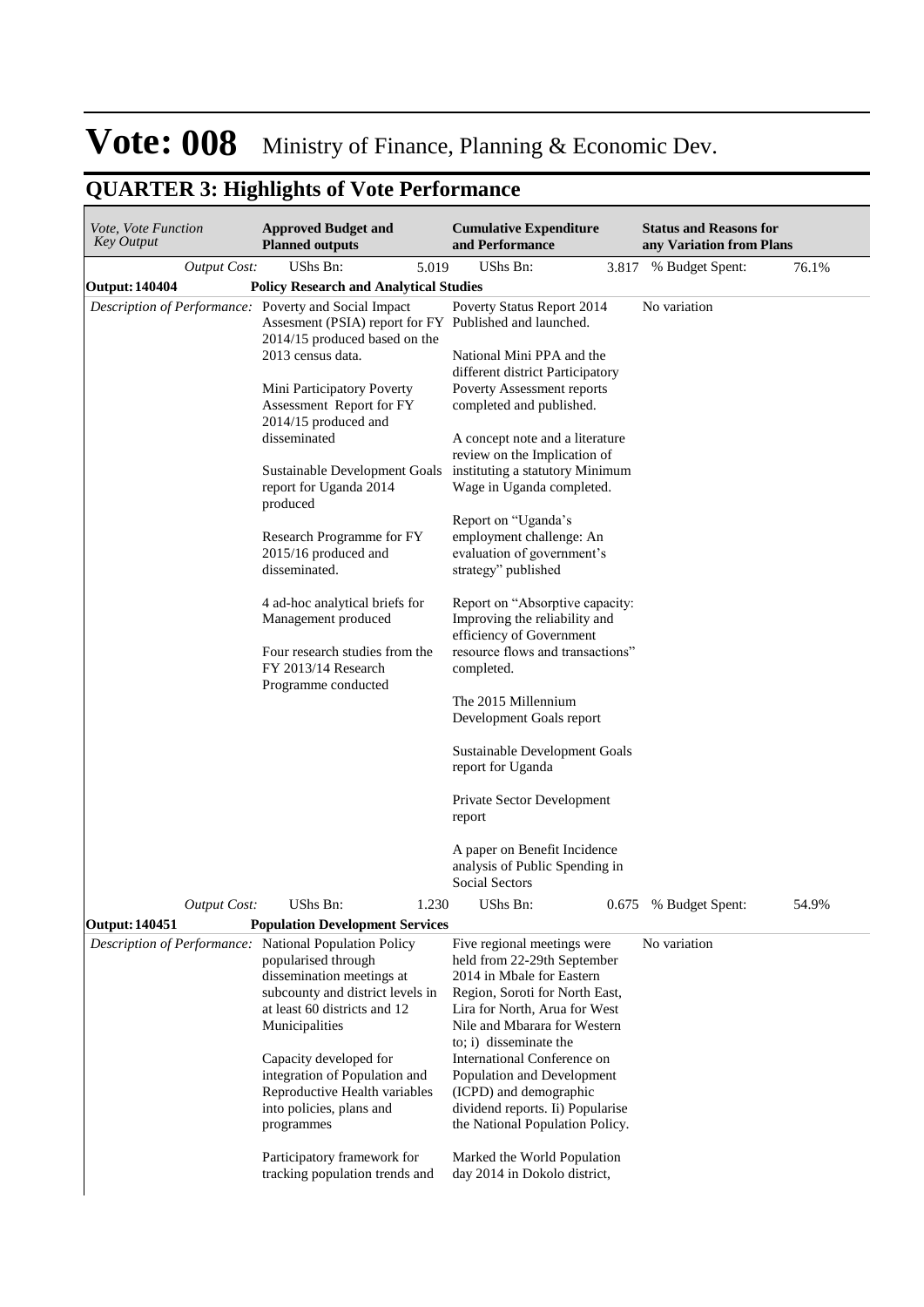| Vote, Vote Function<br><b>Key Output</b> | <b>Approved Budget and</b><br><b>Planned outputs</b>                                                  | <b>Cumulative Expenditure</b><br>and Performance                                                                                             | <b>Status and Reasons for</b><br>any Variation from Plans |
|------------------------------------------|-------------------------------------------------------------------------------------------------------|----------------------------------------------------------------------------------------------------------------------------------------------|-----------------------------------------------------------|
|                                          | paterns developed and<br>operationalised                                                              | Angwechibange primary school<br>grounds with H.E the Vice                                                                                    |                                                           |
|                                          | State of Uganda Population<br>Report 2014 developed and<br>disseminated (6000 copies)                 | President of Uganda.over 2000<br>people attended including<br>Politicians, technocrats,<br>academicians, students and the<br>general public. |                                                           |
|                                          | Mark the World Population day<br>2014 in which we shall<br>advocate for a manageable<br>family size   | The Family Health department<br>Held a community rally on<br>Sexual reproductive health and                                                  |                                                           |
|                                          | Technical backstopping of<br>dsitricts and subcounties<br>Population offices to effectively           | gender issues in Mubende<br>district at Kitenga Sub County<br>Headquarters on 30th<br>September, 2014.                                       |                                                           |
|                                          | implement the National<br>Population Policy Action Plan<br>carried out<br>Incorporation of population | 30 Sexual Health Educators<br>were trained under SHIP in<br>Dokolo district and<br>commissioned Voluteers in                                 |                                                           |
|                                          | variables into development<br>workplans at subcounty and                                              | different schools in the district                                                                                                            |                                                           |
|                                          | deistrict levels undertaken in at<br>least 60 districts                                               | Information, education and<br>communication materials on<br>population and development,                                                      |                                                           |
|                                          | Annual assessment of<br>population variables at District,<br>Municipalities, Town Councils            | reproductive on population and<br>development, reproductive<br>health and a manageable family                                                |                                                           |
|                                          | and Subcounties inconjuction<br>with Ministry of Local<br>Government conducted                        | size were developed and a<br>number of them disseminated<br>during the World Population<br>day celebrations in Dokolo                        |                                                           |
|                                          | Adolescent Sexual reproductive<br>health training rolled out in 10<br>districts                       | district on the 11th July 2014.<br>These materials include; the<br>Population and Development<br>newsletter, T shirts, bags, pens            |                                                           |
|                                          | Information, Eduaction and<br>Communication materials on<br>family planning and a                     | and books, fliers all with<br>population and development<br>messages.                                                                        |                                                           |
|                                          | manegable family size<br>developed and disseminated.                                                  | Champions were facilitated to<br>advocate for population and                                                                                 |                                                           |
|                                          |                                                                                                       | development issues in the<br>district of Moroto, Kotido,<br>Kanungu, Mubende, Katakwi                                                        |                                                           |
|                                          |                                                                                                       | and Kampala. Materials were<br>provided and given to the<br>population and development                                                       |                                                           |
|                                          |                                                                                                       | Champions to sensitize their<br>communities on a number of<br>population and development<br>issues.                                          |                                                           |
|                                          |                                                                                                       | A meeting to popularize the<br>National Population Policy was<br>conducted on December 4, 2014                                               |                                                           |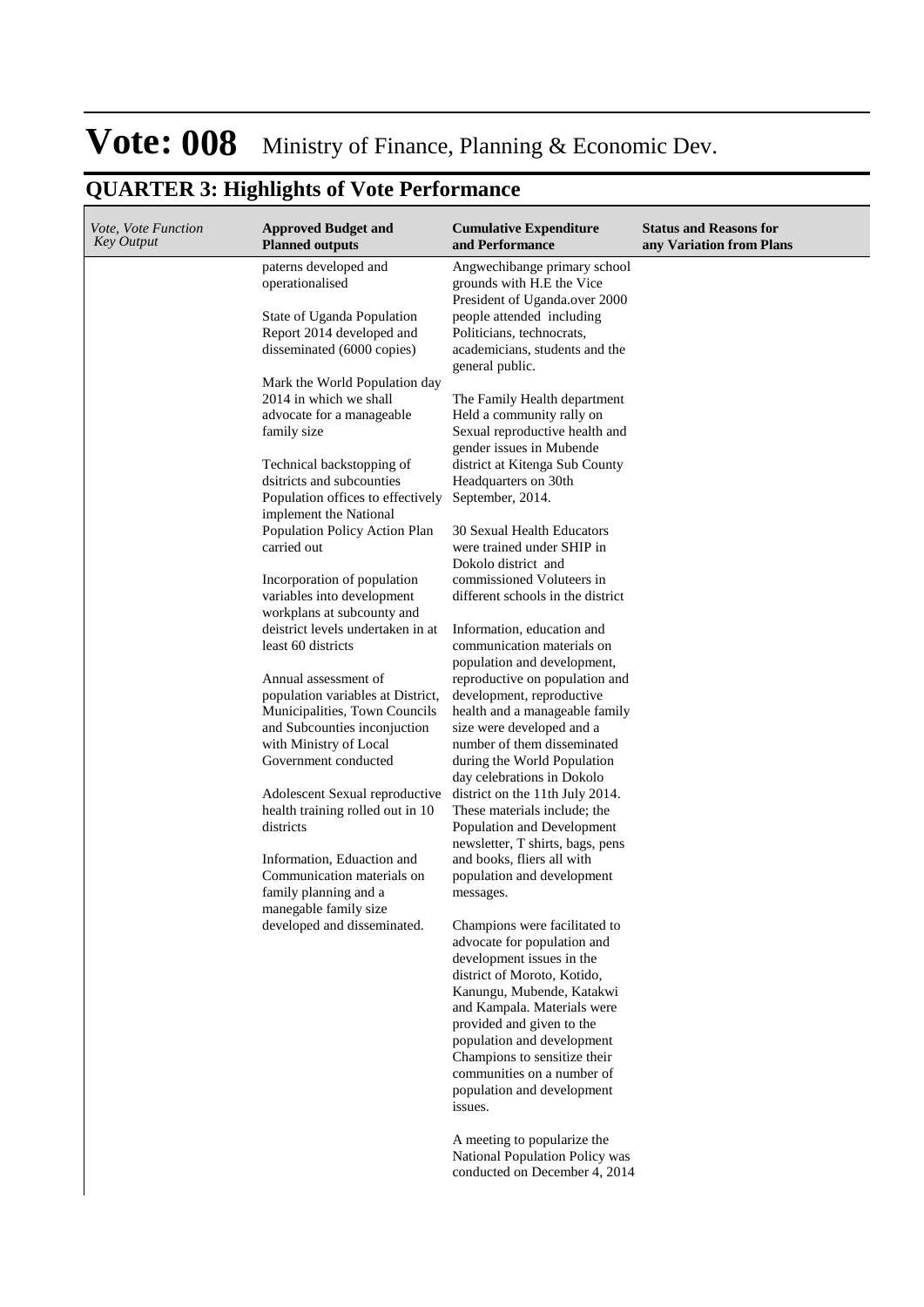| Vote, Vote Function<br><b>Key Output</b> | <b>Approved Budget and</b><br><b>Planned outputs</b> | <b>Cumulative Expenditure</b><br>and Performance                                                                                                                                                                                                                                                                                                                                                                                                                                                                              | <b>Status and Reasons for</b><br>any Variation from Plans |
|------------------------------------------|------------------------------------------------------|-------------------------------------------------------------------------------------------------------------------------------------------------------------------------------------------------------------------------------------------------------------------------------------------------------------------------------------------------------------------------------------------------------------------------------------------------------------------------------------------------------------------------------|-----------------------------------------------------------|
|                                          |                                                      | at Rider Hotel Mukono with all<br>the districts constituting Central<br>Uganda in attendance. The aim<br>of the meeting was to renew<br>commitment of district<br>leadership towards full<br>implementation of the 1994<br>ICPD-PoA Beyond 2014<br>besides the popularization of the<br>National Population Policy. The<br>Districts that attended were<br>Wakiso, kalangala, Kalungu,<br>Kyankwanzi, Nakasongola,<br>Nakaseke, Masaka, Rakai,<br>Kiboga, Luwero, Lwengo<br>Lyantonde, Mubende, Mukono,<br>Butambala & Mpigi. |                                                           |
|                                          |                                                      | A number of districts were<br>given support to strengthen their<br>capacity in terms of Integrating<br>of Population variables into<br>development plans at District<br>level.                                                                                                                                                                                                                                                                                                                                                |                                                           |
|                                          |                                                      | The districts of Abim, Amudat,<br>Arua, Bundibugyo, Gulu,<br>Kitgum, and Nakapiripirit) have<br>fully integrated population and<br>development variables into their<br>plans.                                                                                                                                                                                                                                                                                                                                                 |                                                           |
|                                          |                                                      | During the quarter, POPSEC<br>developed and produced the<br>13th edition of the State of<br>Uganda's Population Report<br>since 2014.                                                                                                                                                                                                                                                                                                                                                                                         |                                                           |
|                                          |                                                      | This year, the SUPRE was<br>launched on November 21,<br>2014 at Imperial Royale Hotel,<br>Kampala. The event was<br>attended by a cross section of<br>decision makers including<br>Members of Parliament, high<br>ranking civil servants, religious<br>and cultural leaders, district<br>leaders, NGOs, members of<br>diplomatic service, UN<br>representatives in Uganda, the<br>media and the general public.                                                                                                               |                                                           |
|                                          |                                                      | The launch of the State of<br>Uganda and World Population<br>reports 2014 attracted a very big<br>number of people that                                                                                                                                                                                                                                                                                                                                                                                                       |                                                           |

#### **QUARTER 3: Highlights of Vote Performance**  $\overline{\phantom{a}}$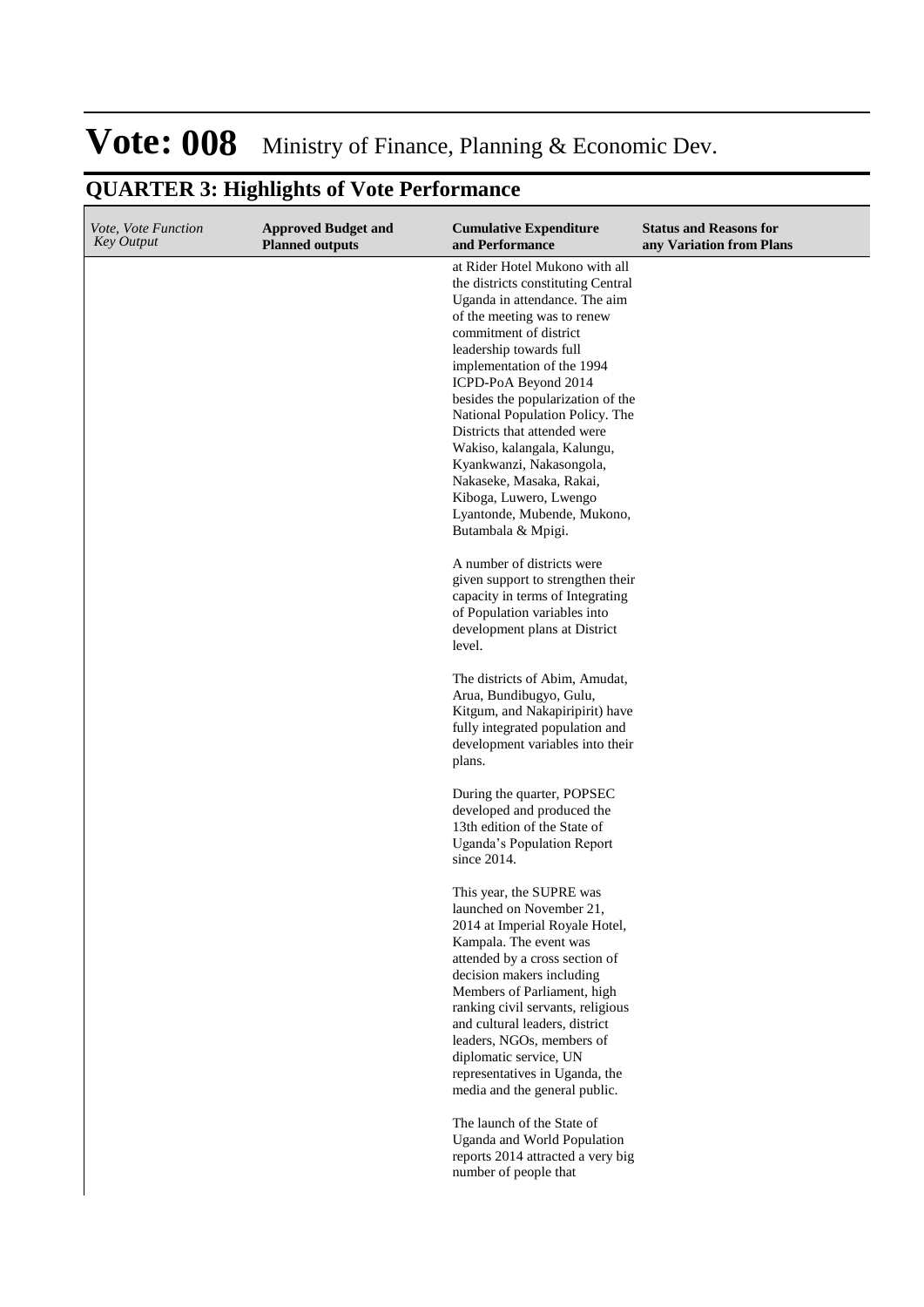| Vote, Vote Function<br><b>Key Output</b>                                                                    | <b>Approved Budget and</b><br><b>Planned outputs</b>                                                                    |       | <b>Cumulative Expenditure</b><br>and Performance                                                                                                                                                                                                                                                                                           | <b>Status and Reasons for</b><br>any Variation from Plans                                                                      |       |
|-------------------------------------------------------------------------------------------------------------|-------------------------------------------------------------------------------------------------------------------------|-------|--------------------------------------------------------------------------------------------------------------------------------------------------------------------------------------------------------------------------------------------------------------------------------------------------------------------------------------------|--------------------------------------------------------------------------------------------------------------------------------|-------|
|                                                                                                             |                                                                                                                         |       | extensively discussed issues of<br>young people featuring in the<br>SUPRE 2014 report and<br>strategies to address them.<br>Technical backstopping through<br>data quality assessment was<br>conducted in the districts of                                                                                                                 |                                                                                                                                |       |
|                                                                                                             |                                                                                                                         |       | Gulu, Kitgum, Nakapiripirit<br>Amudat, Mubende and<br>Bundibugyo between December<br>8-12, 2014. The aim of the<br>activity was to assess the<br>Quality of data generated for<br>planning and other purposes,<br>data coordination of the districts<br>visited and also to share and<br>discuss key challenges and<br>recommend areas for |                                                                                                                                |       |
| Performance Indicators:                                                                                     |                                                                                                                         |       | improvement.                                                                                                                                                                                                                                                                                                                               |                                                                                                                                |       |
| Number of Sub-counties<br>trained in data management<br>and utilization.                                    | $\boldsymbol{0}$                                                                                                        |       | $\boldsymbol{0}$                                                                                                                                                                                                                                                                                                                           |                                                                                                                                |       |
| Number of District Planning<br>Units provided with<br><b>Technical Support</b><br>Supervision.              | 60                                                                                                                      |       | 38                                                                                                                                                                                                                                                                                                                                         |                                                                                                                                |       |
| Number of District Planning<br>Units guided on how to use<br>the National Population<br>Policy Action Plan. | 60                                                                                                                      |       | 38                                                                                                                                                                                                                                                                                                                                         |                                                                                                                                |       |
| <b>Output Cost:</b>                                                                                         | UShs Bn:                                                                                                                | 2.783 | UShs Bn:                                                                                                                                                                                                                                                                                                                                   | 2.025 % Budget Spent:                                                                                                          | 72.8% |
| <b>Output: 140452</b>                                                                                       | <b>Economic Policy Research and Analysis</b>                                                                            |       |                                                                                                                                                                                                                                                                                                                                            |                                                                                                                                |       |
| Description of Performance: 12 Research reports produced to 9 Research reports produced to                  | inform policy.                                                                                                          |       | inform policy<br>9 Policy Brief produced to                                                                                                                                                                                                                                                                                                | Quarterly bulletin on the state of<br>Ugandan economy was not<br>produced due to funding                                       |       |
|                                                                                                             | 15 Policy briefs published to<br>guide policy makers.                                                                   |       | guide policy makers<br>13 Press releases & 5 Blogs<br>produced on emerging                                                                                                                                                                                                                                                                 | constraints.<br>The two capacity strengthening                                                                                 |       |
|                                                                                                             | 2 Press releases issued on<br>emerging economic issues<br>affecting the country.                                        |       | economic issues<br>2 Quarterly publication on the<br>state of Uganda Economy.<br>4 National disseminations & 2                                                                                                                                                                                                                             | training activities were not<br>planned for the quarter but were<br>able to organise them in<br>collaboration with other MDAs. |       |
|                                                                                                             | 4 Quarterly publications on the<br>State of Ugandan Economy<br>disseminated                                             |       | public dialogues held to share<br>key research findings.<br>Continuous tecehnical support<br>to MDAs.                                                                                                                                                                                                                                      |                                                                                                                                |       |
|                                                                                                             | 4 National dissemination<br>workshops/Public dialogues<br>held to share key research<br>findings with key stakeholders. |       | 3 Training sessions to build<br>capacity for Policy analysts &<br>CSO <sub>s</sub> conducted                                                                                                                                                                                                                                               |                                                                                                                                |       |
|                                                                                                             | National Budget for FY<br>2014/15 analyzed for easy                                                                     |       |                                                                                                                                                                                                                                                                                                                                            |                                                                                                                                |       |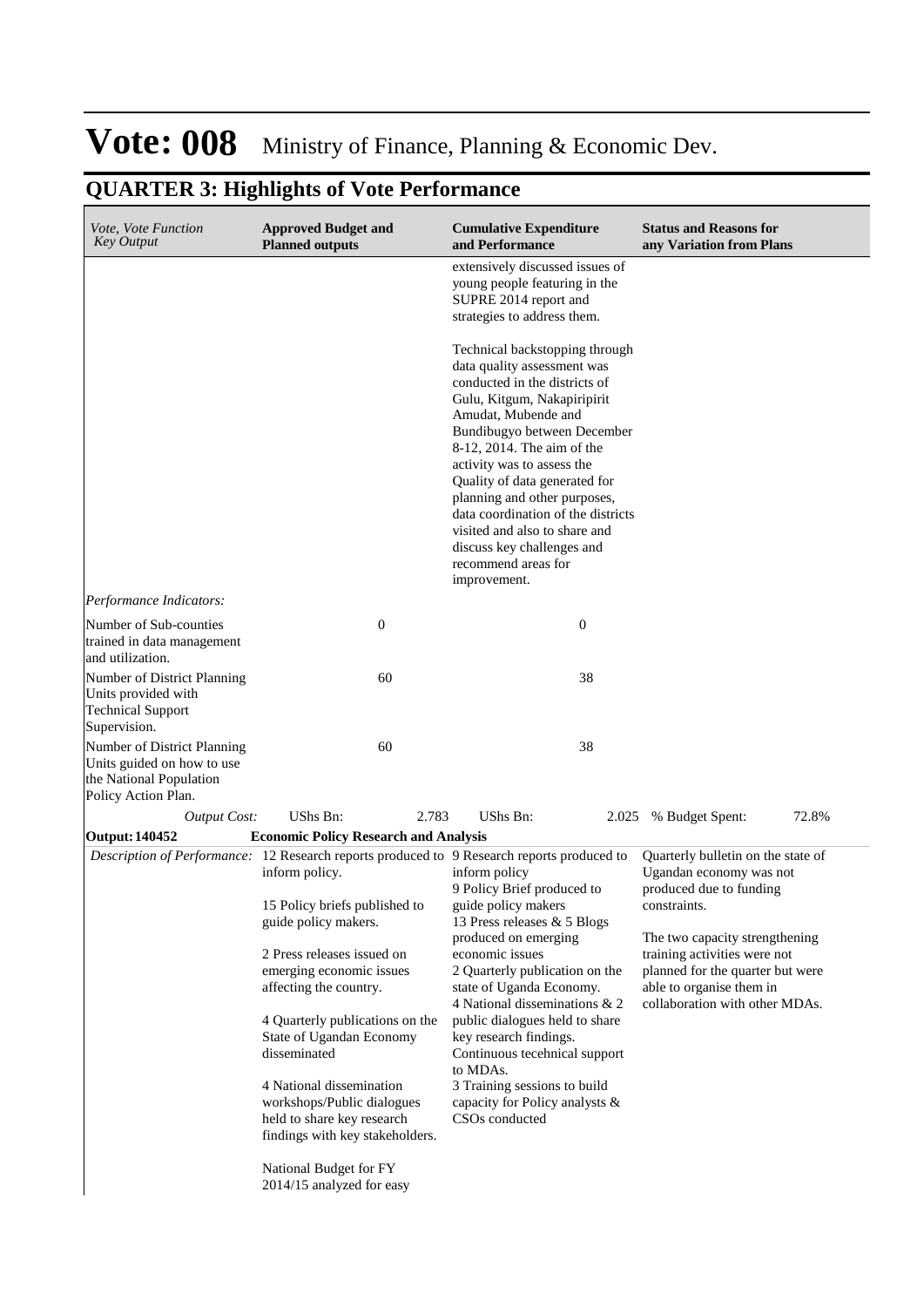| <i>Vote, Vote Function</i><br><b>Key Output</b> | <b>Approved Budget and</b><br><b>Planned outputs</b>                                                          | <b>Cumulative Expenditure</b><br>and Performance                                                                                             | <b>Status and Reasons for</b><br>any Variation from Plans                                                                           |
|-------------------------------------------------|---------------------------------------------------------------------------------------------------------------|----------------------------------------------------------------------------------------------------------------------------------------------|-------------------------------------------------------------------------------------------------------------------------------------|
|                                                 | understanding of all<br>stakeholders.                                                                         |                                                                                                                                              |                                                                                                                                     |
|                                                 | 2 Training sessions to build<br>capacity for Policy Analysts and<br>Civil Society Organizations<br>$(CSOs)$ . |                                                                                                                                              |                                                                                                                                     |
|                                                 | Technical Support in policy<br>analysis to Government<br>Ministries, Departments and<br>Agencies provided.    |                                                                                                                                              |                                                                                                                                     |
|                                                 | Six Internship programs<br>facilitated to build capacity of<br>young professionals.                           |                                                                                                                                              |                                                                                                                                     |
|                                                 | <b>Bi-Annual Forum on</b><br>Agriculture and Food Security<br>organized                                       |                                                                                                                                              |                                                                                                                                     |
| <b>Output Cost:</b>                             | UShs Bn:<br>2.425                                                                                             | UShs Bn:<br>1.714                                                                                                                            | % Budget Spent:<br>70.7%                                                                                                            |
| <b>Vote Function Cost</b>                       | <b>UShs Bn:</b>                                                                                               | 25.597 UShs Bn:                                                                                                                              | 73.4%<br>18.788 % Budget Spent:                                                                                                     |
|                                                 | Vote Function: 1406 Investment and Private Sector Promotion                                                   |                                                                                                                                              |                                                                                                                                     |
| <b>Output: 140601</b>                           | Investment and private sector policy framework and monitoring                                                 |                                                                                                                                              |                                                                                                                                     |
|                                                 | Description of Performance: Investment Policy developed.<br>Private sector development<br>strategy prepared.  | The Investment Code<br>(Amendment) Bill was<br>submitted to Cabinet for<br>approval.                                                         | Inadequate funding to conduct<br>the second investor survey and<br>short term cosultancy services<br>for review of IPAs, investment |
|                                                 | Annual competitiveness and<br>private sector development<br>report produced.                                  | An interim structure of the<br>Uganda Free Zones Authority to development strategy<br>operationalise the Free Zones<br>Act 2014 established. | policy development and<br>development of private sector                                                                             |
|                                                 | Annual public-private<br>partnership status report<br>produced.                                               | The Free Zones Act<br>(Commencement) Instrument,<br>2014 gazetted.                                                                           |                                                                                                                                     |
|                                                 | Estimated contingent liabilities<br>from public-private partnership<br>projects on Government                 | <b>Uganda Free Zones Regulations</b><br>drafted.                                                                                             |                                                                                                                                     |
|                                                 | produced.<br>The final Investment Code<br>Amendment Bill prepared.                                            | Kaweweta Special Economic<br>Zone familiarisation visit<br>conducted and follow up<br>meetings held with the                                 |                                                                                                                                     |
|                                                 | Investment performance report<br>for FY 2014/15 produced.                                                     | stakeholders to resolve land<br>disputes on the site for the<br>Kaweweta SEZ.                                                                |                                                                                                                                     |
|                                                 | The updated Investment guide<br>prepared and disseminated                                                     | Draft EAC Special Economic<br>Zones (SEZ) Policy reviewed<br>and Uganda's position and                                                       |                                                                                                                                     |
|                                                 | Private sector competitiveness<br>indicators tracked.                                                         | comments forwarded to the<br>EAC Secretariat.                                                                                                |                                                                                                                                     |
|                                                 | Investment forum for FY                                                                                       | Uganda Investment Handbook                                                                                                                   |                                                                                                                                     |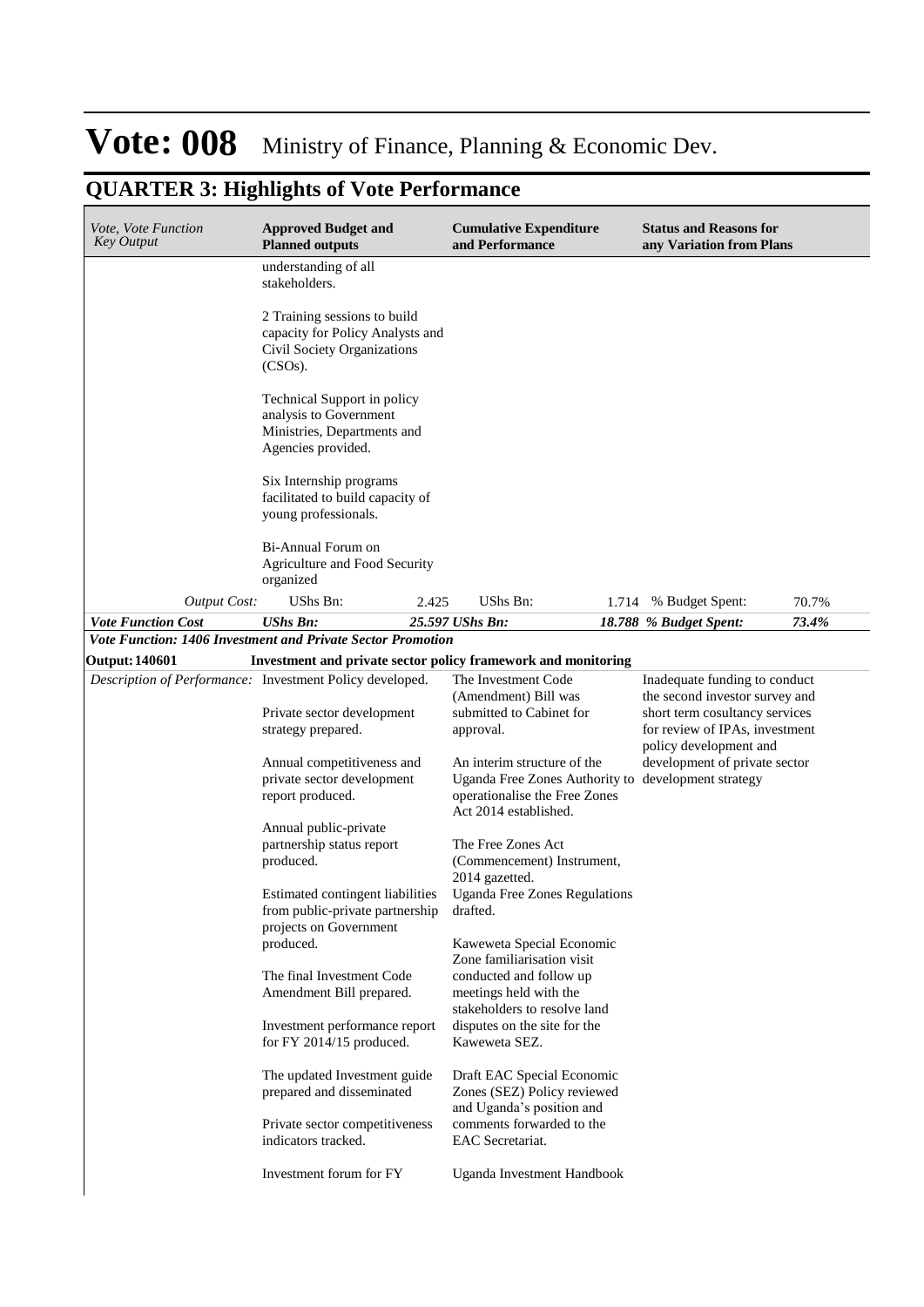| Vote, Vote Function<br><b>Key Output</b> | <b>Approved Budget and</b><br><b>Planned outputs</b>                                                                                                                                       | <b>Cumulative Expenditure</b><br>and Performance                                                                                                                                                                                                                                                                                                                                                                                                                                                                                                                                                                                                                                                                                                                                                                                                                                                                                                                                                                                                                                                                                                              | <b>Status and Reasons for</b><br>any Variation from Plans |
|------------------------------------------|--------------------------------------------------------------------------------------------------------------------------------------------------------------------------------------------|---------------------------------------------------------------------------------------------------------------------------------------------------------------------------------------------------------------------------------------------------------------------------------------------------------------------------------------------------------------------------------------------------------------------------------------------------------------------------------------------------------------------------------------------------------------------------------------------------------------------------------------------------------------------------------------------------------------------------------------------------------------------------------------------------------------------------------------------------------------------------------------------------------------------------------------------------------------------------------------------------------------------------------------------------------------------------------------------------------------------------------------------------------------|-----------------------------------------------------------|
|                                          | 2014/15 organized and<br>facilitated<br>Business licensing reforms<br>identified and implemented<br>One investment promotion and<br>protection agreements (IPAs)<br>reviewed and initiated | 2014 prepared.<br>Draft Micro Small and Medium<br>Enterprises (MSME) Policy was<br>prepared and awaits approval by<br>Top Management.<br>Report on Uganda's<br>performance in the World Bank<br>Doing Business produced.<br>Doing Business in Uganda<br>Reform Memo updated and<br>forum held on 21st August 2014.<br>Promotional videos for<br>Domestic Investors Expo<br>procured and disseminated to<br>stakeholders.<br>Global Competitiveness Survey<br>workshop facilitated<br>Investors Missions serviced.<br>Soroti Fruit Factory ground<br>breaking completed.<br>The Public-Private Partnerships<br>Bill was passed by Parliament<br>and forwarded for assent to H.E.<br>The President. The Bill was sent<br>back to parliament with<br>comments for incorporation and<br>is now being transmitted to the<br>President for assent by<br>Parliament.<br>Contingent liabilities for<br>ongoing Public-Private<br>Partnerships Projects estimated.<br>(Kalangala Infrastructure<br>Services (KIS) Project; Umeme<br>Electricity Distribution Project;<br>Kampala Serena Hotel Project;<br>the Nalubaale and Kiira<br>Hydroelectric Facilities Project; |                                                           |
|                                          |                                                                                                                                                                                            |                                                                                                                                                                                                                                                                                                                                                                                                                                                                                                                                                                                                                                                                                                                                                                                                                                                                                                                                                                                                                                                                                                                                                               |                                                           |
|                                          |                                                                                                                                                                                            | Kenya - Uganda Railway<br>Concession Project; Bujagali<br>Power Project; and Kilembe<br>Mineral Project).                                                                                                                                                                                                                                                                                                                                                                                                                                                                                                                                                                                                                                                                                                                                                                                                                                                                                                                                                                                                                                                     |                                                           |
|                                          |                                                                                                                                                                                            | Uganda's achievements in PPPs<br>and Investment for<br>Independence Day Celebrations<br>published in the Daily Monitor<br>Publication.                                                                                                                                                                                                                                                                                                                                                                                                                                                                                                                                                                                                                                                                                                                                                                                                                                                                                                                                                                                                                        |                                                           |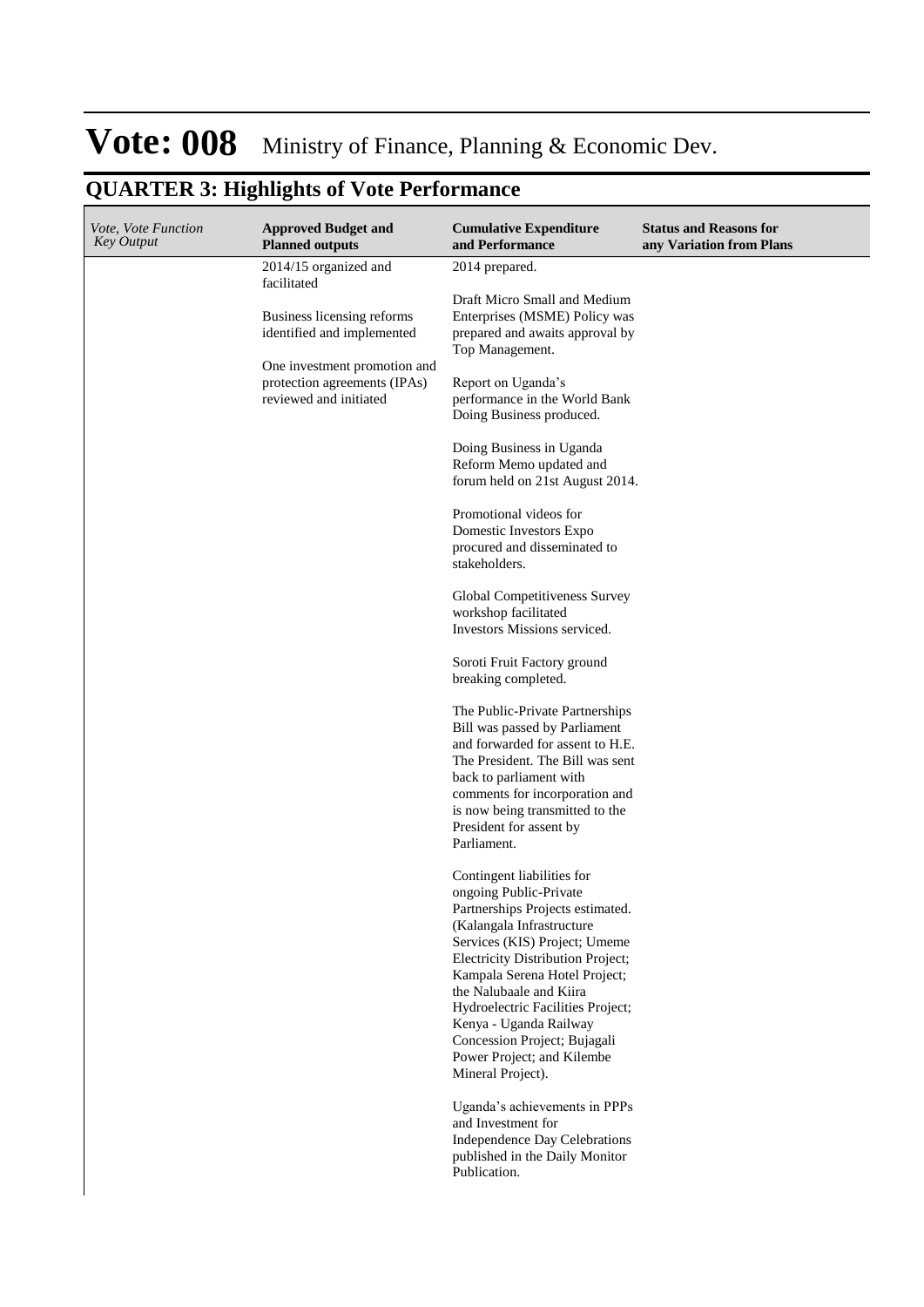| Vote, Vote Function<br>Key Output                                 | <b>Approved Budget and</b><br><b>Planned outputs</b>                                                                                                                                                                                                                                                                                                                                                                                     | <b>Cumulative Expenditure</b><br>and Performance                                                                                                                                                                                                                                                                                                                                                                                                                                                                                                                                                                                                                       | <b>Status and Reasons for</b><br>any Variation from Plans                                                                                                                                                                                                                                                                                                                                                                                                              |
|-------------------------------------------------------------------|------------------------------------------------------------------------------------------------------------------------------------------------------------------------------------------------------------------------------------------------------------------------------------------------------------------------------------------------------------------------------------------------------------------------------------------|------------------------------------------------------------------------------------------------------------------------------------------------------------------------------------------------------------------------------------------------------------------------------------------------------------------------------------------------------------------------------------------------------------------------------------------------------------------------------------------------------------------------------------------------------------------------------------------------------------------------------------------------------------------------|------------------------------------------------------------------------------------------------------------------------------------------------------------------------------------------------------------------------------------------------------------------------------------------------------------------------------------------------------------------------------------------------------------------------------------------------------------------------|
|                                                                   |                                                                                                                                                                                                                                                                                                                                                                                                                                          | Capacity of departmental staff<br>built through training in various<br>PPP Strategies, Methods, and<br>Project Structuring Techniques;<br>External vulnerabilities and<br><b>Contingent Liability</b><br>Management.                                                                                                                                                                                                                                                                                                                                                                                                                                                   |                                                                                                                                                                                                                                                                                                                                                                                                                                                                        |
| Performance Indicators:                                           |                                                                                                                                                                                                                                                                                                                                                                                                                                          |                                                                                                                                                                                                                                                                                                                                                                                                                                                                                                                                                                                                                                                                        |                                                                                                                                                                                                                                                                                                                                                                                                                                                                        |
| Number of Investor<br>Protection Agreements<br>concluded          | 5                                                                                                                                                                                                                                                                                                                                                                                                                                        | $\boldsymbol{0}$                                                                                                                                                                                                                                                                                                                                                                                                                                                                                                                                                                                                                                                       |                                                                                                                                                                                                                                                                                                                                                                                                                                                                        |
| Number of Investment laws<br>reviewed and harmonized<br>with EAC. | 5                                                                                                                                                                                                                                                                                                                                                                                                                                        | 3                                                                                                                                                                                                                                                                                                                                                                                                                                                                                                                                                                                                                                                                      |                                                                                                                                                                                                                                                                                                                                                                                                                                                                        |
| Number of business<br><b>Licensing Reforms</b><br>implemented.    | 20                                                                                                                                                                                                                                                                                                                                                                                                                                       | $\boldsymbol{0}$                                                                                                                                                                                                                                                                                                                                                                                                                                                                                                                                                                                                                                                       |                                                                                                                                                                                                                                                                                                                                                                                                                                                                        |
| <b>Output Cost:</b>                                               | 6.276<br>UShs Bn:                                                                                                                                                                                                                                                                                                                                                                                                                        | UShs Bn:                                                                                                                                                                                                                                                                                                                                                                                                                                                                                                                                                                                                                                                               | 4.103 % Budget Spent:<br>65.4%                                                                                                                                                                                                                                                                                                                                                                                                                                         |
| <b>Output: 140651</b>                                             | Provision of serviced investment infrastructure                                                                                                                                                                                                                                                                                                                                                                                          |                                                                                                                                                                                                                                                                                                                                                                                                                                                                                                                                                                                                                                                                        |                                                                                                                                                                                                                                                                                                                                                                                                                                                                        |
| Description of Performance: 350 Projects Investments              | licenced<br>300 Projects offered after care<br>services and facilitated.<br>Two Comprehensive<br><b>Presidential Investor Round</b><br>Table (PIRT) meetings<br>facilitated to promote<br>investments in the Country.<br>One stop business licensing<br>centre operationalized with 6<br>core Institutions<br>800 companies in 4 regions of<br>Uganda sensitized on key<br>investment potentials areas<br>Private Sector Investor Survey | 237 projects were licensed<br>worth US\$ 914.6 million $\&$ will licensed which is short of the<br>create planned employment of<br>23,706 jobs<br>174 companies were<br>recommended for work permits;<br>136 companies were facilitated<br>with tax registration & other tax Under Investment facilitation,<br>related issues;<br>75 companies were assisted to<br>register their businesses; 349<br>companies had general inquiries Immigration and Investment<br>regarding the investment licence License information desk). The<br>& other issues.<br>61 projects were monitored<br>worth actual investment of US\$<br>577 million and 8,145 actual<br>jobs created | A total of 65 projects were<br>set target by 13 projects. Only<br>14 projects were licensed in<br>January 2015 due to the slow<br>economic activity at the<br>beginning of the year.<br>the target for Q2 at OCS was<br>surpassed by all actors at the<br>centre (i.e. URA, URSB,<br>performance of Q3 was better<br>that of Q2 is all service offered<br>at OSC. This could be attributed<br>to the fact that more investors<br>have become aware of OSC<br>services. |
|                                                                   | (PSIS) 2014 conducted<br>Home is Best 4th Diaspora<br>Summit in Kampala held to<br>bring together all Nationals<br>living abroad.<br>Six domestic Investment<br>Promotions activities in FY<br>2014/15 conducted<br>Four outward missions to<br>identify potential investors<br>conducted                                                                                                                                                | PIRT Meetings. And 21 TWG<br>meetings have been held, 3<br>Ministries of Agriculture, ICT<br>and Finance met with members<br>of TWGs. 1 Meeting between<br>Chairperson Agriculture TWG<br>with Executive Director, UIA<br>3 meetings at OPM and 4<br>meetings with HE the President<br>Held Jinja Investors Forum<br>which was attend by 57<br>companies located in Jinja                                                                                                                                                                                                                                                                                              | Project Monitoring-Limited<br>funding available could not<br>allow physical visits to all the<br>targeted companies. But it<br>suffices to note that value of<br>investment and number of<br>actual jobs created by the<br>projects monitored in Q3 were<br>high compared to Q1 & Q2                                                                                                                                                                                   |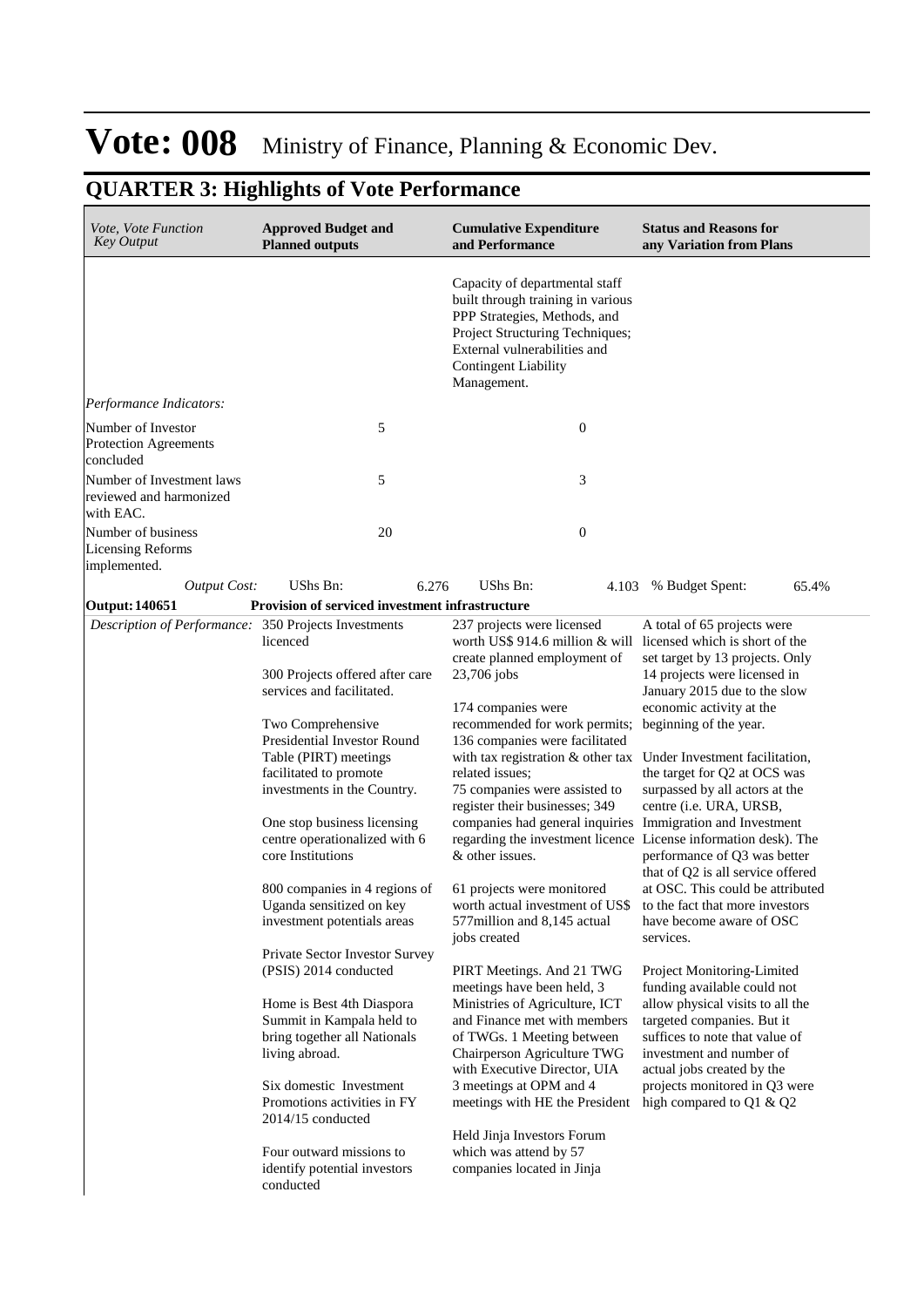#### **Cumulative Expenditure and Performance Approved Budget and Planned outputs Status and Reasons for any Variation from Plans** *Vote, Vote Function Key Output* 10 meetings on EAC matters have been attended 2 on EAC Trade Report 2013 held in Kampala & Arusha; 3 National meetings; 1 on study on EPZs in EAC held in Kampala, 1 on EAC Experts meeting on Investment Promotion & Sectoral Committee on Investment, in Nairobi and 1 on Talent Mobility Partnership (TMP) initiative 2 EAC Common Market Protocol National Implementation Committee (NIC) Thirty (88)) actual inquiries have been generated by different sectors in the country from Germany, UK and India.- 145 contacts have been captured and added to the UIA database. 390 Potential Investors have been targeted and reached. UIA has handled 18 inward missions both individual and group delegations India, UK, Germany and, South Africa missions *Output Cost:* UShs Bn: 32.874 UShs Bn: 12.584 % Budget Spent: 38.3% **Output: 140653 Develop enterpruneur skills & Enterprise Uganda services** *Description of Performance:* 4,000 household members equipped with skills to start enterprises. One Global Entrepreneurship Week used to create entrepreneurship awareness and to recognize entrepreneurs. 300 SMEs received business development services to grow their businesses. 7 farmer groups strengthened The Enterprise Uganda institutional capacity strengthened. 3,347 household memebersequiped with skills to start and grow their businesses (BEST). 1,112 entrepreneurs attended the Global Entrepreneurship Week conference. 271 SMEs attend business management training in Finacial Management and Customer Care. 20 youth under-went business training under Kickstart program. Entrepreneurship training and mentoring provided to 7 farmer groups. No variation *Performance Indicators:* Number of rural and urban 4,000 4,000 3347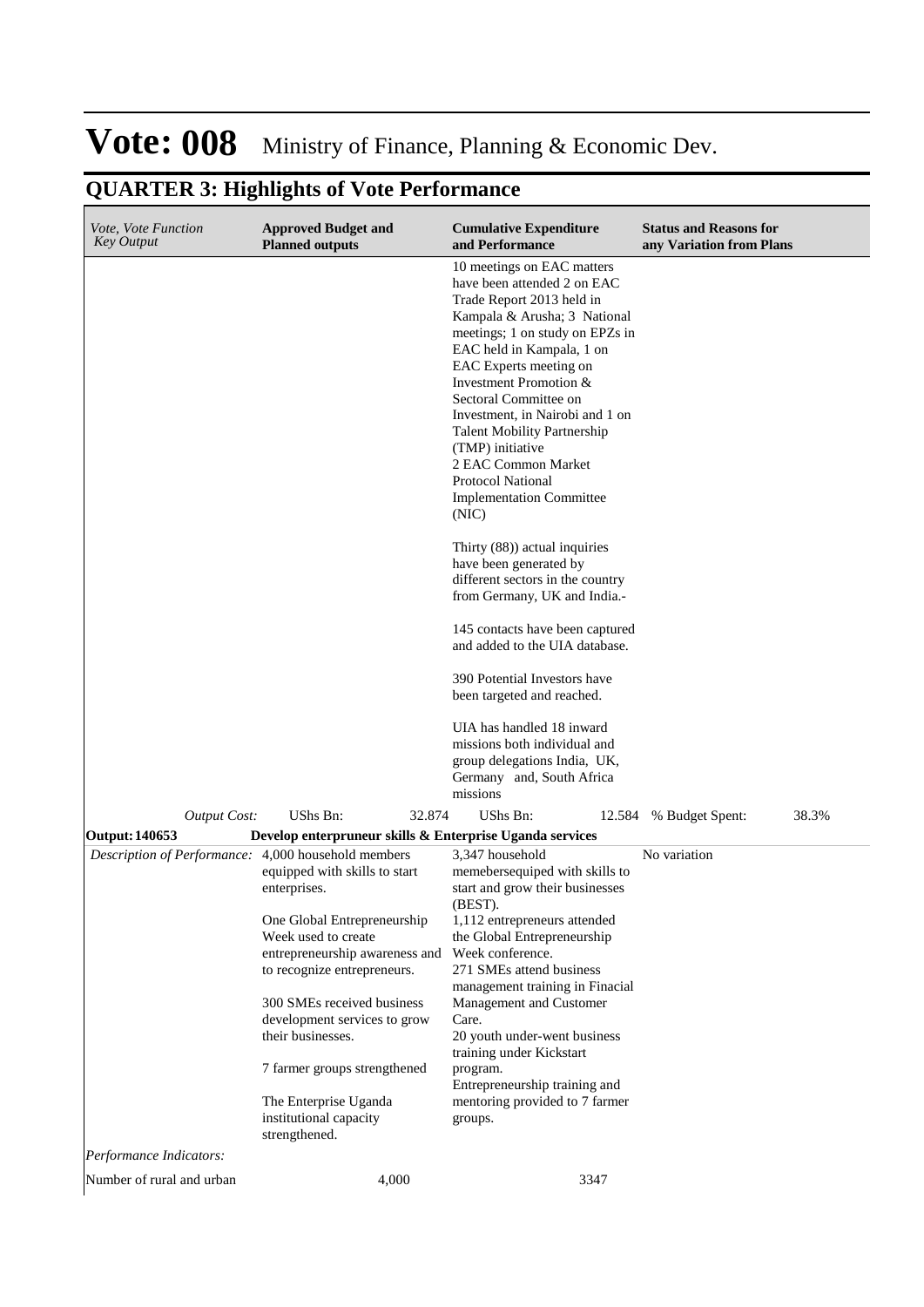| participants mobilized and<br>trained to start businesses.<br>UShs Bn:<br>2.610<br>UShs Bn:<br>70.4%<br><b>Output Cost:</b><br>1.837 % Budget Spent:<br><b>SME Services</b><br><b>Output: 140655</b><br>Production of investment<br>Description of Performance: 4 Regional District Investment<br>2 regional Investment Forums<br>Committes /forum<br>have been held namely: Lango<br>profiles delayed since<br>established at Mubende.<br>Investment Forum held in Lira.<br>coordination with DCOs needs<br>With 85 participants from Lira<br>more time. Annual target of<br>Busoga and Bukedi<br>municipality, lira district, Kole,<br>SME flyers to print is reduced<br>Apac, Dokolo,, and Oyam.<br>to 2000 as per the approved<br>4000 MSME flyers and UIA<br>guides produced<br>budget.<br><b>Bunyoro Investment Forum</b><br>held in Hoima where 330<br>150 MSMEs trained under the<br>The Buisiness Profiling<br>numbers were above target<br>Technical/Enterprenueship<br>entrepreneurs were sensitized.<br>achievement since enumerators<br><b>Skills Training</b><br>10 District Investment<br>had higher targets set<br>Committees have been created<br>Simplified SME registration<br>in Kibaale, Hoima, Buliisa,<br>process<br>Masindi<br>Setup a well equiped business<br>,Kiryandongo.(Bunyoro) and<br>development advisory center set<br>Lira, Apac, Dokolo, Oyam, and<br>kole (Lango)<br>up<br>URA, URBS, UNBS and IRA<br>Development of MSME data<br>attended and made presentations<br>base<br>800 copies of investment guides<br>1 International MSMSE<br>have been printed and<br>distributed<br>Exhibition Jua Kali held<br>Under Training SMEs in<br>Business to Business linkanges<br>established<br>technical and entrepreneurship<br>skills, 210 trained; 120 have<br>been trained in soap production<br>(Mpigi, Amuru, Arua), 40 in<br>fruit juice processing (Ngora),<br>30 trained in textile (Mbale). 20<br>in ICT in Kasese.<br>393 entrepreneurs have been<br>trained in business skills<br>Business to Business linkages<br>established- UIA Submitted<br>concept notes with request for<br>funding the wisdom club to the<br>Netherlands Embassy.<br>Networked with the Indian high | <i>Vote, Vote Function</i><br><b>Key Output</b> | <b>Approved Budget and</b><br><b>Planned outputs</b> | <b>Cumulative Expenditure</b><br>and Performance | <b>Status and Reasons for</b><br>any Variation from Plans |
|-----------------------------------------------------------------------------------------------------------------------------------------------------------------------------------------------------------------------------------------------------------------------------------------------------------------------------------------------------------------------------------------------------------------------------------------------------------------------------------------------------------------------------------------------------------------------------------------------------------------------------------------------------------------------------------------------------------------------------------------------------------------------------------------------------------------------------------------------------------------------------------------------------------------------------------------------------------------------------------------------------------------------------------------------------------------------------------------------------------------------------------------------------------------------------------------------------------------------------------------------------------------------------------------------------------------------------------------------------------------------------------------------------------------------------------------------------------------------------------------------------------------------------------------------------------------------------------------------------------------------------------------------------------------------------------------------------------------------------------------------------------------------------------------------------------------------------------------------------------------------------------------------------------------------------------------------------------------------------------------------------------------------------------------------------------------------------------------------------------------------------------------------------------------------------------------------------------------------|-------------------------------------------------|------------------------------------------------------|--------------------------------------------------|-----------------------------------------------------------|
|                                                                                                                                                                                                                                                                                                                                                                                                                                                                                                                                                                                                                                                                                                                                                                                                                                                                                                                                                                                                                                                                                                                                                                                                                                                                                                                                                                                                                                                                                                                                                                                                                                                                                                                                                                                                                                                                                                                                                                                                                                                                                                                                                                                                                       |                                                 |                                                      |                                                  |                                                           |
|                                                                                                                                                                                                                                                                                                                                                                                                                                                                                                                                                                                                                                                                                                                                                                                                                                                                                                                                                                                                                                                                                                                                                                                                                                                                                                                                                                                                                                                                                                                                                                                                                                                                                                                                                                                                                                                                                                                                                                                                                                                                                                                                                                                                                       |                                                 |                                                      |                                                  |                                                           |
|                                                                                                                                                                                                                                                                                                                                                                                                                                                                                                                                                                                                                                                                                                                                                                                                                                                                                                                                                                                                                                                                                                                                                                                                                                                                                                                                                                                                                                                                                                                                                                                                                                                                                                                                                                                                                                                                                                                                                                                                                                                                                                                                                                                                                       |                                                 |                                                      |                                                  |                                                           |
| SMEs by facilitating their<br>participation in the support<br>Indian trade in Africa<br>conference.<br>Initiated work with African<br>alliance, NSSF, Capital<br>markets, and USSIA on the                                                                                                                                                                                                                                                                                                                                                                                                                                                                                                                                                                                                                                                                                                                                                                                                                                                                                                                                                                                                                                                                                                                                                                                                                                                                                                                                                                                                                                                                                                                                                                                                                                                                                                                                                                                                                                                                                                                                                                                                                            |                                                 |                                                      | commission which supported 5                     |                                                           |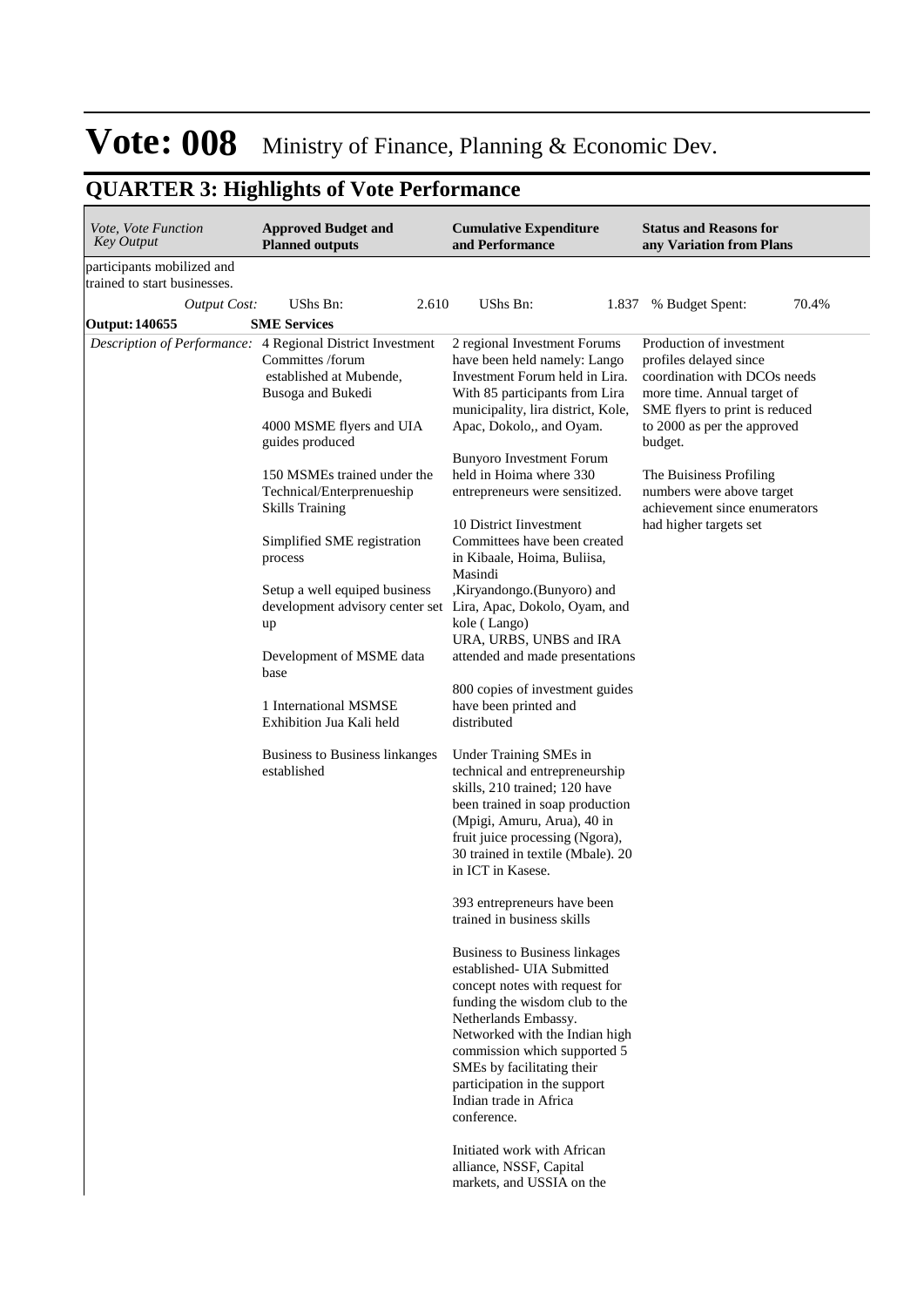| Vote, Vote Function<br><b>Key Output</b> | <b>Approved Budget and</b><br><b>Planned outputs</b> | <b>Cumulative Expenditure</b><br>and Performance                                                                                                                                                                                                                                                                            | <b>Status and Reasons for</b><br>any Variation from Plans |
|------------------------------------------|------------------------------------------------------|-----------------------------------------------------------------------------------------------------------------------------------------------------------------------------------------------------------------------------------------------------------------------------------------------------------------------------|-----------------------------------------------------------|
|                                          |                                                      | venture capitalists Conference.                                                                                                                                                                                                                                                                                             |                                                           |
|                                          |                                                      | Initiated contacts with<br>Norwegian Embassy through<br>Innovation Norway a Semi-<br>autonomous organization in<br>Norway which promotes and<br>facilitates Norway investments<br>to international market.                                                                                                                  |                                                           |
|                                          |                                                      | <b>Under MSME Business</b><br>profiling, Up to 3240 SMEs<br>profiled: 1080 from Luwero,<br>Mityana and Mubende all<br>entered in the database and<br>1440 from Nakasongora,<br>Kiryandongo, Nakaseke and<br>Kiboga districts and 720 from<br>Lira and Apac districts. All<br>were entered into SME database<br>in Quarter 3 |                                                           |
|                                          |                                                      | 3 Clusters have been<br>developed. - Sweet potato<br>cluster in Ngora developed, 65<br>members were trained. 8 Cluster<br>Action Teams were formed.                                                                                                                                                                         |                                                           |
|                                          |                                                      | Bean seed Cluster In Lwengo,<br>65 members trained, 8 cluster<br>Action Teams Formed. Cassava<br>Cluster In Kole, 60 members<br>trained, 8 Cluster Action Teams<br>formed.                                                                                                                                                  |                                                           |
|                                          |                                                      | 2 baseline surveys carried out<br>for maize and beans in Luwero<br>and Nakasongola districts<br>respectively,                                                                                                                                                                                                               |                                                           |
|                                          |                                                      | 6 Clusters monitored to check<br>on their progress viz a viz the<br>baseline.                                                                                                                                                                                                                                               |                                                           |
|                                          |                                                      | 4 Clusters monitored i.e.<br>Furniture in Nsambya<br>Poultry in Kampala<br>Rice in Butaleja<br>Cotton in Butaleja                                                                                                                                                                                                           |                                                           |
|                                          |                                                      | 4 baseline validation meetings<br>were held for furniture, poultry,<br>rice and cotton clusters.                                                                                                                                                                                                                            |                                                           |
|                                          |                                                      | Under the Youth<br>Apprenticeship Program, 149                                                                                                                                                                                                                                                                              |                                                           |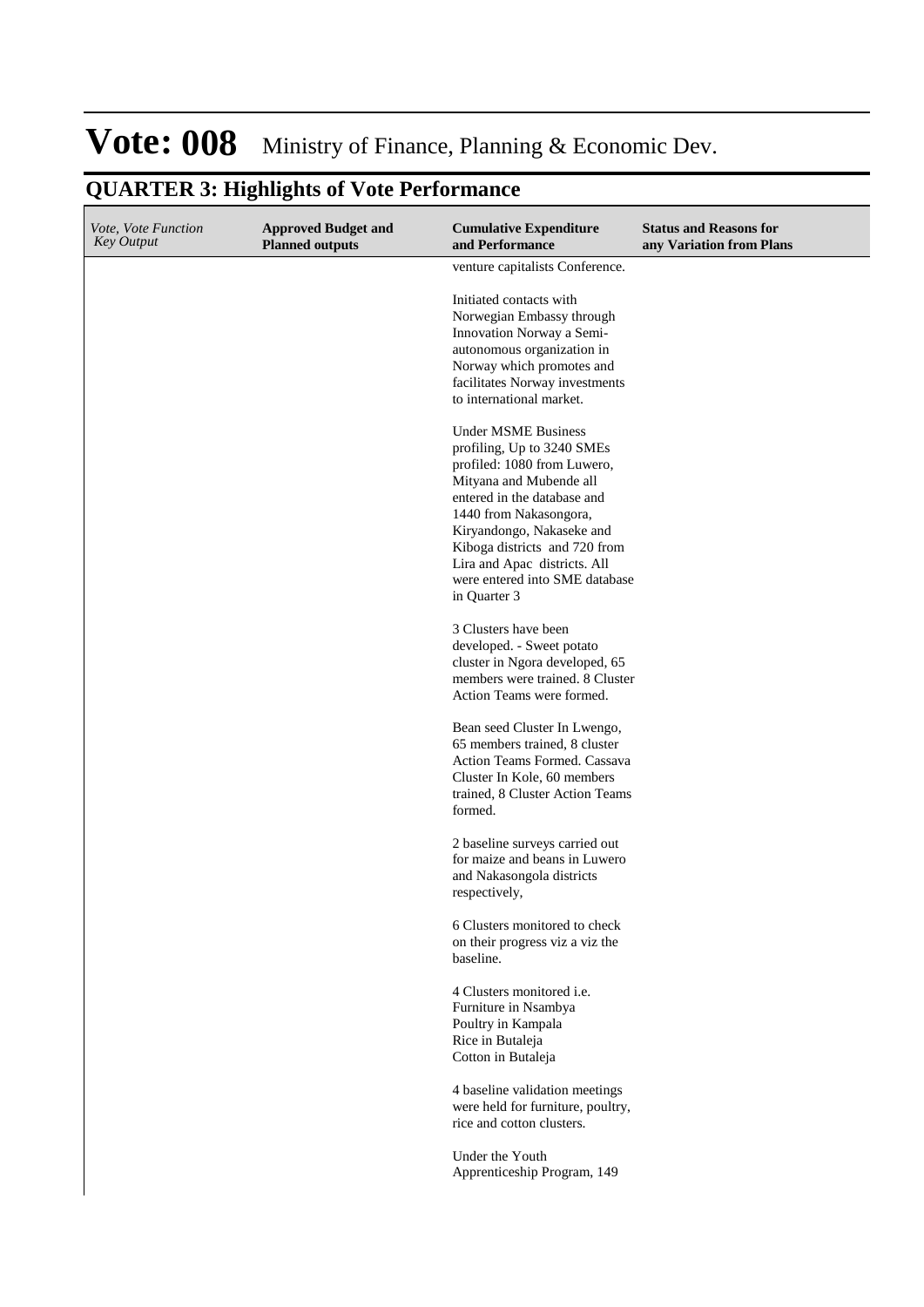| Vote, Vote Function<br><b>Key Output</b>                 | <b>Approved Budget and</b><br><b>Planned outputs</b>                                                  |       | <b>Cumulative Expenditure</b><br>and Performance                                                                                                                                                                                                                                                                |       | <b>Status and Reasons for</b><br>any Variation from Plans                            |       |
|----------------------------------------------------------|-------------------------------------------------------------------------------------------------------|-------|-----------------------------------------------------------------------------------------------------------------------------------------------------------------------------------------------------------------------------------------------------------------------------------------------------------------|-------|--------------------------------------------------------------------------------------|-------|
|                                                          |                                                                                                       |       | apprentices were recruited and<br>trained (87 in first batch and 62)<br>in second batch)                                                                                                                                                                                                                        |       |                                                                                      |       |
|                                                          |                                                                                                       |       | 179 SMEs brought on board (78)<br>in first batch and 101 in second<br>batch)                                                                                                                                                                                                                                    |       |                                                                                      |       |
|                                                          |                                                                                                       |       | 5 businesses were monitored                                                                                                                                                                                                                                                                                     |       |                                                                                      |       |
|                                                          |                                                                                                       |       | <b>SME Missions-One</b><br>international SME mission held<br>in December 2014.<br>Jua Kali was organized in<br>Rwanda-90 exhibitors from<br>Uganda attended.<br>UIA sponsored transport, and a<br>flag<br>UIA printed an exhibitor's<br>catalogue which was used for<br>promoting the exhibitors from<br>Uganda |       |                                                                                      |       |
|                                                          |                                                                                                       |       | Under Facilitating and hosting<br>SME exhibitions, UIA<br>Organized key stakeholders who<br>will attend the Bunyoro regional<br>Exhibition to be held in Q4.<br>Organized/participated in 2<br>regional SME exhibitions /<br>events. Worked with over 12<br>SME promotes.                                       |       |                                                                                      |       |
|                                                          |                                                                                                       |       | Organized 6 country organizing<br>meetings.                                                                                                                                                                                                                                                                     |       |                                                                                      |       |
|                                                          |                                                                                                       |       | Attended SME exhibition<br>organized by PSFU (Northern<br>Uganda empowerment week)<br>held in Lira. Worked with<br>KPMG, Nation Group and<br>Stanbic Bank to organize the<br>Top 100 SME Gala Dinner                                                                                                            |       |                                                                                      |       |
| <b>Output Cost:</b>                                      | UShs Bn:                                                                                              | 0.550 | UShs Bn:                                                                                                                                                                                                                                                                                                        | 0.388 | % Budget Spent:                                                                      | 70.5% |
| <b>Vote Function Cost</b>                                | <b>UShs Bn:</b>                                                                                       |       | 43.310 UShs Bn:                                                                                                                                                                                                                                                                                                 |       | 21.674 % Budget Spent:                                                               | 50.0% |
| Vote Function: 1408 Microfinance                         |                                                                                                       |       |                                                                                                                                                                                                                                                                                                                 |       |                                                                                      |       |
| <b>Output: 140801</b>                                    | Microfinance framework established                                                                    |       |                                                                                                                                                                                                                                                                                                                 |       |                                                                                      |       |
| Description of Performance: Microfinance Law to regulate | the Tier 4 Institutions put in<br>place.<br>Monitoring, supervision and<br>mentoring of SACCOs in the |       | Final draft of the Tier IV<br>Microfinance Bill forwarded to<br>Fisrt Parliamentay Council.<br>The Tier IV Technical working<br>committee incorporated<br>comments from the Carbinet<br>different zonal areas undertaken secretariat and re-submitted the<br>Bill to the First Parliamentary                    |       | Performance is on track. The<br>remaining SACCOs are t<br>handled in the 4th quarter |       |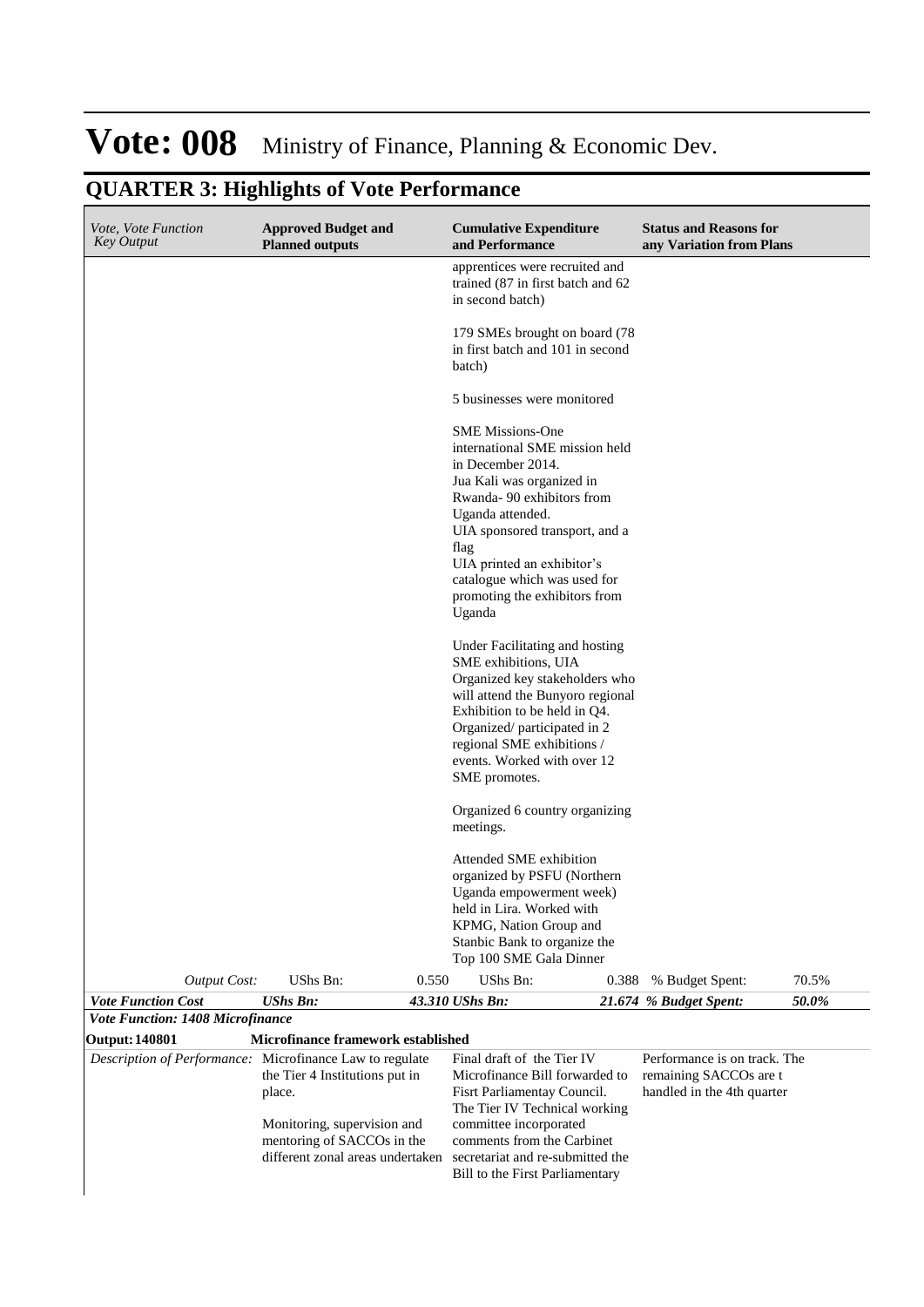| Vote, Vote Function<br><b>Key Output</b>                                           | <b>Approved Budget and</b><br><b>Planned outputs</b>                                                                                                                                                                                                               | <b>Cumulative Expenditure</b><br>and Performance                                                                                                                                                                                                                                                                                                                                                                                                                                                                                                                                                                                                                                                                                                                                                                                                                                                                                                                                                                                                                                                          | <b>Status and Reasons for</b><br>any Variation from Plans |
|------------------------------------------------------------------------------------|--------------------------------------------------------------------------------------------------------------------------------------------------------------------------------------------------------------------------------------------------------------------|-----------------------------------------------------------------------------------------------------------------------------------------------------------------------------------------------------------------------------------------------------------------------------------------------------------------------------------------------------------------------------------------------------------------------------------------------------------------------------------------------------------------------------------------------------------------------------------------------------------------------------------------------------------------------------------------------------------------------------------------------------------------------------------------------------------------------------------------------------------------------------------------------------------------------------------------------------------------------------------------------------------------------------------------------------------------------------------------------------------|-----------------------------------------------------------|
|                                                                                    | Uganda Microfinance<br><b>Reguratory Authority UMRA</b><br>formulated<br>Microfinance Policy 2005<br>Amended<br>Microfinance<br>Institutions/SACCOs Monitored sustainability<br>and<br>supervised<br>Village Savings and Loan<br>Associations (VSLAs)<br>Supported | Counsel.<br>SACCO Monitored and<br>supervised. The department<br>undertook quarterly monitoring<br>and supervision visits to<br>SACCO and collected data on<br>SACCO performance and<br>Ammemdments to the MDI Act<br>prepared and sent to Bank of<br>Uganda.<br>The<br>department held meetings with<br>Insitiations regulated by the<br>MDI Act. The ammendment<br>proposals from the Institutions<br>were forwarded Bank of<br><b>Uganda Financial Institutions</b><br>(Amendment) Bill reviewed.<br>The department held a review<br>meeting fot the FIA<br>(Ammendment) Bill and<br>acordingly forwarded it to<br>Cabinet.<br>Nine monthly meetings with<br>Implementig Agencies held.<br>The department held meetings<br>with UCSCU, MSCL on the<br>implementation of the Rural<br><b>Financial Services</b><br>Strategy.<br>Microfinance Policy 2005<br>review consultations are on-<br>going<br>Prepared a Cabinet<br>Memorandum and<br>accompanying Certificate of<br>Financial Implications for the<br>Capital Markets Authority<br>(Amendment) Bill 2014, and<br>submitted the Bill to Cabinet. |                                                           |
| Performance Indicators:                                                            |                                                                                                                                                                                                                                                                    |                                                                                                                                                                                                                                                                                                                                                                                                                                                                                                                                                                                                                                                                                                                                                                                                                                                                                                                                                                                                                                                                                                           |                                                           |
| Number of SACCOs<br>strengthened through<br>capacity building.<br>Number of SACCOs | 300<br>735                                                                                                                                                                                                                                                         | 205<br>400                                                                                                                                                                                                                                                                                                                                                                                                                                                                                                                                                                                                                                                                                                                                                                                                                                                                                                                                                                                                                                                                                                |                                                           |
| provided with specialized<br>training.<br>Number of SACCOs                         | 2,200                                                                                                                                                                                                                                                              | 700                                                                                                                                                                                                                                                                                                                                                                                                                                                                                                                                                                                                                                                                                                                                                                                                                                                                                                                                                                                                                                                                                                       |                                                           |
| monitored.<br><b>Output Cost:</b>                                                  | UShs Bn:                                                                                                                                                                                                                                                           | UShs Bn:<br>1.835<br>1.263                                                                                                                                                                                                                                                                                                                                                                                                                                                                                                                                                                                                                                                                                                                                                                                                                                                                                                                                                                                                                                                                                | 68.8%<br>% Budget Spent:                                  |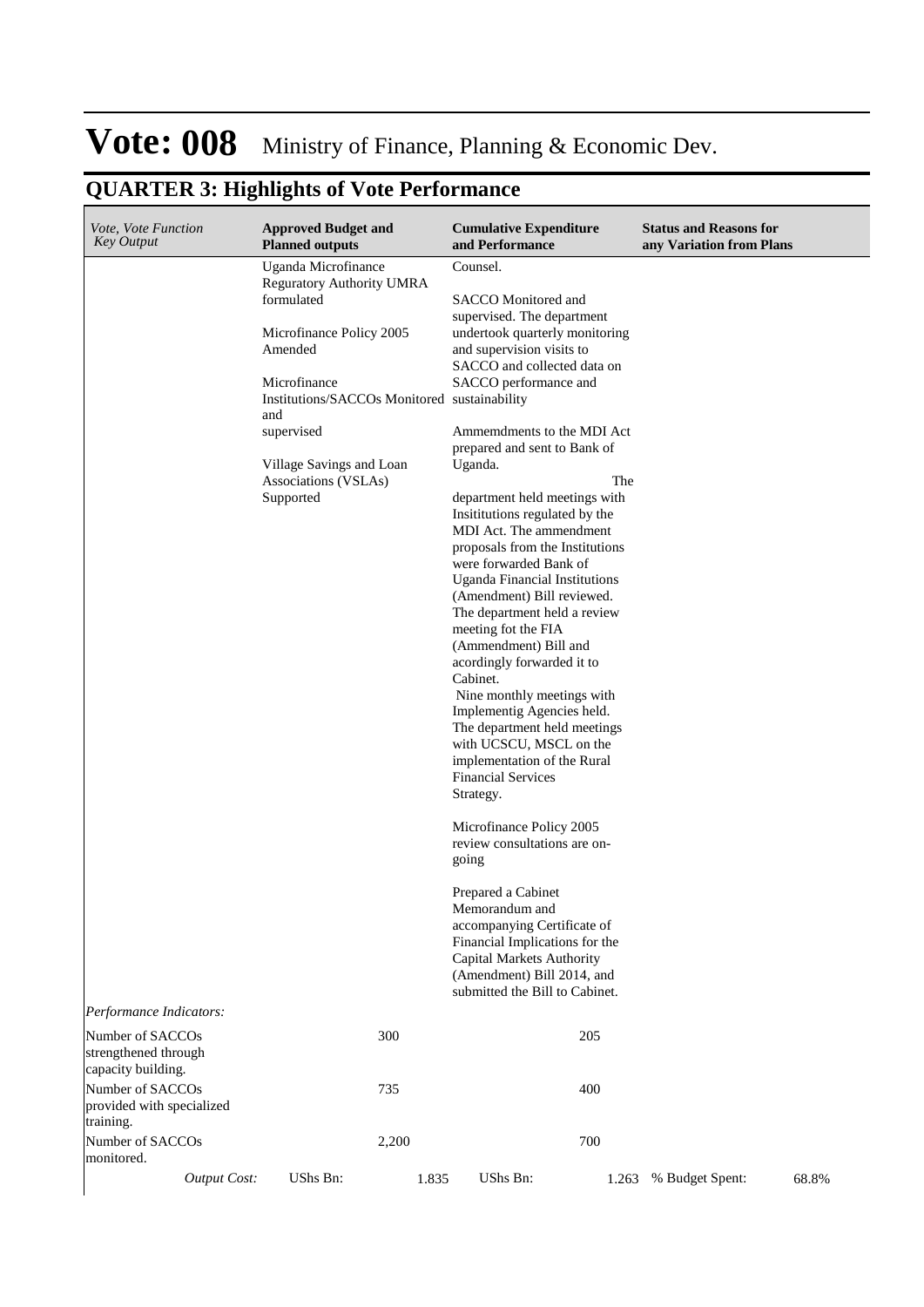| Vote, Vote Function<br><b>Key Output</b>                      | <b>Approved Budget and</b><br><b>Planned outputs</b>                                                                                                                                       | <b>Cumulative Expenditure</b><br>and Performance                                                                                                                                                                                                                                                                                                                                                                                                                                                                                                                                                                                                                                                                                                                                                                                                                                                                                                                                                                                                                                                                                                                                                                                                                                                                                                                                                                                                    | <b>Status and Reasons for</b><br>any Variation from Plans                                                                   |
|---------------------------------------------------------------|--------------------------------------------------------------------------------------------------------------------------------------------------------------------------------------------|-----------------------------------------------------------------------------------------------------------------------------------------------------------------------------------------------------------------------------------------------------------------------------------------------------------------------------------------------------------------------------------------------------------------------------------------------------------------------------------------------------------------------------------------------------------------------------------------------------------------------------------------------------------------------------------------------------------------------------------------------------------------------------------------------------------------------------------------------------------------------------------------------------------------------------------------------------------------------------------------------------------------------------------------------------------------------------------------------------------------------------------------------------------------------------------------------------------------------------------------------------------------------------------------------------------------------------------------------------------------------------------------------------------------------------------------------------|-----------------------------------------------------------------------------------------------------------------------------|
| <b>Output: 140851</b>                                         | <b>SACCOS</b> established in every subcounty                                                                                                                                               |                                                                                                                                                                                                                                                                                                                                                                                                                                                                                                                                                                                                                                                                                                                                                                                                                                                                                                                                                                                                                                                                                                                                                                                                                                                                                                                                                                                                                                                     |                                                                                                                             |
| <i>Description of Performance:</i> Microfinance interventions | evaluated<br>Microfinance<br>and<br>supervised<br>SACCO networking activities in and supervision activities<br>regions<br>undertaken<br>Village Savings and Loan<br>Associations supported | T.o.Rs and a concept for the<br>baseline survey on VSLAs<br>developed. The survey will be<br>part of the planned<br>Institutions/SACCOs Monitored Microfinance Census scheduled Trade Industry and corperatives<br>for the fourth quarter.<br>Quarterly SACCO Monitoring<br>undertaken. The department<br>undertook in eastern, Western,<br>Nothern and central region. The<br>data was used to update the<br>SACCO database<br>SACCO mentoring activities<br>undertaken. The Department<br>held SACCO mentoring<br>activities in Lango, Karamoja<br>and Acholi region and Eastern<br>region. The workshops are<br>aimed at ensuring sustainability<br>in the SACCO industry.<br>RIEEP Performance Monitored.<br>ADB, fielded a Mission to<br>monitor the Rural Income and<br><b>Employment Enhancement</b><br>Project (RIEEP) performance.<br>Staff participated in this<br>exercise.<br>Financial Inclusion<br><b>Coordination Committee</b><br>(FICCO) formulated. The<br>committee is comprised of<br>various players. This was<br>intended to bring together all<br>companies, organizing<br>promoting financial inclusion in<br>Uganda under one umbrella.<br>The department also held a<br>meeting with Foundation Gates<br>brand fusion on Geo-mapping<br>for Financial Institutions.<br>Nine (9) Monthly supervision<br>meetings with UCSCU, MSCL<br>held. This is a mandatory<br>monthly meeting with RFSS<br>implementing agencies. This | No variation. The SACCO<br>registration function has been<br>handled by the Registrar of<br>Cooperatives at the Ministry of |
|                                                               |                                                                                                                                                                                            | months' meeting discussed the<br>SACCO refresher training<br>carried out by UCSCU in                                                                                                                                                                                                                                                                                                                                                                                                                                                                                                                                                                                                                                                                                                                                                                                                                                                                                                                                                                                                                                                                                                                                                                                                                                                                                                                                                                |                                                                                                                             |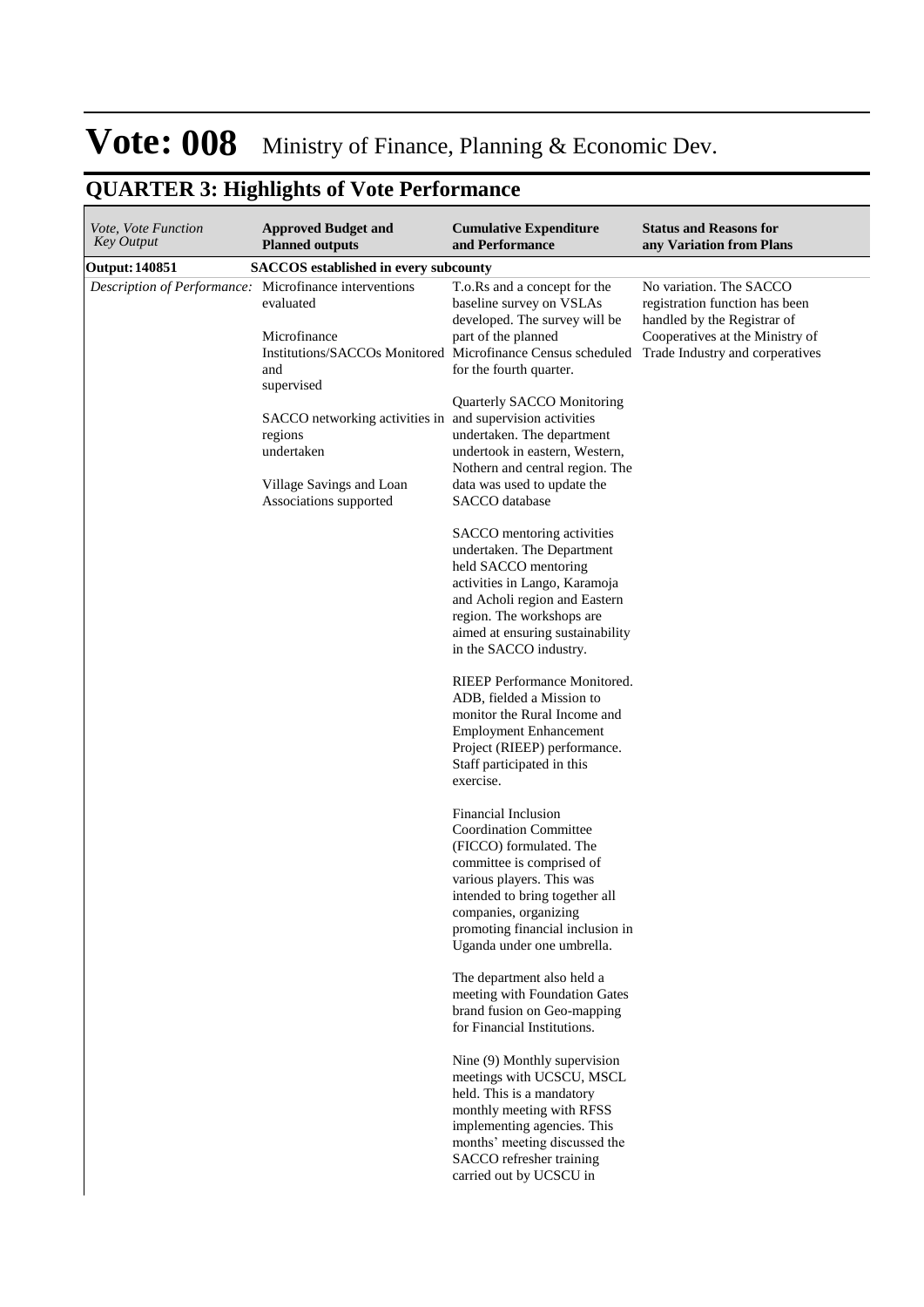| Vote, Vote Function<br><b>Key Output</b>                                        | <b>Approved Budget and</b><br><b>Planned outputs</b>                                                                                                                                                                                                                                                                                                                                                                                                                             | <b>Cumulative Expenditure</b><br>and Performance                                                                                                                                                                                                                                                                                                                                                                                                                        | <b>Status and Reasons for</b><br>any Variation from Plans                                                                            |
|---------------------------------------------------------------------------------|----------------------------------------------------------------------------------------------------------------------------------------------------------------------------------------------------------------------------------------------------------------------------------------------------------------------------------------------------------------------------------------------------------------------------------------------------------------------------------|-------------------------------------------------------------------------------------------------------------------------------------------------------------------------------------------------------------------------------------------------------------------------------------------------------------------------------------------------------------------------------------------------------------------------------------------------------------------------|--------------------------------------------------------------------------------------------------------------------------------------|
|                                                                                 |                                                                                                                                                                                                                                                                                                                                                                                                                                                                                  | western Uganda and UCSCUs<br>work plan in which the agency<br>pointed out areas they need<br>support from Government                                                                                                                                                                                                                                                                                                                                                    |                                                                                                                                      |
|                                                                                 |                                                                                                                                                                                                                                                                                                                                                                                                                                                                                  | <b>SACCO Annual General</b><br>Meetings (AGMs) attended. The<br>SACCOs were guided on<br>Government policies and<br>planned regulations.                                                                                                                                                                                                                                                                                                                                |                                                                                                                                      |
|                                                                                 |                                                                                                                                                                                                                                                                                                                                                                                                                                                                                  | Technical coordination meeting<br>on Rural Agricultural financing<br>project by KFW attended                                                                                                                                                                                                                                                                                                                                                                            |                                                                                                                                      |
|                                                                                 |                                                                                                                                                                                                                                                                                                                                                                                                                                                                                  | In conjunction with $CARE -$<br>Uganda, the department<br>organized a three (3) Self Help<br>Groups' subcommittee meeting<br>at Imperial Royal, and at<br>Islamiya - Kampala and<br>reviewed the Terms of<br>Reference (T.o.R) for the sub-<br>committee and also drafted a<br>sub-committee work plan. The<br>SHG sub-committee is a<br>subcommittee of the<br>Microfinance Forum                                                                                      |                                                                                                                                      |
| Performance Indicators:                                                         |                                                                                                                                                                                                                                                                                                                                                                                                                                                                                  |                                                                                                                                                                                                                                                                                                                                                                                                                                                                         |                                                                                                                                      |
| No. of SACCOs registered                                                        | 2,200                                                                                                                                                                                                                                                                                                                                                                                                                                                                            | $\boldsymbol{0}$                                                                                                                                                                                                                                                                                                                                                                                                                                                        |                                                                                                                                      |
| <b>Output Cost:</b>                                                             | UShs Bn:<br>9.256                                                                                                                                                                                                                                                                                                                                                                                                                                                                | UShs Bn:<br>0.879                                                                                                                                                                                                                                                                                                                                                                                                                                                       | 9.5%<br>% Budget Spent:                                                                                                              |
| <b>Output: 140852</b><br>Description of Performance: 295 loans worth UShs 48.50 | Microfinance Institutions supported with matching grants<br>billion disbursed to Districts<br>with active clients<br>Two $(2)$ new products<br>developed in the Financial Year disbursement, delinquency<br>2014/15<br>Savings mobilisation increased<br>by UShs 2.5 billion in the<br>Financial Year 2014/15.<br>280 Microfinance Institutions<br>offered technical assistance and<br>training in governance, loan<br>management, Accounting and<br>financial management fields | Disbursed 184 loans. The<br>Portifolio at Risk $P.A.R > 90$<br>days was 19%, higher than<br>target of 5%. The Credit<br>department focused on loan<br>management and Constant loan<br>follow up to enforce recoveries.<br>New MSCL Strategic Plan<br>$(2014-2019)$ developed and<br>tracking of the Asset Finance<br>Loan product is under pilot<br>testing<br>Technical assistance was<br>provided in aligning<br>Departmental & Zonal work<br>plans to the MSC Annual | Loans provided reduced due to<br>the uplifting of loan acquisition<br>requirements. The uplifting was<br>intended to avoid bad loans |
|                                                                                 |                                                                                                                                                                                                                                                                                                                                                                                                                                                                                  | approved budget FY 2014/15.<br>The MSCL Client Database was<br>updated and provision for                                                                                                                                                                                                                                                                                                                                                                                |                                                                                                                                      |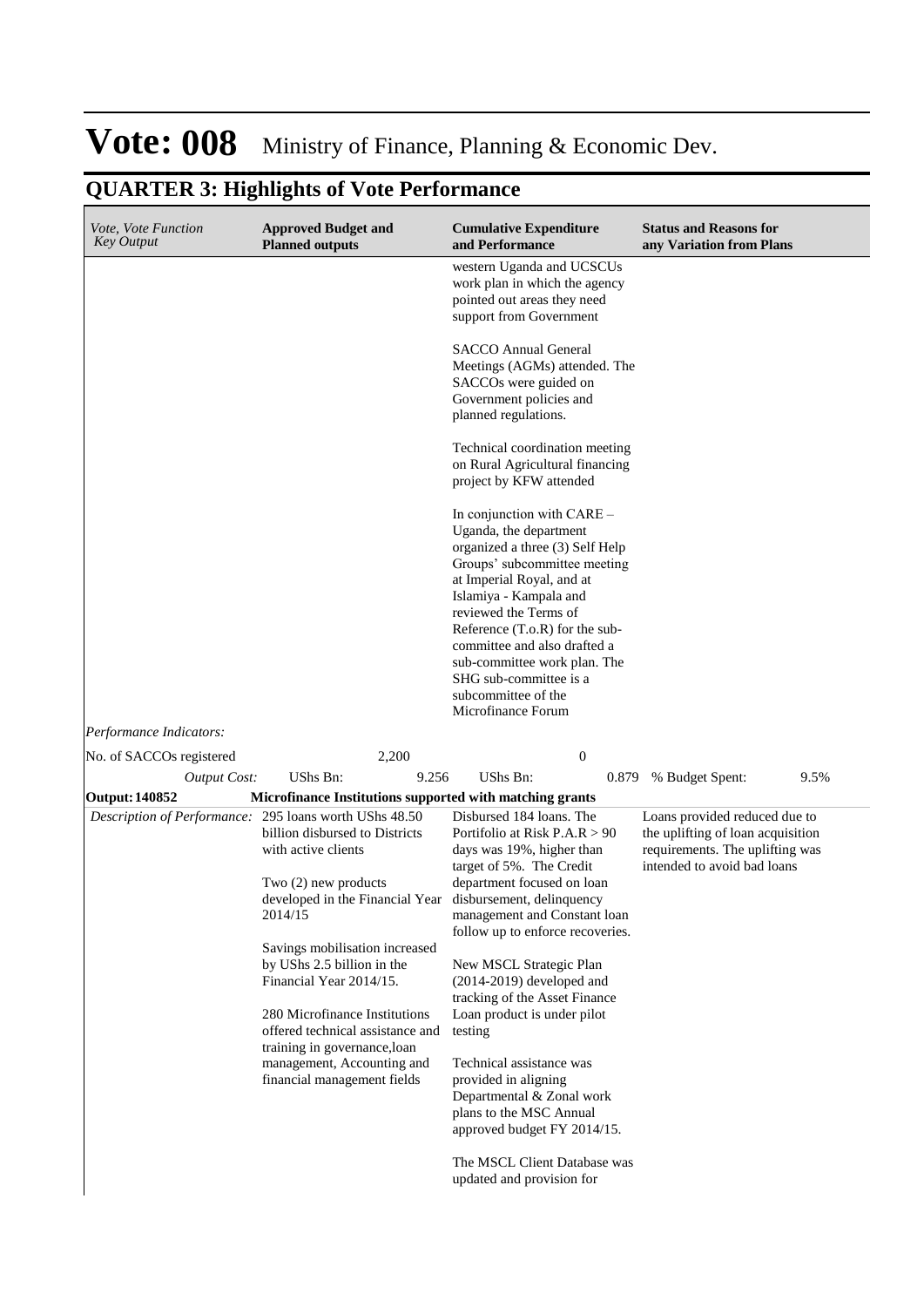| Vote, Vote Function<br><b>Key Output</b>                  | <b>Approved Budget and</b><br><b>Planned outputs</b>                                                                                                                               |       | <b>Cumulative Expenditure</b><br>and Performance                           |       | <b>Status and Reasons for</b><br>any Variation from Plans |       |
|-----------------------------------------------------------|------------------------------------------------------------------------------------------------------------------------------------------------------------------------------------|-------|----------------------------------------------------------------------------|-------|-----------------------------------------------------------|-------|
|                                                           |                                                                                                                                                                                    |       | Islamic Microfinance clients<br>(Participatory microfinance)<br>developed. |       |                                                           |       |
|                                                           | Efforts were made to fast track<br>the Islamic Participatory Micro<br>financing $&$ the Client tracking<br>survey through correspondences<br>to IDB, UBOS & AfDB,<br>respectively. |       |                                                                            |       |                                                           |       |
| <b>Output Cost:</b>                                       | <b>UShs Bn:</b>                                                                                                                                                                    | 5.573 | UShs Bn:                                                                   | 4.057 | % Budget Spent:                                           | 72.8% |
| <b>Vote Function Cost</b>                                 | <b>UShs Bn:</b>                                                                                                                                                                    |       | 16.664 UShs Bn:                                                            |       | 9.614 % Budget Spent:                                     | 57.7% |
| Vote Function: 1449 Policy, Planning and Support Services |                                                                                                                                                                                    |       |                                                                            |       |                                                           |       |
| <b>Output: 144972</b>                                     | <b>Government Buildings and Administrative Infrastructure</b>                                                                                                                      |       |                                                                            |       |                                                           |       |
| Description of Performance:                               | <b>Renovation of Treasury</b><br>Building and overhaul of Water structures completed.<br>System completed.                                                                         |       | <b>Renovation of Ministry</b>                                              |       | N/A                                                       |       |
|                                                           |                                                                                                                                                                                    |       | Ministry structures maintained                                             |       |                                                           |       |
|                                                           | Minor repairs on main Finance<br>building carried out                                                                                                                              |       |                                                                            |       |                                                           |       |
|                                                           | Installation of fire fighting<br>system undertaken                                                                                                                                 |       |                                                                            |       |                                                           |       |
| <b>Output Cost:</b>                                       | UShs Bn:                                                                                                                                                                           | 6.021 | UShs Bn:                                                                   |       | 3.176 % Budget Spent:                                     | 52.8% |
| <b>Vote Function Cost</b>                                 | <b>UShs Bn:</b>                                                                                                                                                                    |       | 44.227 UShs Bn:                                                            |       | 26.981 % Budget Spent:                                    | 61.0% |
| <b>Cost of Vote Services:</b>                             | $UShs Bn$ :                                                                                                                                                                        |       | 270.978 UShs Bn:                                                           |       | <b>191.382</b> % Budget Spent:                            | 70.6% |

#### **QUARTER 3: Highlights of Vote Performance**

*\* Excluding Taxes and Arrears*

The Vote Performance for the period July 2014 – March 2015 of FY 2014/15 is highlighted as follows per Vote Function;

#### 1. 1401: MACROECONOMIC MANAGEMENT

i. The Vote Function objectives include formulation of appropriate fiscal and monetary policy, ensuring efficient economic management and mobilization of external and domestic revenue among others. As a measure to improve tax administration, URA efficiency and tax policy measures were monitored and their impacts on revenue performance evaluated during the period. The Ministry also prepared the Key Performance Indicators for monthly, Quarterly and Annual Tax and Non-Tax revenue performance reports as well as reviewing the recommendation on the performance outlook. The Ministry has further constructed database and micro-model template which shall enable tax projection and tracking of performance of indirect taxes.

ii. The Ministry's tax policy initiatives have resulted into revenue collections (preliminary) amounting to UShs 6,131.29bn against the target of UShs 6,113.20bn and UShs.126.49bn against the target of UShs 128.94bn in tax and Non Tax Revenue respectively as at end February 2015. The overall good performance of the tax revenue is mainly attributed to the corporation tax collections and the strategies put in place by the Ministry to track implementation of policy measures pronounced in the budget speech for FY2014/15 and monitor MDAs and URA periodically to ensure that target is realized to finance the Budget 2014/15.

iii. On the other hand, the Ministry mobilized external resources amounting to 2.53% (external resources) of National budget for 2014/15 and concluded grant financing Agreements with Development Partners. In order to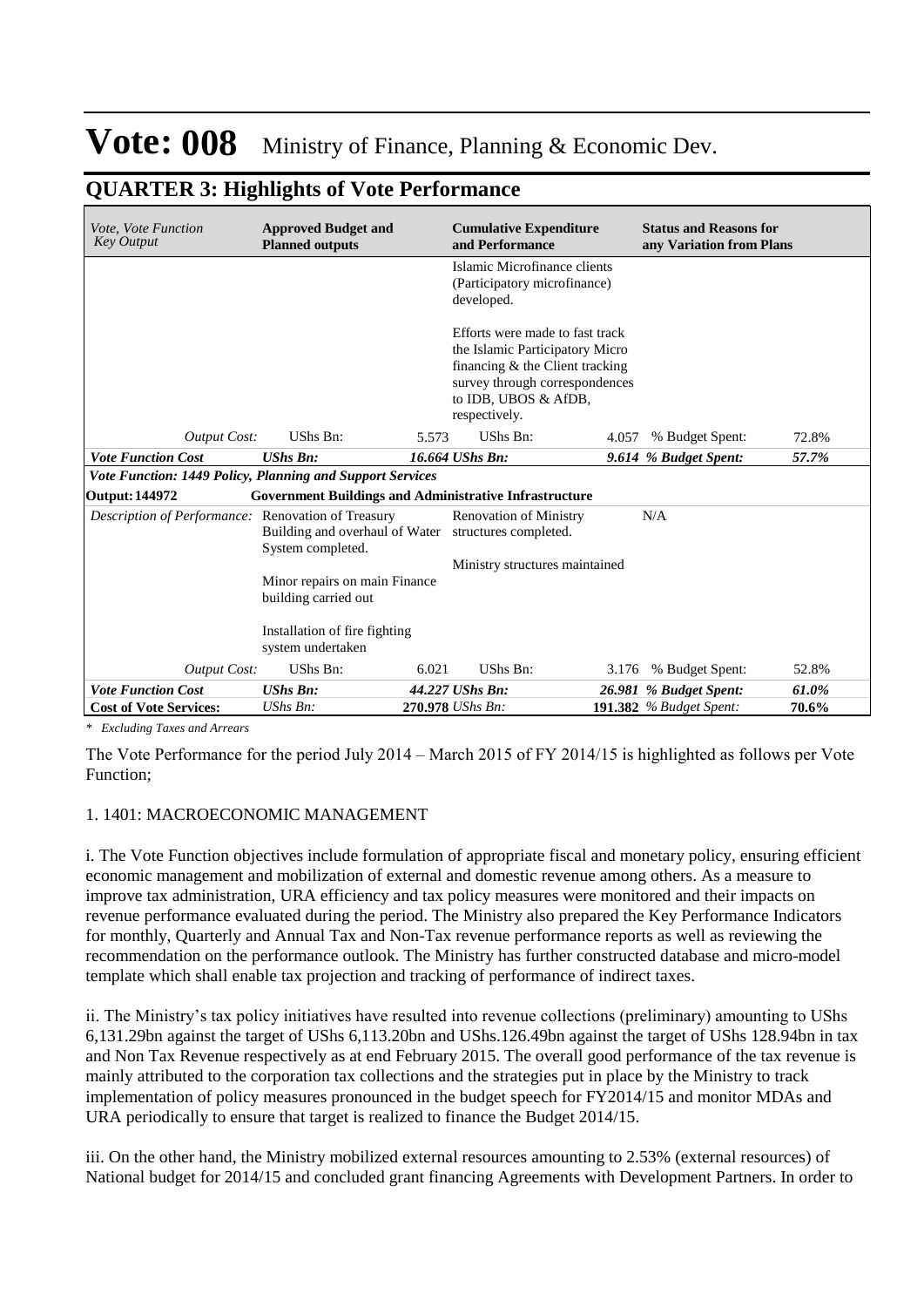#### **QUARTER 3: Highlights of Vote Performance**

ensure effective tracking of Donor disbursements and resource utilization, the Ministry developed a database of all Official Development Assistance (ODA). This has been maintained and updated during the period and periodic reports have been produced on UNDP resource utilization. The Public Information Management System (PIMS) has also been rolled out to ensure real time tracking and management of external resources.

iv. For effective macroeconomic management, a number of reports have been produced to ensure evidence based decision making. These include reports on;

- a. Fiscal and Monetary policy programme
- b. Cash limits and cash flow statements
- c. Fiscal responsibility charter
- d. Financial sector performance quarterly bulletins produced and disseminated
- e. Economic and financial performance reports and selected monthly economic indicators
- f. Reports on the Balance of Payment (BOP) position produced
- g. Annual Debt Sustainability Analysis (DSA) and Sovereign debt risk reports published
- h. Debt statistical bulletin produced

i. Progress reports on the East African Community Monetary Union protocol negotiations produced.

v. The Ministry also updated the revised macroeconomic framework including updating of the Medium term macroeconomic framework (MTEF) and the Long Term Macroeconomic Framework (LTEF). The Ministry further updated the Government cash flow statement and macroeconomic framework that reflect the overall government performance of revenues, expenditures and financing requirements. On the other hand, negotiations on the establishment of the East African Community Monetary Union were completed and Protocol document has been ratified by Parliament.

vi. The collection of the socio-economic data (by UBoS) for the social accounting matrix (SAM) of the integrated macro-economic model (IMEM) was finalized during the period. The SAM is now complete and some level of forecasting can now be undertaken using the IMEM.

vii. In line with ensuring efficient management of oil and gas revenue, the Ministry developed a communication strategy for Oil and Gas in view of the new Public Finance management Act (2015). The Ministry has also developed a transparency framework for strengthening accountability of oil revenues and made amendments to the taxation of petroleum activities.

viii. Under the National Lotteries, the Ministry collected a total of Ushs 3.38 billion shillings in government revenue by the first half of the FY 2014/15. The annual targeted collection amounts to UShs 12bn and to date Ushs 10.33bn has been collected. The Board has also undertaken various print media and radio announcement and held press conferences mainly to create public awareness.

ix. The Tax Appeals Tribunal has for the period July 2014 to March 2015 handled and resolved 35 disputes which were worth UShs 1.2bn.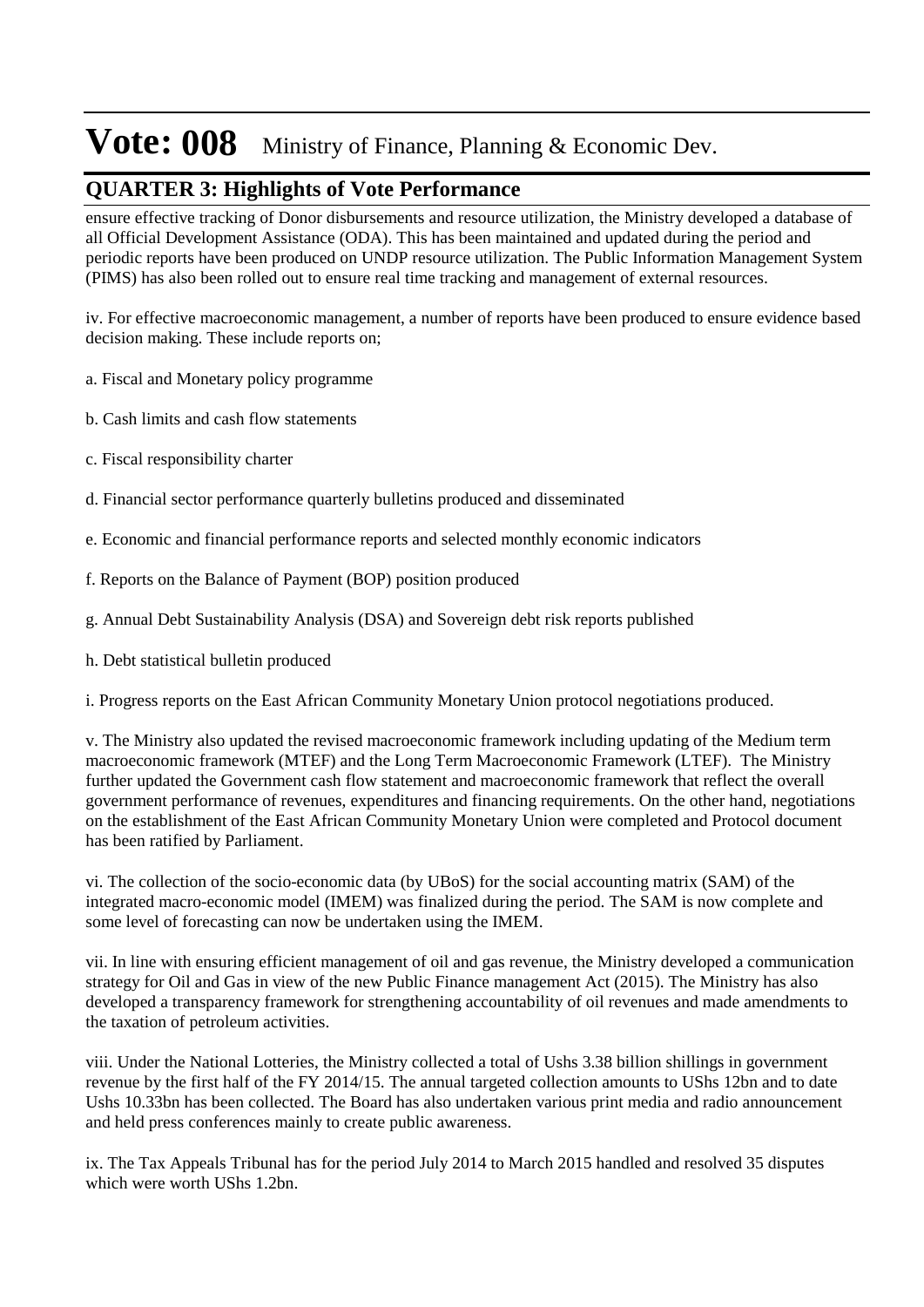### **QUARTER 3: Highlights of Vote Performance**

x. Under the Capital Markets Authority, Diversification of the Investor, Issuer and Market Participants Base in Uganda was promoted and the Public, potential Issuers, Market Intermediaries and other key stakeholders were sensitized and empowered to actively participate in Uganda's capital markets. The CMA has further managed investor information expectations through the media and SMS media to ensure effective communication and fast dissemination of information.

xi. The Uganda Retirements Benefits Regulatory Authority (URBRA) developed regulations and guidelines for the Uganda Retirement Benefit Regulatory Act 2011 and managed the Licensing regime of the Authority in which as well as developing risk management frameworks during the period.

xii. The Financial Intelligence Authority was established during the Financial Year. The Authority issued guidelines for reporting suspicious transactions and guidelines for appointment of Money Laundering Control Officers for financial institutions to cover large cash transactions for the financial sector. Draft Anti Money Laundering regulations were also developed during the period and signed MoUs with other Financial Intelligence Units in ESAAMLG regime and other Competent Authorities.

#### 2. 1402: BUDGET PREPARATION, EXECUTION AND MONITORING

i. The Vote Function, among other objectives is responsible for allocating resources and monitoring their utilization. In fulfillment of its objectives, the Ministry under this Vote Function prepared the following documents as required in the Budget process;

- a. Supplementary Bill 2014,
- b. Appropriation Bill 2014,
- c. Cabinet Memoranda on the Budget FY 2015/16,
- d. Local Government Quarterly Release Schedules FY 2014/15 consolidated and issued,
- e. Budget Call Circulars FY 2015/16,
- f. Budget Options Paper for FY 2015/16 Prepared and the budget strategy,
- g. Reports on Wage Bill Cash Limits and Expenditure Performance for the FY 2014/15,
- h. Budget Estimates for Salaries and Wages both Central and Local Government Votes for the FY 2014/15,
- i. Monthly wage bill performance reports,
- j. Pension and gratuity requirements for FY 2014/15,
- k. Budget Estimates FY 2014/15,
- l. Annual Budget Performance report (ABPR),
- m. Budget Highlights, Quarterly releases and popular versions of Budget Documents.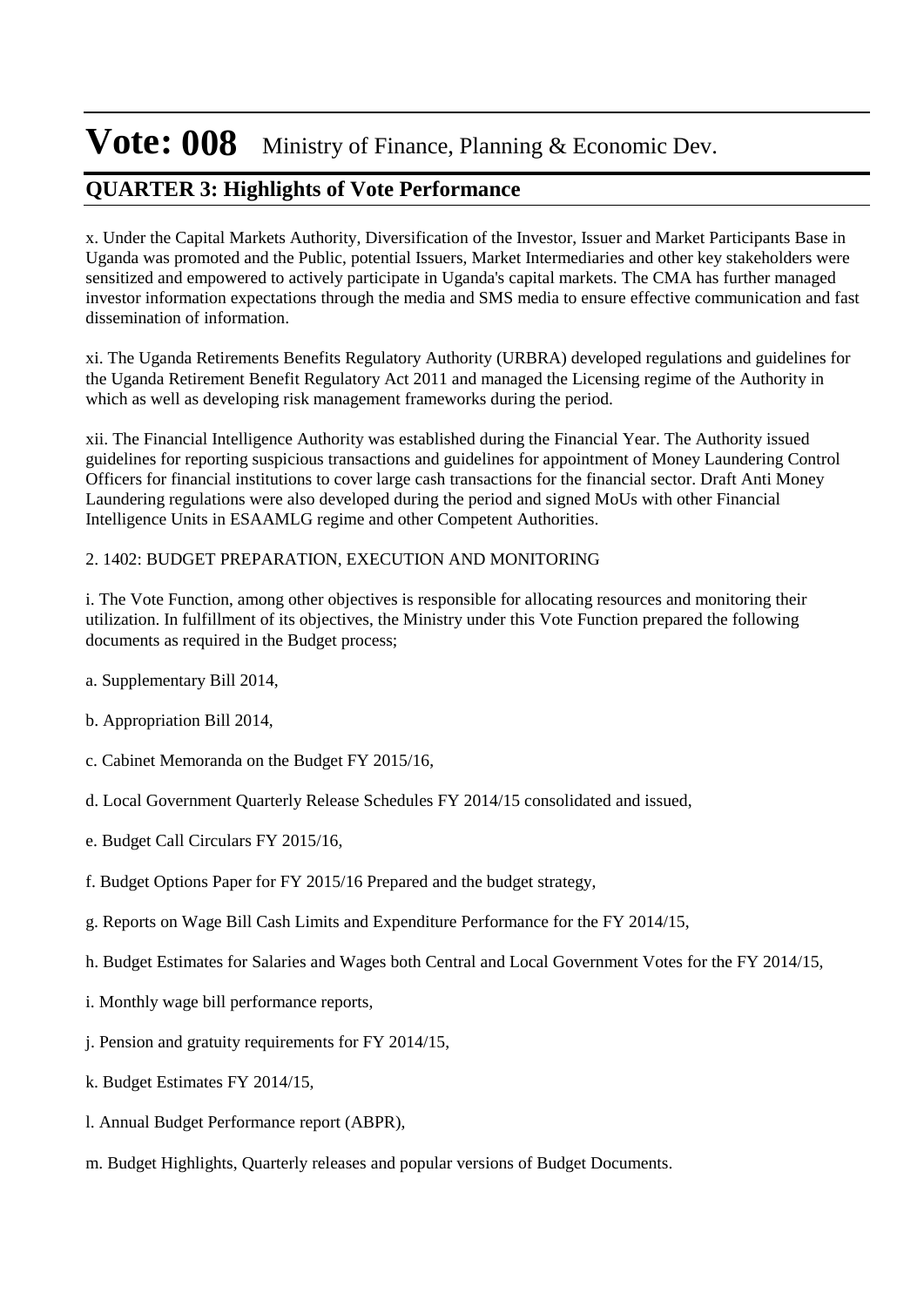#### **QUARTER 3: Highlights of Vote Performance**

ii. The quarterly release of funds timeliness has been improved and the Ministry has worked to limit budget allocations to consumptive items under the non-wage recurrent budget such as workshops and seminars in order to finance critical areas in the service delivery chain.

iii. The Ministry has undertaken monitoring of budget execution and supervision of service delivery through the Budget Monitoring Unit. The Ministry in this regard produced and disseminated the annual monitoring report for FY 2013/14 and Policy briefs for Education, Health, Water and Energy sectors.

iv. In order to have the OBT automation undertaken, Software Requirements Specification document was validated to ensure that all user requirements are captured and Requirements for development of a web based Programme Budgeting System gathered from major Line Ministries. On the other hand, the Central government Quarterly budget performance reporting module FY 2014/2015 and Budgeting FY 2015/16 deployed.

v. The Ministry conducted a software requirement specification (SRS) workshop for the online version of the OBT at which the requirements were agreed upon by GoU and the developers given a go-ahead to proceed with the development of the on-line version of the system. Once fully operational, this version of the OBT will be central to the implementation of programme-based budgeting in government.

#### 3. 1403: PUBLIC FINANCIAL MANAGEMENT

i. Under the Vote Function, the Ministry ensures effective financial management of public resources and assets, management and reporting on accounts of Government. During the period July 2014 to March 2015, the Ministry has rolled out the Integrated Financial Management System to 8 Donor Funded Projects (DFPs), finished setup of additional 15 Donor funded Projects, supported IFMS AND IPPS Interface payroll rollout (120 Entities) and implemented Fixed Assets Module to 10 Central Government Votes

ii. The Ministry has put in place measure to increase efficiency in payment, spending and accountability for funds and these include Straight through Processing of moneys to spending entities. The Ministry has also implemented the Treasury Single Account (TSA) as a modern and efficient cash management practice. The TSA has enabled closing of the dormant and non-essential bank accounts, hence reducing the number of Government Accounts. It has enabled monitoring of the Government cash position at any time and improved efficiency in cash management and budget execution.

iii. The Ministry has decentralized the payroll which has led to timely payment of salaries. This led to savings amounting to UShs 100bn. The Ministry is also working to ensure interface of IFMS with IPPS to facilitate seamless transfer of the payroll data from the IPPS to IFMS in order to effectively process all salaries, pension and gratuity

iv. The Ministry together with Development Partners has implemented the Computerized Education Management and Accounting System in all the 8 Public universities and other self-accounting tertiary institutions. The system will enable better management of the private student scheme through full disclosure and accountability for public resources.

v. During the period, the Ministry performed Adhoc Board of Surveys on the following Votes; Uganda Prisons services, DPP, ICT, Ministry of Local Government, Ministry of Water and Environment, Uganda Registration Bereau, Masaka Regional Referral and Fortportal Regional Referral Hospital and prepared a consolidated annual board of survey report as well as the Audited Teasury Operations annual Financial statements for the FY 2013/14.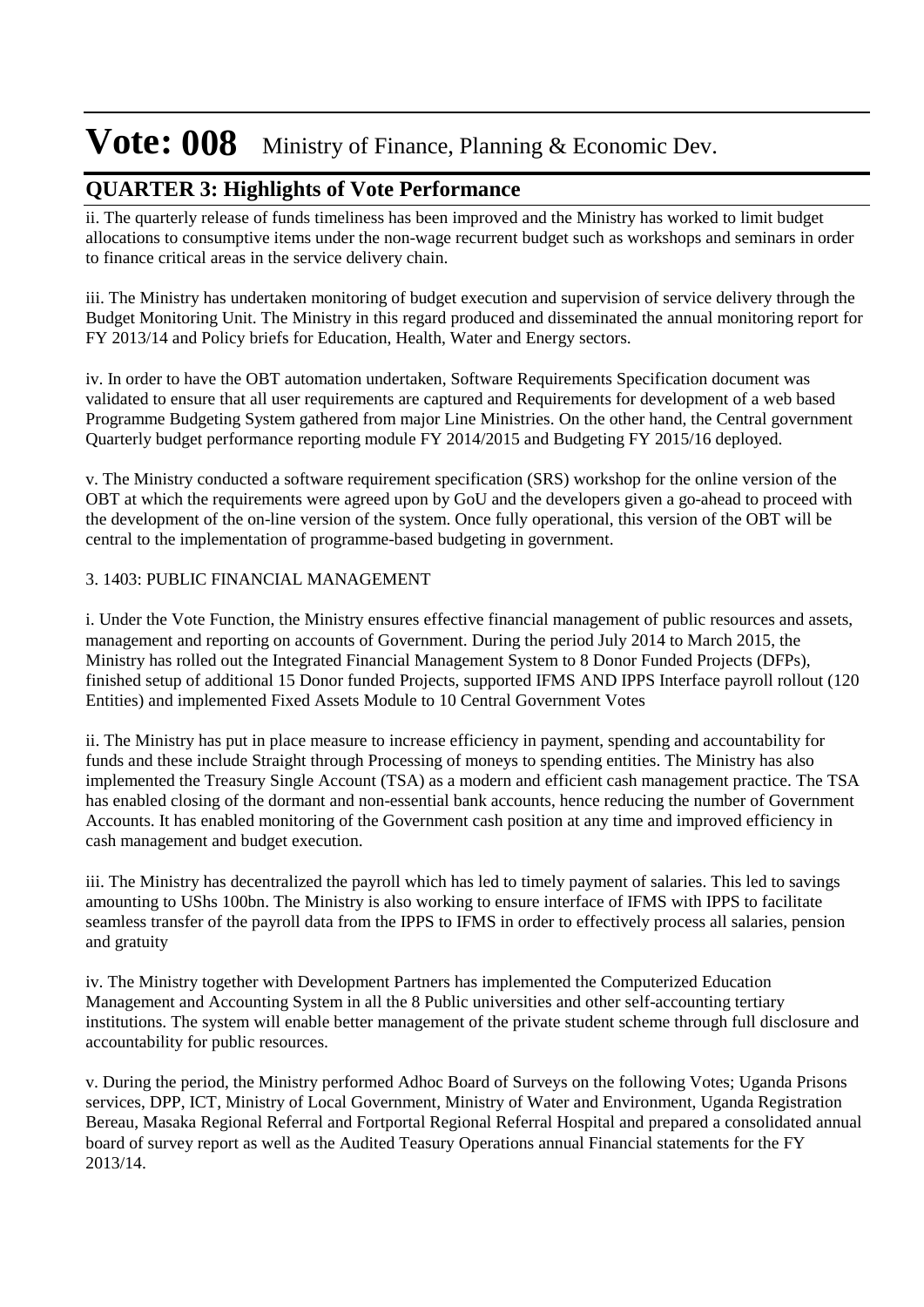#### **QUARTER 3: Highlights of Vote Performance**

vi. Under the Inspectorate and Internal audit Department, the Ministry produced reports on Inspections of the following Local Govenrments; Jinja DLG, Iganga DLG, Njeru Town Council, Masaka DLG, Masaka MC, Lwengo DLG, Moroto DLG, Moroto MC, Nakapiripirit DLG, Bugiri DLG, Tororo DLG, Busia DLG, Isingiro DLG, Kabale MC< Kabuyanda, T.C, Apac DLG, Apac TC, Aduku TC, Kabondo DLG, Kabongo TC, Mpigi DLG, Kalungu DLG, Kapchorwa DLG, Kween DLG, Alebtong DLG, Otuke DLG, Ntungamo DLG and Rukungiri DLG, Kitgum DLG, Lamwo DLG, Manafwa DLG, Manafwa TC, Kanungu, Kambuga TC, Wakiso DLG, Luwero DLG, Luuka DLG, Kamuli DLG.

vii. On the other hand, the following special audits were conducted; Special Audit of the FK project under National Forestry Authority, Special Audit of the Establishment of the National Transport Database project under Ministry of Works & Transport, Verification of Outstanding arrears under Dairy Development Authority, Interim report on the verification of accountabilities, supporting documents and management responses for queried expenditure under the Global fund. Report on the Special Audit of Iganga Municipal Council; follow up report on the special audit of Rakai District Local Government, special audit of Kibuku District Local Government, and report on verification of accountabilities for unspent balances and committed funds by LGs and other agencies.

viii. The Ministry sought Solicitors General's legal guidance on Accountants Act 2013 Regulations. Furthermore, Public Finance Bill 2012 was assented to by H.E. the President and came into force on the 6th day of March 2015. The Ministry has also commenced the development of the Enegry Fund Policy for the Ministry of Energy and Mineral Development.

#### 4. 1404: ECONOMIC DEVELOPMENT AND POLICY RESEARCH

i. Under this Vote Function, the Ministry generates evidence based research and carries out data analysis to inform Government decision on Economic policy and national development. During the period, the Ministry prepared the Fiscal reconciliation of Local Government Outlays using LG final accounts for FY 2013/14, completed 60 % of the Background to the Budget (BTTB) FY 2015/16, published the Annual Economic Performance report for FY 2013/14 completed a concept note and annotated outline for Private Sector Development Strategy (2015/16 to 2019/20) and finalized a report on "Absorptive capacity: improving the reliability and efficiency of Government resource flows and transactions.

ii. Under the Vote Function, Poverty Status Report 2014 was published and launched; National Mini PPA and the different district Participatory Poverty Assessment reports were completed and published. A concept note and a literature review on the Implication of instituting a statutory Minimum Wage in Uganda and Report on "Uganda's employment challenge: An evaluation of government's strategy" was also published. Furthermore, the Report on "Absorptive capacity: Improving the reliability and efficiency of Government resource flows and transactions" too was completed.

iii. Other reports prepared include; The 2015 Millennium Development Goals report, Sustainable Development Goals report for Uganda, Private Sector Development report and a paper on the Benefit Incidence analysis of Public Spending in Social Sectors.

iv. Under the Population Secretariat, Five regional workshops were held from 22-29th September 2014 in Mbale for Eastern Region, Soroti for North East, Lira for North, Arua for West Nile and Mbarara for Western to disseminate the International Conference on Population and Development (ICPD) and demographic dividend reports and topopularise the National Population Policy. The World Population day 2014 was organized in Dokolo district, Angwechibange primary school grounds with H.E the Vice President of Uganda. This was attended by over 2000 people including Politicians, technocrats, academicians, students and the general public.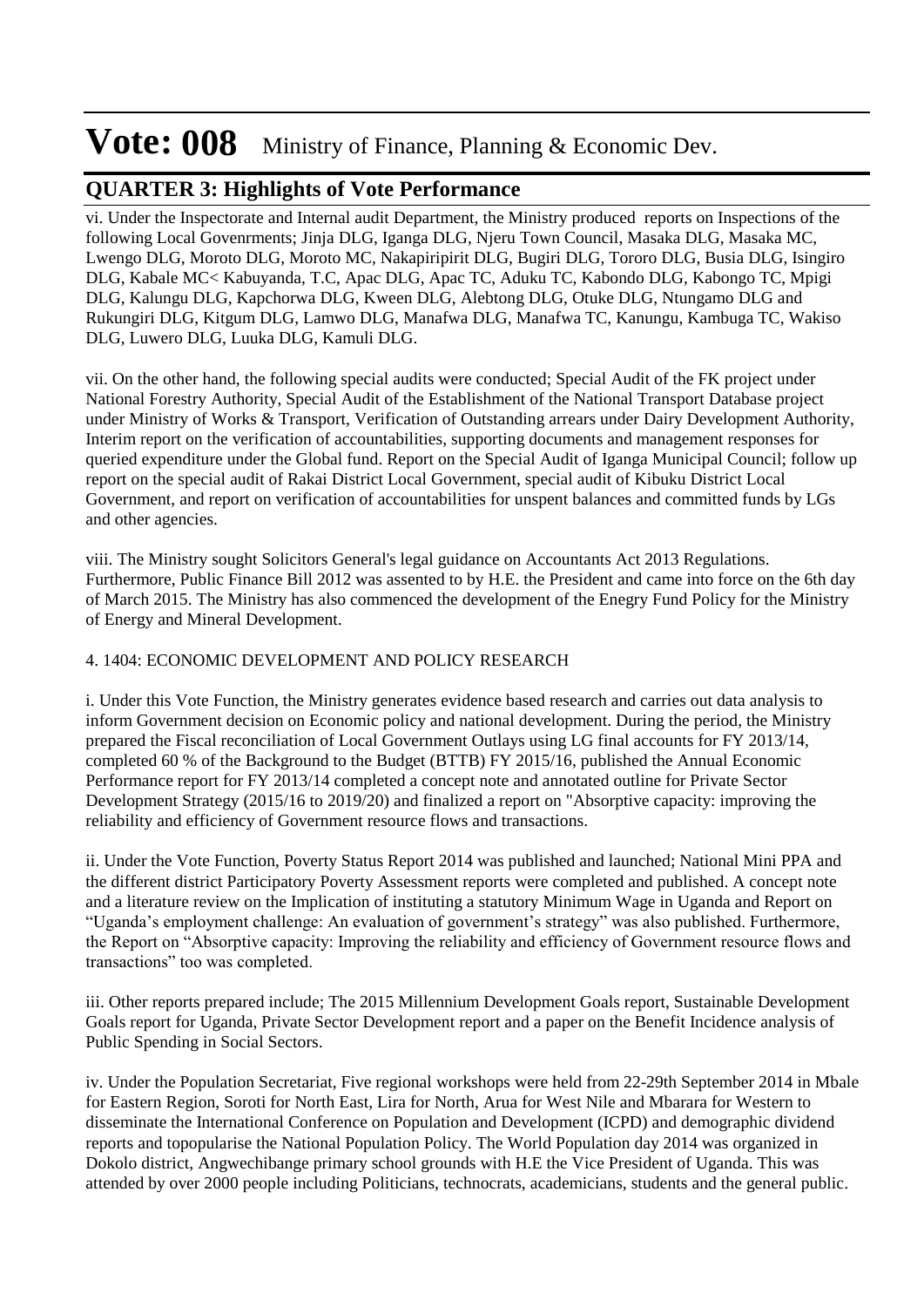### **QUARTER 3: Highlights of Vote Performance**

v. Furthermore the Secretariat facilitated champions were to advocate for population and development issues in the district of Moroto, Kotido, Kanungu, Mubende, Katakwi and Kampala. Materials were provided and given to the population and development Champions to sensitize their communities on a number of population and development issues. A meeting to popularize the National Population Policy was also conducted on December 4, 2014 at Rider Hotel Mukono with all the districts constituting Central Uganda in attendance. The aim of the meeting was to renew commitment of district leadership towards full implementation of the 1994 ICPD-PoA Beyond 2014 besides the popularization of the National Population Policy. The Districts that attended were Wakiso, kalangala, Kalungu, Kyankwanzi, Nakasongola, Nakaseke, Masaka, Rakai, Kiboga, Luwero, Lwengo Lyantonde, Mubende, Mukono, Butambala & Mpigi.

Vi. The Economic Policy Research Center issued a number of Press Releases which include the following include;

3 Research papers produced to inform policy:

1. Inflation Dynamics and Agricultural Supply Shocks in Uganda.

2. Poverty Reduction in the lagging areas in Uganda.

3. An assessment of Uganda's Agricultural Production: Climate Change, Agricultural Trade and Food Security.

Three (3) Policy briefs produced:

1. Policy Brief #53: Grants versus Loans! What works for Youth Entrepreneurs?

2. Policy Brief #54: Skills Mix for Youth Entrepreneurs: The right way to go

3. Policy Brief #55: A Critical Review of Public Finance Management Reforms in Uganda: Are the Reforms Yielding the Expected Outcomes?

Two (2) Press Releases and 2 blog Issued:

1. Article titled: Weak economic fundamentals explain shillings troubles, In the Daily Monitor, March 17, 2015.

2. Article titled: Agricultural incomes key to improving Uganda's tax revenue performance, In the Daily Monitor, January 13, 2015.

Viii. The Uganda National Council for Science and Technology is undertaking initiatives to develop regional science parks provided sufficient funds are available. The council carried out grading and Fencing of Land at Namanve for proposed Science Parks. The Council also conducted training in biosafety course for African regulators from July 14-17 at Makerere University together with ABNE node.

#### 5. INVESTMENT AND PRIVATE SECTOR DEVELOPMENT

i. The Ministry under this Vote Function undertakes out the objective of promoting investment and creating a conducive investment environment. In the period under review, the Ministry submitted the Investment Code (Amendment) Bill to Cabinet for approval. The Ministry put in place the Uganda Free Zones Authority to operationalize the Free Zones Act 2014. The Authority has developed a standard inspection brief for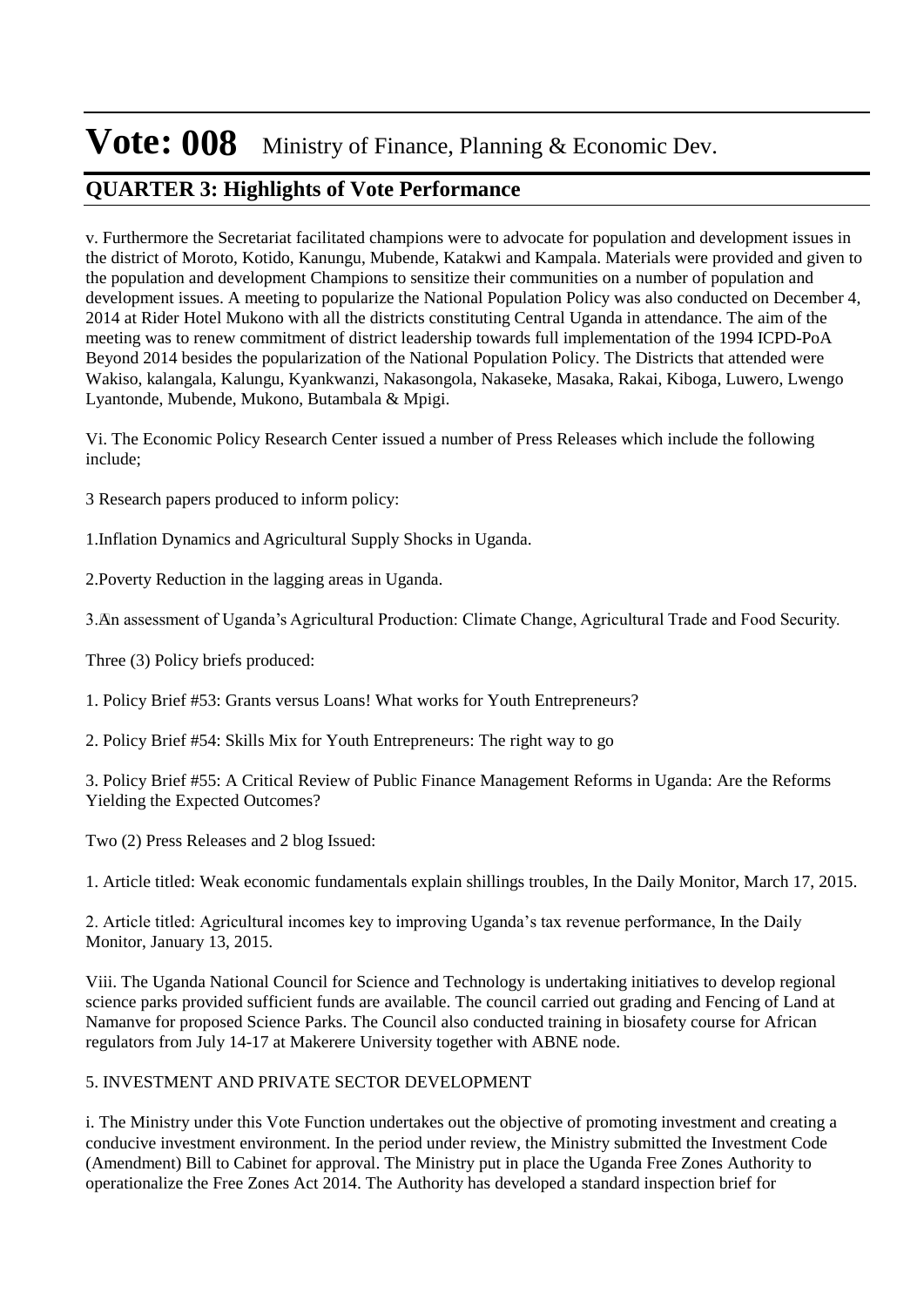#### **QUARTER 3: Highlights of Vote Performance**

establishment and operation of a special economic zone and published & disseminated the Free zones Act as well as the regulations and Licensing Guidelines for Free Zones.

Ii. Contingent liabilities for ongoing Public-Private Partnerships Projects estimated. (Kalangala Infrastructure Services (KIS) Project; Umeme Electricity Distribution Project; Kampala Serena Hotel Project; the Nalubaale and Kiira Hydroelectric Facilities Project; Kenya - Uganda Railway Concession Project; Bujagali Power Project; and Kilembe Mineral Project). The Ministry reviewed PPP project proposals and reports were prepared for the Development Committee.

Iii. Under the Uganda Investment Authority, 65 projects were licensed worth US\$ 126.2 million & will create planned employment of 6.981 jobs. Continuous monitoring of projects has been undertaken

iv. UIA also handled 3 inward missions from Iran, India, USA missions). Thirty (30) actual inquiries were generated by different sectors in the country in the second quarter. Eight 8) inquiries were in manufacturing sector from - Iran 10 inquiries from India in agro processing, two (2) inquiries each came from India in ICT and USA 5 oil and Gas sectors and seven (5) in mineral beneficiation India. UIA handled 14 inward missions both individual and group delegations India, Syria, Turkey, UK and South Africa missions

v. Under the SME initiative, UIA conducted a pre-visit was made to Ngora cluster and it was noted that the composition of participants for training should reflect the triple helix principle (government, academia and private sector); accordingly 55 farmers (private sector), 3 government officials and 2 researchers were recommended for selection. A sweet potato cluster training held in Kapir Sub County, Ngora and attended by 65 participants, 2 baselines surveys for maize and beans done in in Luwero and Nakasongola districts respectively, 2 cluster action team meetings held for fish and furniture. Furniture members trained in entrepreneurship skills and fish cluster members trained to make fish feeds.

Vi. Under the Enterprise Uganda, 526 participants equipped with skills to start and grow businesses in Kampala and Entebbe.

#### 6. MICROFINANCE

i. Under the Microfinance VF, the Ministry ensures sustainable delivery of affordable financial services country wide. The Ministry forwarded the final draft of the Tier IV Microfinance Bill to First Parliamentary Council.

Ii. 150 SACCOs were monitored and supervised. The department undertook monthly field activities for Monitoring and Supervision of SACCOs to strengthen the Rural Financial Services Strategy (RFSS) developed by Government to enhance the deepening of financial services delivery in the rural areas of Uganda.

Iii. Held Meetings with Microfinance Institutions (MFIs) on new product development. Participating institutions included Bayport financial services, AMFIU among other. The companies noted the delays in passing the Tier IV Microfinance Bill into Law. Lack of this Law has constrained their operations. The companies noted the need to position themselves for the forthcoming Law, (Tier IV). It was also noted that Bayport, B-Blue, and other financial services providers formed an association of Micro credit providers. More meetings are scheduled for quarter three and four.

Iv. The Ministry, through the initiative of stakeholder involvement in SACCO supervision held meetings with SACCO leaders in the western and Eastern region. The purpose was to discuss the future sustainability of SACCOs after the Rural Financial Services Programme. Refresher training for UCSCU staff was also carried out during the Financial Year.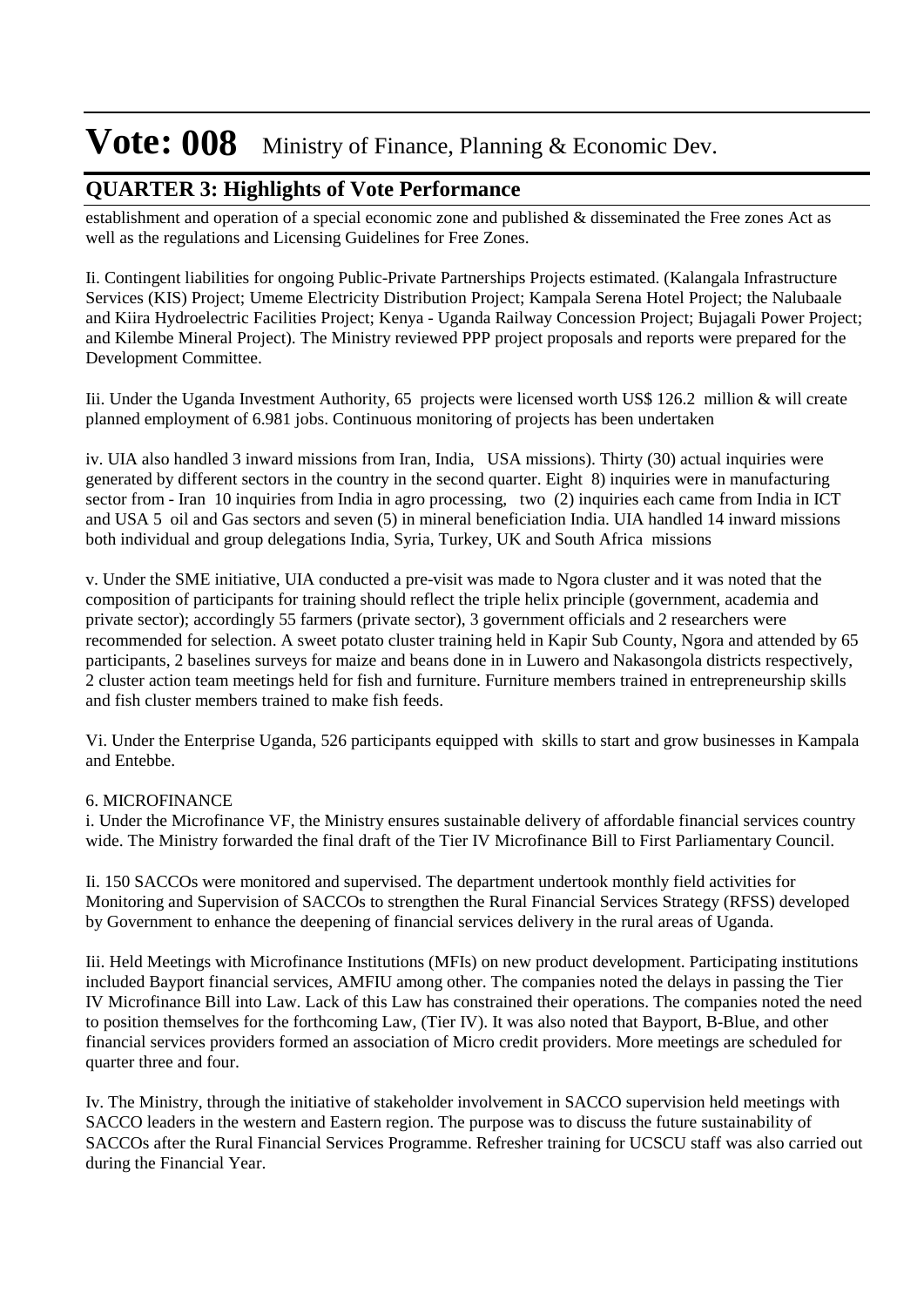#### **QUARTER 3: Highlights of Vote Performance**

V. The Ministry also provided technical guidance on the management of Teachers SACCO Funds under the Ministry of Education and Sports. Through competitive bidding, Microfinance Support Centre LTD (MSCL) was awarded the Contract to be the Fund Manager.

Vi. The Microfinance Vote Function reviewed the Training Needs Assessment report prepared by Uganda Cooperative College-Kigumba. It was noted that some SACCO members do not know their rights, and duties. It was further noted that the lack of an enabling SACCO Law to protect members affects the performance of SACCOs.

Vii. The Center also provided technical assistance in aligning Departmental & Zonal work plans to the MSC Annual approved budget FY 2014/15. The MSCL Client Database was updated and provision for Islamic Microfinance clients (Participatory microfinance) developed. Furthermore, efforts were made to fast track the Islamic Participatory Micro financing & the Client tracking survey through correspondences to IDB, UBOS & AfDB, respectively.

#### 7. POLICY PLANNING AND SUPPORT SERVICES

i. The Vote Function is responsible for provision of strategic policy guidance and leadership to the Ministry. During the quarter, the Ministerial Policy Statement for FY 2015/16 was also prepared and submitted to Parliament. The financial and physical performance reports for FY 2014/15 for Q2 was prepared and submitted to Office of the Prime Minister.

Ii. Monitoring was undertaken for Ministry programs and projects including US ADF, NEC, selected science projects in selected districts among other projects to check on implementation of the work plan.

Iii. The Ministry is at the forefront of ensuring gender mainstreaming. The Ministry has further carried out gender sensitization and awakening amongst staff for a more gender responsive workplace.

Iv. The Ministry has facilitated local and international high delegation meetings including World Bank and IMF meetings for Top Management. This is aimed at further consolidation and harmonization of macroeconomic policy in line with international agreements and also ensuring effective resource mobilization. Strategic focus areas for achieving economic growth targets and ensuring accountability, enhancing revenue collection and implementing Regional Integration policies have been on the agenda for strategic policy decisions.

V. Public relations managed (through hosting of delegations, Protocols, conferences which included East African Community ministers of Finance, Chinese Delegation and Development Partners).

#### **Table V2.2: Implementing Actions to Improve Vote Performance**

| <b>Planned Actions:</b>                                 | <b>Actual Actions:</b>                                                       | <b>Reasons for Variation</b> |
|---------------------------------------------------------|------------------------------------------------------------------------------|------------------------------|
| Vote: 008 Ministry of Finance, Planning & Economic Dev. |                                                                              |                              |
| Vote Function: 1401 Macroeconomic Policy and Management |                                                                              |                              |
| Dynamic CGE Model implemented                           | <b>Interim Dynamic CGE Model developed</b> No variation<br>and pretested     |                              |
| Database for Computable General                         |                                                                              |                              |
| Equilibrium model developed from the                    | <b>Database for Computable General</b>                                       |                              |
| Supply and Use Tables (SUT) and Social                  | Equilibrium model has been developed                                         |                              |
| <b>Accounting Matrix (SAM)</b>                          | from the Supply $\&$ Use Tables(SUT)                                         |                              |
| Macroeconomic forecasting results<br>produced           | <b>Macroeconomic forecasting</b><br><b>Initial results from Input-output</b> |                              |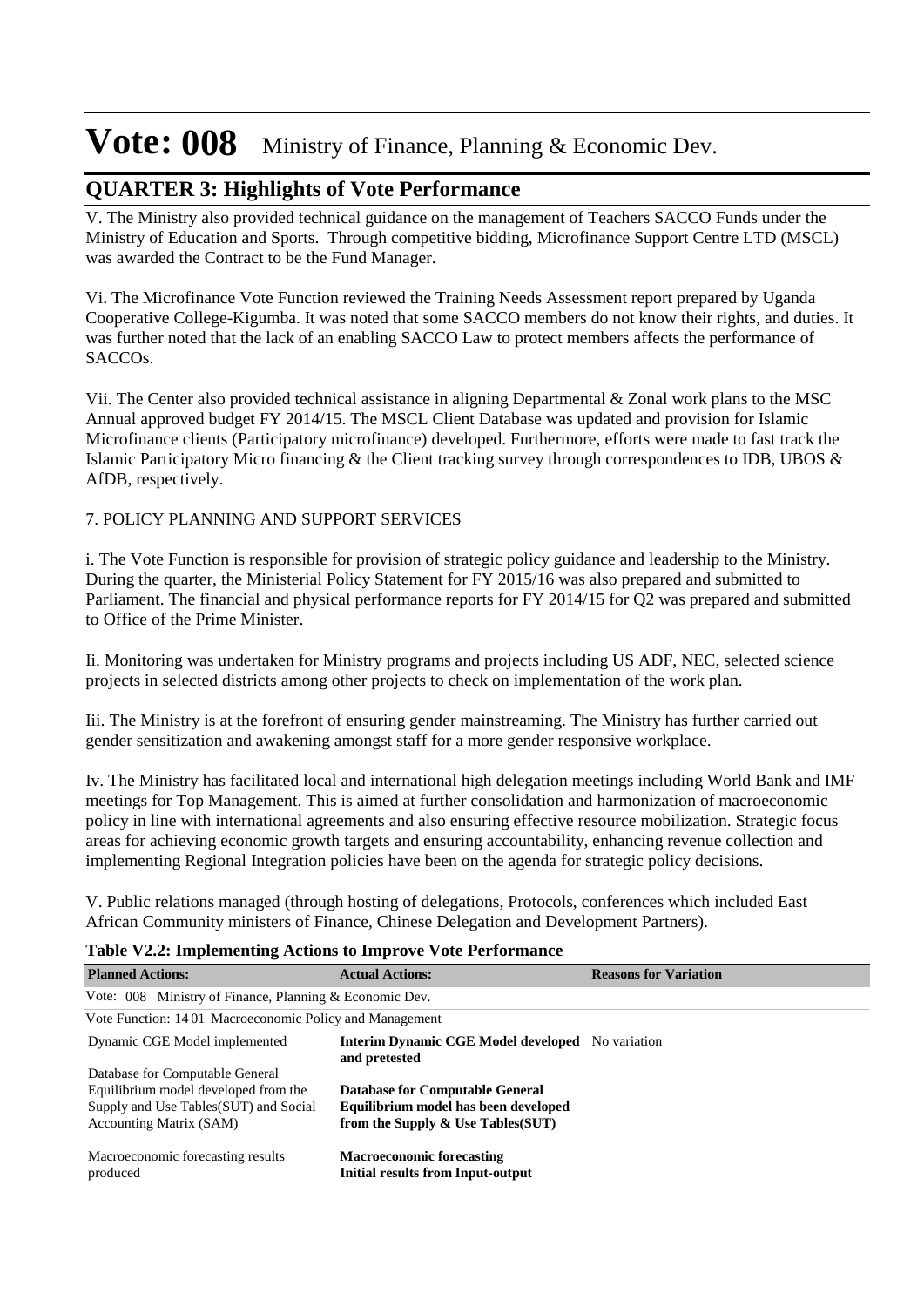| <b>Planned Actions:</b>                                                                                                                                                 | <b>Actual Actions:</b>                                                                                                                                                                                                                                                         | <b>Reasons for Variation</b> |
|-------------------------------------------------------------------------------------------------------------------------------------------------------------------------|--------------------------------------------------------------------------------------------------------------------------------------------------------------------------------------------------------------------------------------------------------------------------------|------------------------------|
|                                                                                                                                                                         | table/SAM have also been produced                                                                                                                                                                                                                                              |                              |
| Results from the SUT/SAM produced                                                                                                                                       |                                                                                                                                                                                                                                                                                |                              |
| Further roll out of the Public Investment<br>Management System (PIMIS) and training<br>of core users                                                                    | Training of super users and<br>Development Partners on the use of the<br>PIMIS was undertaken. The Ministry<br>has also accomplished Geo-codding                                                                                                                               | No variation                 |
| Portfolio Reviews for all donor funded<br>projects conducted                                                                                                            | exercise for all the running projects                                                                                                                                                                                                                                          |                              |
| Vote Function: 1402 Budget Preparation, Execution and Monitoring                                                                                                        |                                                                                                                                                                                                                                                                                |                              |
| Avail resources in line with the available<br>resource envelope and planned activities<br>in the SIPs                                                                   | Releases made as per approved<br>workplans. The Minsitry has also<br>ensured timely release of funds in line<br>with the available resource constraint.<br>Capitation grant to schools has also<br>been aligned to school academic<br>calendar for an improve service delivery | No variation                 |
| Vote Function: 1403 Public Financial Management                                                                                                                         |                                                                                                                                                                                                                                                                                |                              |
| Rollout IFMS to 12 hybrid Votes in<br>central Government<br>IFMS rolled out to 50 more Donor<br>Funded Projects (DFPs)                                                  | IFMS has been rolled out to 76 hybrid<br><b>Votes in Local Government and 8 donor</b><br>funded projects and setting up has been<br>completed for additional 15 donor<br>funded projects                                                                                       | No variation                 |
| DMFAS training for new users                                                                                                                                            | <b>DMFAS</b> training has been undertaken                                                                                                                                                                                                                                      | No variation                 |
| Staffing and capacity building of the NAO<br>support Unit                                                                                                               | and 18 new loans have been posted on<br>the DMFAS during the financial year.                                                                                                                                                                                                   |                              |
| Reviewing and harmonising Bank<br>Accounts in Line with TSA<br>Implementation                                                                                           | <b>Review &amp; harmonisation of Bank</b><br><b>Accounts in Line with TSA has been</b><br>Implementated & all dormant and non<br>essentail Government bank accounts<br>closed                                                                                                  |                              |
| Inspection of PDEs for guidance on<br>compliance to PPDA Act, PPDA<br>Performance monitoring, enhanced<br>financial management IT, Procurement and<br>leadership skills | The inspection Tool was developed<br>duiring the FY 2014/15 and as of<br>December 2014, 12 PDEs had been<br>inspected to ensure compliance to PPDA<br>Act.                                                                                                                     | No variation                 |
| Harmonisation of financial regulations<br>Vote Function: 1408 Microfinance                                                                                              |                                                                                                                                                                                                                                                                                |                              |
| Continued training of SACCO members in Teachnical assistance and mentoring to<br>resource management.                                                                   | <b>SACCO</b> managers Accountants and<br><b>Credit Officers are being provided</b>                                                                                                                                                                                             | No variation                 |
| Continued SACCO mentoring<br>work.                                                                                                                                      | continuously                                                                                                                                                                                                                                                                   |                              |
| Vote: 008 Ministry of Finance, Planning & Economic Dev.                                                                                                                 |                                                                                                                                                                                                                                                                                |                              |
| Vote Function: 1404 Development Policy Research and Monitoring                                                                                                          |                                                                                                                                                                                                                                                                                |                              |
| Implement the Science, Technology and<br>Innovation policy                                                                                                              | The National Science and Technology<br>Policy of 2009 implemented                                                                                                                                                                                                              | No variation                 |
| Continue with negotiations with both local<br>and international organisations for                                                                                       | <b>Negotiations undertaken with</b><br><b>Development Partners to seek funding</b><br>to improve Scientific research and<br>innovations initiatives                                                                                                                            | No variation                 |
| Vote Function: 1449 Policy, Planning and Support Services                                                                                                               |                                                                                                                                                                                                                                                                                |                              |
| Hold weekly Top Management and Top<br>Technical meetings                                                                                                                | <b>Top Management and Top Technical</b><br>meetings are Held weekly to deliberate                                                                                                                                                                                              | No variation                 |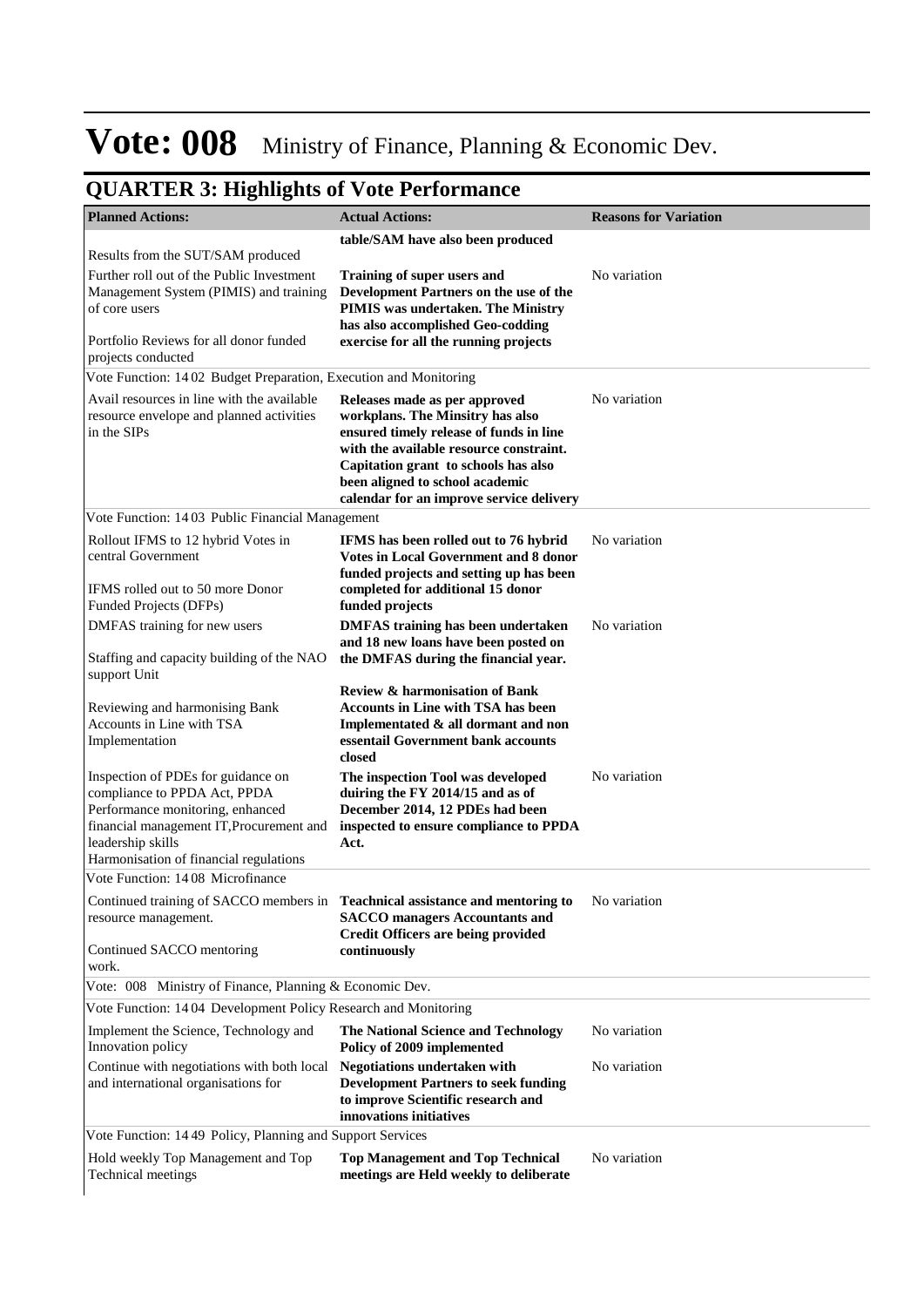### **QUARTER 3: Highlights of Vote Performance**

| <b>Planned Actions:</b>                                                                                                          | <b>Actual Actions:</b>                                                                                                                                                                   | <b>Reasons for Variation</b>                                                                                  |
|----------------------------------------------------------------------------------------------------------------------------------|------------------------------------------------------------------------------------------------------------------------------------------------------------------------------------------|---------------------------------------------------------------------------------------------------------------|
|                                                                                                                                  | on key policies and strategies for                                                                                                                                                       |                                                                                                               |
| Follow up action on recommendations of<br>Top Technical Meetings and Top                                                         | economic management                                                                                                                                                                      |                                                                                                               |
| <b>Management Meetings</b>                                                                                                       | The recommendations of Top Technical<br><b>Meetings &amp; Top Management Meetings</b><br>are followed up through identifying<br>actionable areas                                         |                                                                                                               |
| Vote: 008 Ministry of Finance, Planning & Economic Dev.                                                                          |                                                                                                                                                                                          |                                                                                                               |
| Vote Function: 1401 Macroeconomic Policy and Management                                                                          |                                                                                                                                                                                          |                                                                                                               |
| Tax Bills for 2013 published                                                                                                     | Published the tax compedium<br>incorporating all tax laws                                                                                                                                | No variation                                                                                                  |
| Carryout studies on enhancing tax revenue<br>efforts                                                                             | Tax Bills for 2014 published                                                                                                                                                             |                                                                                                               |
| Collaboration with KCCA with Local<br>Government regarding hard to reach small<br>businesses                                     |                                                                                                                                                                                          |                                                                                                               |
| Vote Function: 1402 Budget Preparation, Execution and Monitoring                                                                 |                                                                                                                                                                                          |                                                                                                               |
| Continued refresher training courses in<br>OBT and analytical<br>skills<br>Continued                                             | Refresher training courses in Program<br><b>Based Budgeting, OBT and Monitoring</b><br>and Evaluation has been undertaken.<br><b>Training of Call center Attendants as</b>               | No variation                                                                                                  |
| Training on Budget preparation and<br>reporting modules of the OBT                                                               | well as training in Budget preparations<br>and reporting modules of the OBT have<br>also been undertaken                                                                                 |                                                                                                               |
| Vote Function: 1404 Development Policy Research and Monitoring                                                                   |                                                                                                                                                                                          |                                                                                                               |
| The current staff structure does not reflect<br>the new demands on the department. Need<br>for review of the Staff Structure     | The Ministry structure is currently<br>under review and shall be fully<br>implemented after approval from the<br><b>Ministry of Public Service</b>                                       | Full implementation of the New Ministry<br>structure awaits the necessary approval                            |
| Vote Function: 1406 Investment and Private Sector Promotion                                                                      |                                                                                                                                                                                          |                                                                                                               |
| Enhance advocacy and lobbying with<br>relevant institutions like Cabinet and<br>Parliament of Uganda                             | The Investment code Bill 2010 was<br>submitted to Cabinet                                                                                                                                | No variation                                                                                                  |
| Fast track the development of private<br>sector development strategy                                                             |                                                                                                                                                                                          |                                                                                                               |
| Design a monitoring framework to track<br>the indicators                                                                         | The design of the monitoring<br>framework is still underway                                                                                                                              | No variation                                                                                                  |
| Hold quarterly executive directors'<br>meetings of MDAs involved in the<br>investment and private sector development<br>function | A forum on business reform and doing<br>business in Uganda was held to bring<br>together all the institutions involved in<br>investment and private sector<br>development in the Country | No variation                                                                                                  |
| Initiate focal points in MDAs and Local<br>governments to ease coordination                                                      |                                                                                                                                                                                          |                                                                                                               |
| Vote Function: 1408 Microfinance                                                                                                 |                                                                                                                                                                                          |                                                                                                               |
| Continue monitoring of SACCOs and<br>training of executives                                                                      | Undertook quarterly monitoring of<br>SACCOs and supervision in all regions<br>of Uganda                                                                                                  | No variation                                                                                                  |
| Implement Tier 4 law<br>Veta Eugenian: 14.40 Believ, Blenning and Support Service                                                | No progress                                                                                                                                                                              | The final draft of the Tier IV<br>Microfinance Bill has been forwarded to<br>the First Parliamentary Counsel. |

Vote Function: 14 49 Policy, Planning and Support Services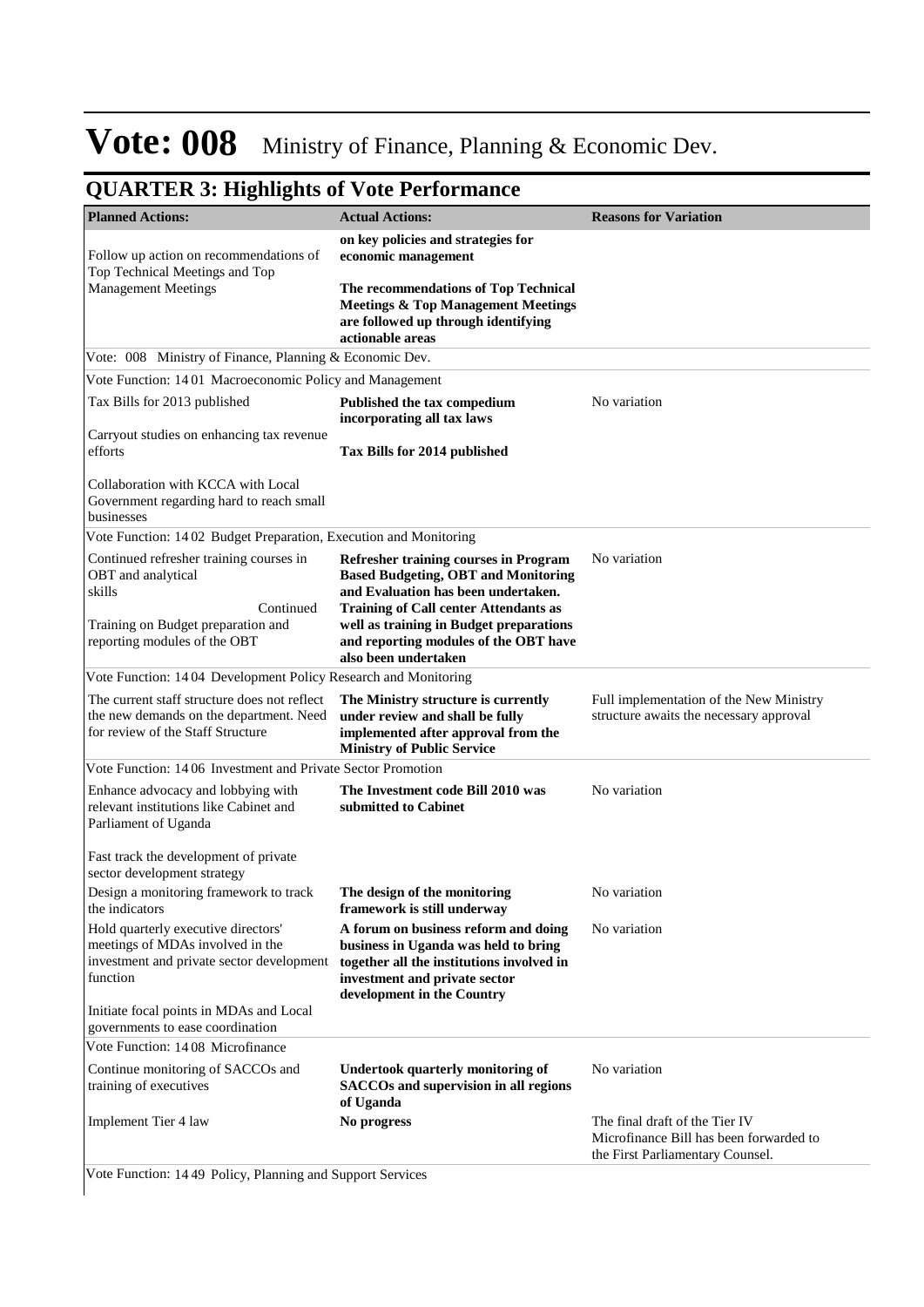| <b>QUARTER 3: Highlights of Vote Performance</b> |  |
|--------------------------------------------------|--|
|--------------------------------------------------|--|

| <b>Planned Actions:</b>                                                                       | <b>Actual Actions:</b>                                                                                                                                                                                                                     | <b>Reasons for Variation</b> |
|-----------------------------------------------------------------------------------------------|--------------------------------------------------------------------------------------------------------------------------------------------------------------------------------------------------------------------------------------------|------------------------------|
| Monitoring & Evaluation Framework and<br>the Ministry strategic Plan fully<br>operationalised | The Strategic plan is the final stages of<br>development. It is expected that it will<br>be fully completed in the FY 2015/16 to<br>take into consideration the priorities for<br>the National Development Plan II and<br>the Vision 2040. | No variation                 |
| Continued training and professionalisation<br>of all cadre in the Ministry                    | Continued training and<br>professionalisation of all cadres<br>including Economists, Accountants,<br><b>Statisticians, Procurement, Stores and</b><br>the support cadres in the Ministry                                                   | No variation                 |

### *V3: Details of Releases and Expenditure*

*This section provides a comprehensive summary of the outputs delivered by the Vote and further details of Vote expenditures by Vote Function and Expenditure Item.*

#### **Table V3.1: GoU Releases and Expenditure by Output\***

| <b>Billion Uganda Shillings</b>                                    | <b>Approved</b> | <b>Released</b> | <b>Spent</b> | $%$ GoU       | $%$ GoU       | $%$ GoU      |
|--------------------------------------------------------------------|-----------------|-----------------|--------------|---------------|---------------|--------------|
|                                                                    | <b>Budget</b>   |                 |              | <b>Budget</b> | <b>Budget</b> | Releases     |
|                                                                    |                 |                 |              | Released      | Spent         | <b>Spent</b> |
| VF:1401 Macroeconomic Policy and Management                        | 83.67           | 60.50           | 60.05        | 72.3%         | 71.8%         | 99.3%        |
| Class: Outputs Provided                                            | 6.91            | 5.24            | 4.86         | 75.9%         | 70.3%         | 92.7%        |
| 140101 Macroeconomic Policy, Monitoring and Analysis               | 4.59            | 3.46            | 3.15         | 75.5%         | 68.7%         | 90.9%        |
| 140102 Domestic Revenue and Foreign Aid Policy, Monitoring and     | 2.32            | 1.78            | 1.71         | 76.5%         | 73.5%         | 96.1%        |
| Analysis                                                           |                 |                 |              |               |               |              |
| Class: Outputs Funded                                              | 76.76           | 55.26           | 55.20        | 72.0%         | 71.9%         | 99.9%        |
| 140151 Pension Regulation services                                 | 0.50            | 0.33            | 0.27         | 66.7%         | 54.2%         | 81.4%        |
| 140153 Tax Appeals Tribunal Services                               | 1.04            | 0.73            | 0.73         | 69.9%         | 69.9%         | 100.0%       |
| 140154 NPART Services                                              | 0.08            | 0.06            | 0.06         | 75.0%         | 75.0%         | 100.0%       |
| 140155 Capital Markets Authority Services                          | 2.44            | 1.72            | 1.72         | 70.7%         | 70.7%         | 100.0%       |
| 140156 Lottery Services                                            | 0.80            | 0.66            | 0.63         | 83.0%         | 78.4%         | 94.4%        |
| 140157 Uganda Retirement Benefits Regulatory Authority Services    | 6.00            | 4.24            | 4.24         | 70.7%         | 70.7%         | 100.0%       |
| 140158 Capitalisation of institutions and financing schemes        | 65.80           | 46.25           | 46.28        | 70.3%         | 70.3%         | 100.1%       |
| 140159 Support to Financial Intelligence Authority                 | 0.10            | 1.26            | 1.26         | 1263.8%       | 1262.2%       | 99.9%        |
| VF:1402 Budget Preparation, Execution and Monitoring               | 16.64           | 16.06           | 13.52        | 96.5%         | 81.3%         | 84.2%        |
| Class: Outputs Provided                                            | 16.64           | 16.06           | 13.52        | 96.5%         | 81.3%         | 84.2%        |
| 140201 Policy, Coordination and Monitoring of the National Budget  | 10.66           | 11.25           | 9.19         | 105.6%        | 86.2%         | 81.7%        |
| Cycle                                                              |                 |                 |              |               |               |              |
| 140202 Policy, Coordination and Monitoring of the Local Government | 2.85            | 2.48            | 2.38         | 87.1%         | 83.4%         | 95.7%        |
| <b>Budget Cycle</b>                                                |                 |                 |              |               |               |              |
| 140204 Coordination and Monitoring of Sectoral Plans, Budgets and  | 3.13            | 2.32            | 1.96         | 74.2%         | 62.5%         | 84.3%        |
| <b>Budget Implementation</b>                                       |                 |                 |              |               |               |              |
| VF:1403 Public Financial Management                                | 36.17           | 30.89           | 28.18        | 85.4%         | 77.9%         | 91.2%        |
| Class: Outputs Provided                                            | 22.08           | 25.67           | 23.30        | 116.3%        | 105.5%        | 90.8%        |
| 140301 Accounting and Financial Management Policy, Coordination    | 11.31           | 9.98            | 9.52         | 88.2%         | 84.2%         | 95.4%        |
| and Monitoring                                                     |                 |                 |              |               |               |              |
| 140302 Management and Reporting on the Accounts of Government      | 5.67            | 11.13           | 10.05        | 196.4%        | 177.4%        | 90.3%        |
| 140303 Development and Management of Internal Audit and Controls   | 1.83            | 1.21            | 1.17         | 66.2%         | 63.7%         | 96.2%        |
| 140304 Local Government Financial Management Reform                | 3.26            | 1.92            | 1.83         | 58.9%         | 56.1%         | 95.2%        |
| 140305 Strengthening of Oversight (OAG and Parliament)             | 0.00            | 1.42            | 0.72         | N/A           | N/A           | 51.0%        |
| Class: Outputs Funded                                              | 2.41            | 2.30            | 1.96         | 95.6%         | 81.2%         | 85.0%        |
| 140351 Facility and Assets Management                              | 0.51            | 0.39            | 0.39         | 76.9%         | 76.9%         | 100.0%       |
| 140352 Accountability Sector Secretariat Services                  | 1.20            | 0.80            | 0.74         | 66.6%         | 61.3%         | 92.1%        |
| 140353 Procurement Policy Unit Services                            | 0.70            | 1.11            | 0.83         | 158.8%        | 118.6%        | 74.6%        |
| Class: Capital Purchases                                           | 11.69           | 2.92            | 2.92         | 25.0%         | 25.0%         | 100.0%       |
|                                                                    |                 |                 |              |               |               |              |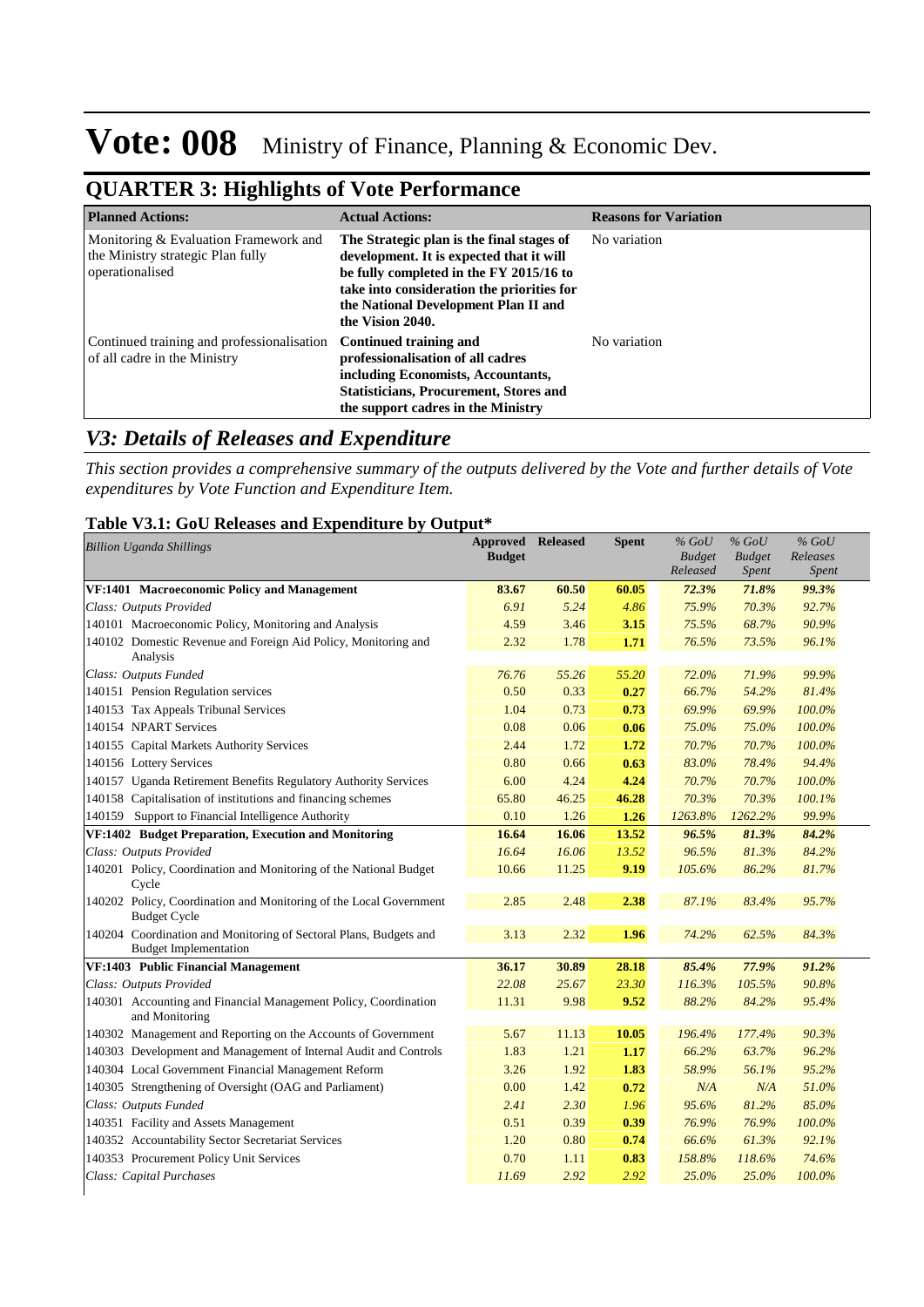### **QUARTER 3: Highlights of Vote Performance**

| 140376 Purchase of Office and ICT Equipment, including Software       | 11.69  | 2.92   | 2.92   | 25.0%   | 25.0%   | 100.0% |
|-----------------------------------------------------------------------|--------|--------|--------|---------|---------|--------|
| VF:1404 Development Policy Research and Monitoring                    | 25.60  | 19.02  | 18.79  | 74.3%   | 73.4%   | 98.8%  |
| Class: Outputs Provided                                               | 6.25   | 4.73   | 4.49   | 75.7%   | 71.9%   | 95.0%  |
| 140401 Policy, Planning, Monitoring, Analysis and Advisory Services   | 5.02   | 3.90   | 3.82   | 77.8%   | 76.1%   | 97.8%  |
| 140404 Subcounty Development Model Services                           | 1.23   | 0.83   | 0.68   | 67.2%   | 54.9%   | 81.8%  |
| Class: Outputs Funded                                                 | 17.24  | 12.69  | 12.69  | 73.6%   | 73.6%   | 100.0% |
| 140451 Population Development Services                                | 2.78   | 2.03   | 2.03   | 72.8%   | 72.8%   | 100.0% |
| 140452 Economic Policy Research and Analysis                          | 2.43   | 1.71   | 1.71   | 70.7%   | 70.7%   | 100.0% |
| 140453 NEC services                                                   | 2.20   | 1.58   | 1.58   | 71.9%   | 71.9%   | 100.0% |
| 140454 Support to scientific and other research                       | 9.83   | 7.37   | 7.37   | 75.0%   | 75.0%   | 100.0% |
| Class: Capital Purchases                                              | 2.11   | 1.60   | 1.60   | 75.9%   | 75.9%   | 100.0% |
| 140472 Government Buildings and Administrative Infrastructure         | 2.11   | 1.60   | 1.60   | 75.9%   | 75.9%   | 100.0% |
| VF:1406 Investment and Private Sector Promotion                       | 24.17  | 21.07  | 20.67  | 87.2%   | 85.5%   | 98.1%  |
| Class: Outputs Provided                                               | 6.28   | 4.38   | 4.10   | 69.7%   | 65.4%   | 93.7%  |
| 140601 Investment and private sector policy framework and monitoring  | 6.28   | 4.38   | 4.10   | 69.7%   | 65.4%   | 93.7%  |
| Class: Outputs Funded                                                 | 17.89  | 16.69  | 16.57  | 93.3%   | 92.6%   | 99.3%  |
| 140651 Provision of serviced investment infrastructure                | 13.73  | 12.59  | 12.58  | 91.7%   | 91.6%   | 100.0% |
| 140653 Develop enterpruneur skills & Enterprise Uganda services       | 2.61   | 1.84   | 1.84   | 70.4%   | 70.4%   | 100.0% |
| 140655 SME Services                                                   | 0.55   | 0.39   | 0.39   | 70.5%   | 70.5%   | 100.0% |
| 140656 Public Private Partnership Policy Services                     | 0.90   | 0.61   | 0.58   | 67.8%   | 64.4%   | 94.9%  |
| 140657 Support to Uganda Free Zones Authority                         | 0.10   | 1.27   | 1.18   | 1266.5% | 1183.2% | 93.4%  |
| VF:1408 Microfinance                                                  | 8.51   | 6.44   | 6.39   | 75.7%   | 75.1%   | 99.2%  |
| Class: Outputs Provided                                               | 1.84   | 1.48   | 1.46   | 80.6%   | 79.5%   | 98.7%  |
| 140801 Microfinance framework established                             | 1.84   | 1.48   | 1.46   | 80.6%   | 79.5%   | 98.7%  |
| Class: Outputs Funded                                                 | 6.68   | 4.97   | 4.94   | 74.4%   | 73.9%   | 99.4%  |
| 140851 SACCOS established in every subcounty                          | 1.10   | 0.88   | 0.88   | 79.6%   | 79.6%   | 100.0% |
| 140852 Microfinance Institutions supported with matching grants       | 5.57   | 4.09   | 4.06   | 73.3%   | 72.8%   | 99.2%  |
| VF:1449 Policy, Planning and Support Services                         | 44.23  | 28.24  | 25.62  | 63.8%   | 57.9%   | 90.7%  |
| Class: Outputs Provided                                               | 17.83  | 13.03  | 12.60  | 73.1%   | 70.7%   | 96.7%  |
| 144901 Policy, planning, monitoring and consultations                 | 8.69   | 5.47   | 5.28   | 62.9%   | 60.8%   | 96.6%  |
| 144902 Ministry Support Services                                      | 6.32   | 5.25   | 5.07   | 83.1%   | 80.3%   | 96.6%  |
| 144903 Ministerial and Top Management Services                        | 2.82   | 2.31   | 2.25   | 82.0%   | 79.6%   | 97.1%  |
| Class: Outputs Funded                                                 | 14.55  | 7.01   | 6.18   | 48.2%   | 42.5%   | 88.1%  |
| 144953 Subscriptions and Contributions to International Organisations | 0.52   | 0.40   | 0.32   | 77.3%   | 61.9%   | 80.0%  |
| 144954 Tax Support to exempted service providers                      | 14.04  | 6.61   | 5.86   | 47.1%   | 41.7%   | 88.6%  |
| Class: Capital Purchases                                              | 11.85  | 8.20   | 6.85   | 69.2%   | 57.8%   | 83.5%  |
| 144972 Government Buildings and Administrative Infrastructure         | 6.02   | 4.02   | 3.18   | 66.8%   | 52.8%   | 79.0%  |
| 144976 Purchase of Office and ICT Equipment, including Software       | 3.50   | 2.40   | 2.04   | 68.6%   | 58.3%   | 85.0%  |
| 144977 Purchase of Specialised Machinery & Equipment                  | 1.69   | 1.29   | 1.25   | 76.3%   | 74.3%   | 97.3%  |
| 144978 Purchase of Office and Residential Furniture and Fittings      | 0.64   | 0.49   | 0.37   | 76.5%   | 58.7%   | 76.7%  |
| 144979 Acquisition of Other Capital Assets                            | 0.00   | 0.00   | 0.00   | N/A     | N/A     | N/A    |
| <b>Total For Vote</b>                                                 | 238.99 | 182.23 | 173.23 | 76.3%   | 72.5%   | 95.1%  |

*\* Excluding Taxes and Arrears*

#### **Table V3.2: 2014/15 GoU Expenditure by Item**

| <b>Billion Uganda Shillings</b>                           | Approved<br><b>Budget</b> | <b>Releases</b> | <b>Expend-</b><br>iture | % Budged<br><b>Released</b> | % Budget<br><b>Spent</b> | %Releases<br><b>Spent</b> |
|-----------------------------------------------------------|---------------------------|-----------------|-------------------------|-----------------------------|--------------------------|---------------------------|
| <b>Output Class: Outputs Provided</b>                     | 77.81                     | 70.32           | 64.14                   | 90.4%                       | 82.4%                    | $91.2\%$                  |
| 211101 General Staff Salaries                             | 2.40                      | 2.81            | 2.71                    | 117.4%                      | 113.2%                   | 96.4%                     |
| 211102 Contract Staff Salaries (Incl. Casuals, Temporary) | 17.59                     | 12.37           | 10.51                   | 70.3%                       | 59.7%                    | 85.0%                     |
| 211103 Allowances                                         | 2.81                      | 2.09            | 2.08                    | 74.3%                       | 73.9%                    | 99.5%                     |
| 212102 Pension for General Civil Service                  | 0.00                      | 0.00            | 0.00                    | N/A                         | N/A                      | N/A                       |
| 212201 Social Security Contributions                      | 0.20                      | 0.15            | 0.10                    | 74.7%                       | 51.9%                    | 69.5%                     |
| [213001 Medical expenses (To employees)                   | 0.37                      | 0.65            | 0.63                    | 176.0%                      | 172.7%                   | 98.1%                     |
| 213004 Gratuity Expenses                                  | 0.61                      | 0.41            | 0.25                    | 68.3%                       | 41.0%                    | 60.1%                     |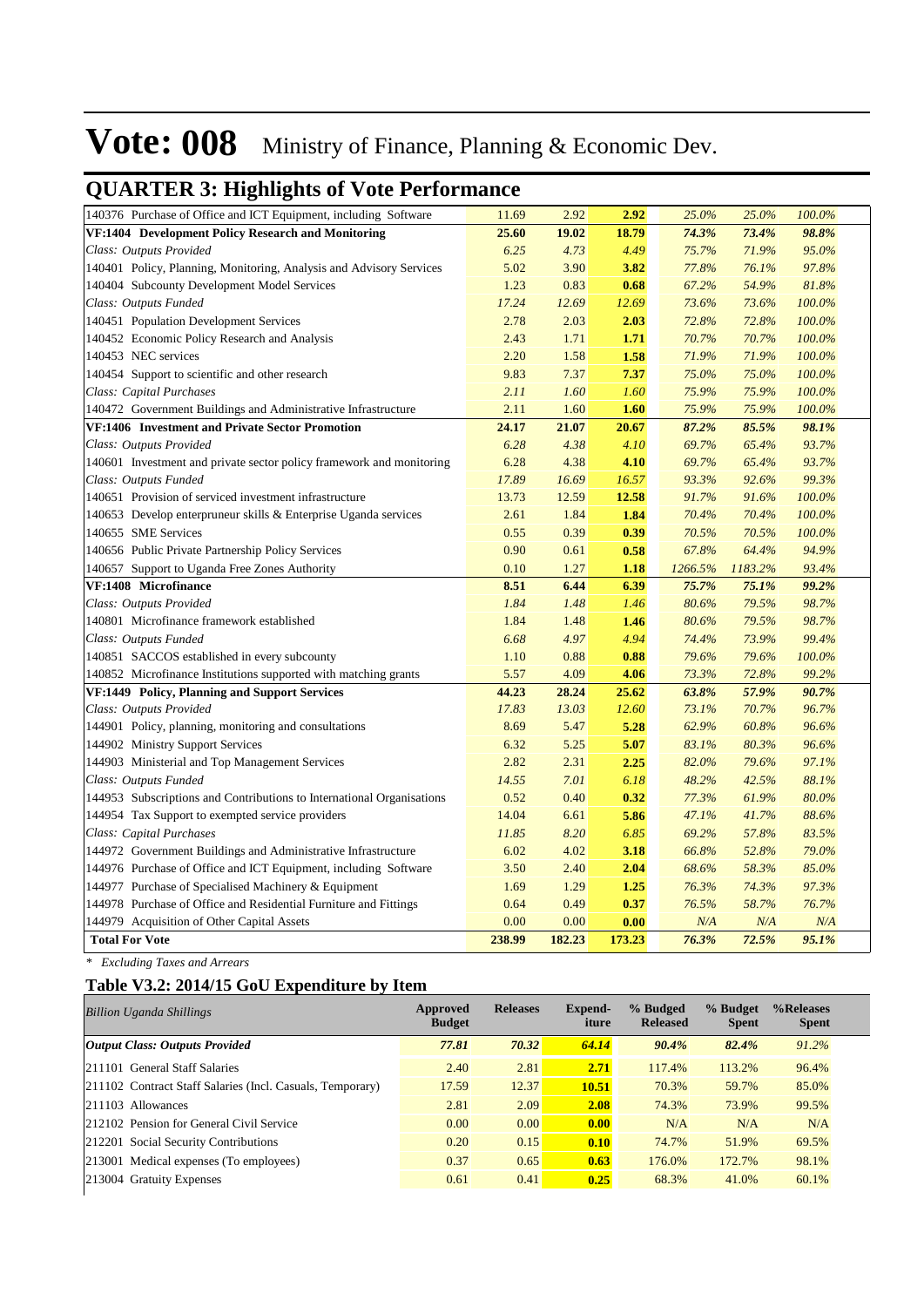|              | <b>Billion Uganda Shillings</b>                            | <b>Approved</b><br><b>Budget</b> | <b>Releases</b> | <b>Expend-</b><br>iture | % Budged<br><b>Released</b> | % Budget<br><b>Spent</b> | %Releases<br>Spent |
|--------------|------------------------------------------------------------|----------------------------------|-----------------|-------------------------|-----------------------------|--------------------------|--------------------|
|              | 221001 Advertising and Public Relations                    | 1.35                             | 1.26            | 0.90                    | 93.2%                       | 66.4%                    | 71.2%              |
|              | 221002 Workshops and Seminars                              | 3.29                             | 3.11            | 2.92                    | 94.5%                       | 88.8%                    | 94.0%              |
|              | 221003 Staff Training                                      | 5.72                             | 4.23            | 4.06                    | 73.9%                       | 71.0%                    | 96.1%              |
|              | 221005 Hire of Venue (chairs, projector, etc)              | 0.02                             | 0.01            | 0.01                    | 58.1%                       | 35.2%                    | 60.6%              |
|              | 221006 Commissions and related charges                     | 0.26                             | 0.18            | 0.18                    | 70.0%                       | 68.9%                    | 98.5%              |
|              | 221007 Books, Periodicals & Newspapers                     | 0.12                             | 0.08            | 0.08                    | 70.7%                       | 63.1%                    | 89.2%              |
|              | 221008 Computer supplies and Information Technology (IT    | 0.78                             | 0.48            | 0.44                    | 62.0%                       | 56.6%                    | 91.2%              |
|              | 221009 Welfare and Entertainment                           | 0.90                             | 0.65            | 0.65                    | 72.3%                       | 72.0%                    | 99.6%              |
|              | 221010 Special Meals and Drinks                            | 0.03                             | 0.02            | 0.02                    | 73.2%                       | 68.1%                    | 93.0%              |
|              | 221011 Printing, Stationery, Photocopying and Binding      | 3.90                             | 2.74            | 2.43                    | 70.3%                       | 62.2%                    | 88.5%              |
|              | 221012 Small Office Equipment                              | 0.11                             | 0.07            | 0.06                    | 67.1%                       | 52.7%                    | 78.6%              |
|              | 221016 IFMS Recurrent costs                                | 10.42                            | 10.05           | 9.80                    | 96.5%                       | 94.1%                    | 97.5%              |
|              | 221017 Subscriptions                                       | 4.13                             | 2.77            | 2.77                    | 67.2%                       | 67.1%                    | 99.9%              |
|              | 221020 IPPS Recurrent Costs                                | 0.03                             | 0.02            | 0.02                    | 70.7%                       | 68.8%                    | 97.3%              |
|              | 222001 Telecommunications                                  | 0.40                             | 0.29            | 0.27                    | 71.2%                       | 67.9%                    | 95.4%              |
|              | 222002 Postage and Courier                                 | 0.03                             | 0.02            | 0.01                    | 71.6%                       | 26.3%                    | 36.7%              |
|              | 222003 Information and communications technology (ICT)     | 0.48                             | 0.75            | 0.70                    | 155.1%                      | 144.6%                   | 93.2%              |
|              | 223001 Property Expenses                                   | 0.22                             | 0.15            | 0.15                    | 70.7%                       | 70.3%                    | 99.4%              |
| 223002 Rates |                                                            | 0.17                             | 0.12            | 0.11                    | 70.7%                       | 68.7%                    | 97.2%              |
|              | 223003 Rent – (Produced Assets) to private entities        | 0.15                             | 0.11            | 0.11                    | 70.7%                       | 70.3%                    | 99.4%              |
|              | 223004 Guard and Security services                         | 0.17                             | 0.12            | 0.12                    | 72.0%                       | 72.0%                    | 100.0%             |
|              | 223005 Electricity                                         | 0.55                             | 0.39            | 0.39                    | 71.1%                       | 71.1%                    | 100.0%             |
| 223006 Water |                                                            | 0.25                             | 0.18            | 0.13                    | 70.9%                       | 51.0%                    | 72.0%              |
|              | 223901 Rent – (Produced Assets) to other govt. units       | 0.00                             | 0.09            | 0.09                    | N/A                         | N/A                      | 100.0%             |
|              | 224002 General Supply of Goods and Services                | 0.00                             | 0.08            | 0.08                    | N/A                         | N/A                      | 94.4%              |
|              | 224005 Uniforms, Beddings and Protective Gear              | 0.05                             | 0.05            | 0.00                    | 100.0%                      | 0.0%                     | 0.0%               |
|              | 225001 Consultancy Services- Short term                    | 6.69                             | 5.53            | 5.08                    | 82.7%                       | 75.9%                    | 91.8%              |
|              | 225002 Consultancy Services-Long-term                      | 2.98                             | 9.94            | 8.27                    | 333.8%                      | 277.8%                   | 83.2%              |
|              | 227001 Travel inland                                       | 4.05                             | 3.01            | 2.97                    | 74.2%                       | 73.3%                    | 98.8%              |
|              | 227002 Travel abroad                                       | 2.07                             | 2.00            | 1.96                    | 96.8%                       | 94.6%                    | 97.8%              |
|              | 227003 Carriage, Haulage, Freight and transport hire       | 0.16                             | 0.10            | 0.10                    | 64.4%                       | 64.4%                    | 100.0%             |
|              | 227004 Fuel, Lubricants and Oils                           | 2.62                             | 1.90            | <b>1.89</b>             | 72.6%                       | 72.1%                    | 99.4%              |
|              | 228001 Maintenance - Civil                                 | 0.29                             | 0.21            | 0.21                    | 75.0%                       | 75.0%                    | 100.0%             |
|              | 228002 Maintenance - Vehicles                              | 1.09                             | 0.84            | 0.66                    | 76.8%                       | 61.1%                    | 79.6%              |
|              | 228003 Maintenance - Machinery, Equipment & Furniture      | 0.25                             | 0.19            | 0.17                    | 78.4%                       | 67.1%                    | 85.6%              |
|              | 228004 Maintenance - Other                                 | 0.01                             | 0.01            | 0.01                    | 85.5%                       | 84.5%                    | 98.8%              |
|              | 273102 Incapacity, death benefits and funeral expenses     | 0.13                             | 0.07            | 0.05                    | 55.1%                       | 36.7%                    | 66.7%              |
|              | <b>Output Class: Outputs Funded</b>                        | 135.53                           | 99.13           | 97.73                   | 73.1%                       | 72.1%                    | 98.6%              |
|              | 262101 Contributions to International Organisations (Curre | 0.52                             | 0.40            | 0.32                    | 77.3%                       | 61.9%                    | 80.0%              |
|              | 263104 Transfers to other govt. Units (Current)            | 48.36                            | 32.35           | <b>32.20</b>            | 66.9%                       | 66.6%                    | 99.5%              |
|              | 263106 Other Current grants (Current)                      | 3.08                             | 3.05            | 2.74                    | 98.9%                       | 88.8%                    | 89.7%              |
|              | 263204 Transfers to other govt. Units (Capital)            | 0.72                             | 0.51            | 0.51                    | 70.5%                       | 70.5%                    | 100.0%             |
|              | 263206 Other Capital grants (Capital)                      | 0.00                             | 0.20            | 0.20                    | N/A                         | N/A                      | 100.0%             |
|              | 263321 Conditional trans. Autonomous Inst (Wage subvent    | 3.57                             | 2.52            | 2.52                    | 70.5%                       | 70.5%                    | 100.0%             |
|              | 263340 Other grants                                        | 2.94                             | 2.06            | <b>1.99</b>             | 70.0%                       | 67.9%                    | 97.0%              |
|              | 264101 Contributions to Autonomous Institutions            | 48.29                            | 41.55           | 41.52                   | 86.0%                       | 86.0%                    | 99.9%              |
|              | 264102 Contributions to Autonomous Institutions (Wage S    | 13.32                            | 9.43            | 9.43                    | 70.8%                       | 70.8%                    | 99.9%              |
|              | 264201 Contributions to Autonomous Institutions            | 0.60                             | 0.45            | 0.45                    | 75.0%                       | 75.0%                    | 100.0%             |
|              | 291001 Transfers to Government Institutions                | 14.04                            | 6.61            | 5.86                    | 47.1%                       | 41.7%                    | 88.6%              |
|              | 321421 Conditional trans. to Autonomous Inst (Wage subve   | 0.10                             | 0.00            | 0.00                    | 0.0%                        | 0.0%                     | N/A                |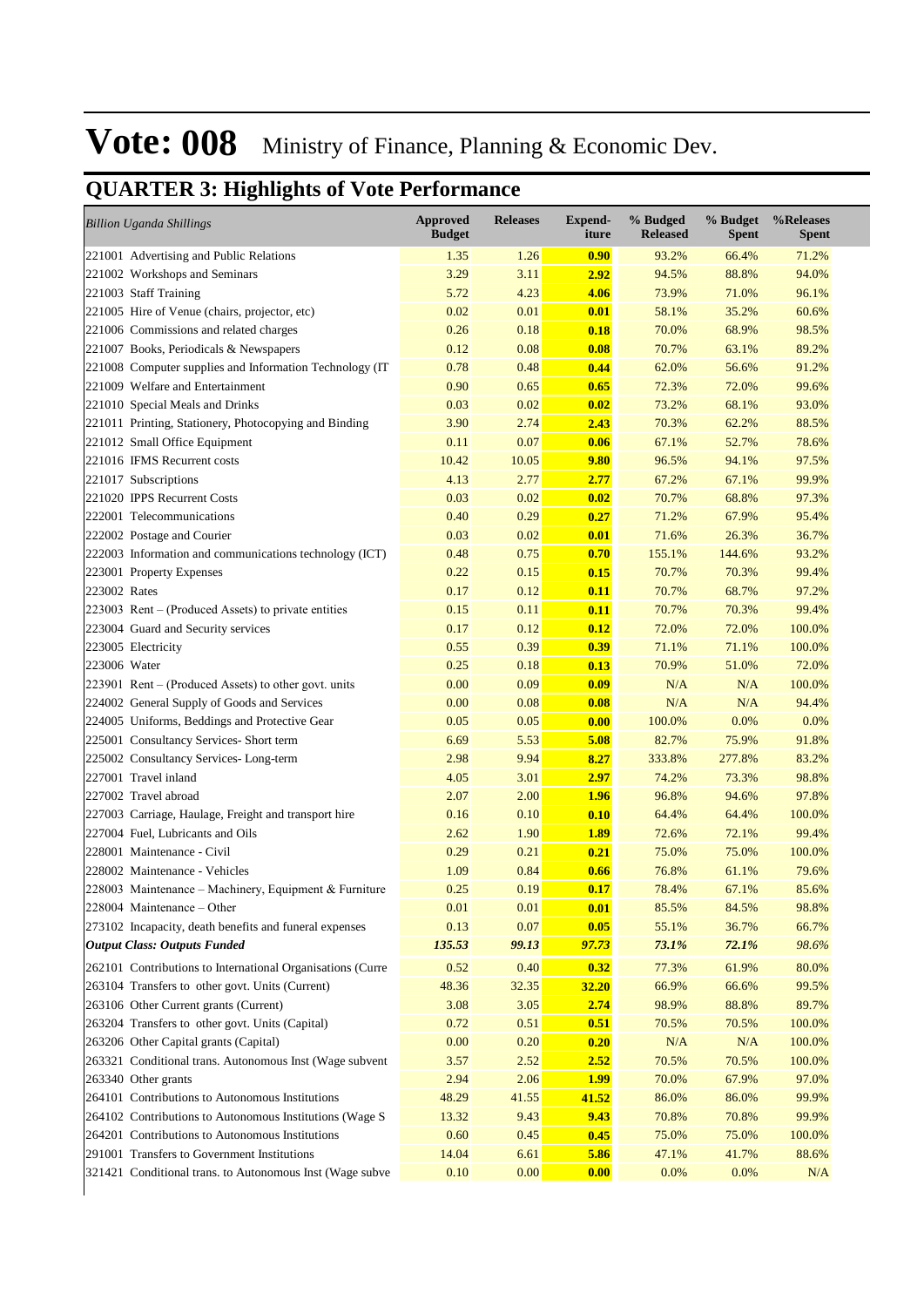### **QUARTER 3: Highlights of Vote Performance**

| <b>Billion Uganda Shillings</b>                 | Approved<br><b>Budget</b> | <b>Releases</b> | Expend-<br>iture | % Budged<br><b>Released</b> | % Budget<br><b>Spent</b> | %Releases<br><b>Spent</b> |
|-------------------------------------------------|---------------------------|-----------------|------------------|-----------------------------|--------------------------|---------------------------|
| <b>Output Class: Capital Purchases</b>          | 34.19                     | 21.33           | 19.88            | 62.4%                       | 58.1%                    | 93.2%                     |
| 231001 Non Residential buildings (Depreciation) | 8.13                      | 5.62            | 4.78             | 69.2%                       | 58.8%                    | 85.0%                     |
| 231004 Transport equipment                      | 0.00 <sub>1</sub>         | 0.06            | 0.00             | N/A                         | N/A                      | $0.0\%$                   |
| 231005 Machinery and equipment                  | 16.88                     | 6.61            | 6.22             | 39.2%                       | 36.8%                    | 94.0%                     |
| 231006 Furniture and fittings (Depreciation)    | 0.64                      | 0.49            | 0.37             | 76.5%                       | 58.7%                    | 76.7%                     |
| 312204 Taxes on Machinery, Furniture & Vehicles | 8.55                      | 8.55            | 8.51             | 100.0%                      | 99.6%                    | 99.6%                     |
| <b>Output Class: Arrears</b>                    | 1.98                      | 1.98            | 1.98             | 100.0%                      | 100.0%                   | $100.0\%$                 |
| 321605 Domestic arrears (Budgeting)             | 1.58                      | 1.58            | 1.58             | 100.0%                      | 100.0%                   | 100.0%                    |
| 321612 Water arrears (Budgeting)                | 0.01                      | 0.01            | 0.01             | 100.0%                      | 100.0%                   | 100.0%                    |
| 321614 Electricity arrears (Budgeting)          | 0.39                      | 0.39            | 0.39             | 100.0%                      | 100.0%                   | 100.0%                    |
| <b>Grand Total:</b>                             | 249.52                    | 192.76          | 183.73           | 77.3%                       | 73.6%                    | 95.3%                     |
| <b>Total Excluding Taxes and Arrears:</b>       | 238.99                    | 182.23          | 173.23           | 76.3%                       | 72.5%                    | 95.1%                     |

#### **Table V3.3: GoU Releases and Expenditure by Project and Programme\***

|      | <b>Billion Uganda Shillings</b>                                                         | <b>Approved Released</b><br><b>Budget</b> |       | <b>Spent</b> | $%$ GoU<br><b>Budget</b><br>Released | $%$ GoU<br><b>Budget</b><br><i>Spent</i> | $%$ GoU<br>Releases<br><i>Spent</i> |  |
|------|-----------------------------------------------------------------------------------------|-------------------------------------------|-------|--------------|--------------------------------------|------------------------------------------|-------------------------------------|--|
|      | VF:1401 Macroeconomic Policy and Management                                             | 83.67                                     | 60.50 | 60.05        | 72.3%                                | 71.8%                                    | 99.3%                               |  |
|      | <b>Recurrent Programmes</b>                                                             |                                           |       |              |                                      |                                          |                                     |  |
| 03   | <b>Tax Policy</b>                                                                       | 3.23                                      | 2.63  | 2.54         | 81.4%                                | 78.5%                                    | 96.3%                               |  |
| 04   | Aid Liaison                                                                             | 1.39                                      | 0.99  | 0.89         | 71.2%                                | 64.1%                                    | 90.1%                               |  |
| 08   | Macroeconomic Policy                                                                    | 10.24                                     | 8.41  | 8.33         | 82.1%                                | 81.4%                                    | 99.0%                               |  |
|      | <b>Development Projects</b>                                                             |                                           |       |              |                                      |                                          |                                     |  |
| 0945 | Capitalisation of Institutions                                                          | 65.80                                     | 46.25 | 46.28        | 70.3%                                | 70.3%                                    | 100.1%                              |  |
| 1080 | Support to Macroeconomic Management                                                     | 1.87                                      | 1.31  | 1.22         | 70.0%                                | 65.6%                                    | 93.7%                               |  |
| 1208 | Support to National Authorising Officer                                                 | 0.20                                      | 0.15  | 0.13         | 76.6%                                | 66.8%                                    | 87.2%                               |  |
| 1211 | Belgo-Ugandan study and consultancy Fund                                                | 0.33                                      | 0.25  | 0.19         | 75.8%                                | 58.7%                                    | 77.4%                               |  |
|      | 1290a 3RD Financial Management and Accountability Programme                             | 0.62                                      | 0.52  | 0.46         | 83.8%                                | 75.2%                                    | 89.7%                               |  |
|      | [FINMAP III] Component 1                                                                |                                           |       |              |                                      |                                          |                                     |  |
|      | VF:1402 Budget Preparation, Execution and Monitoring                                    | 16.64                                     | 16.06 | 13.52        | 96.5%                                | 81.3%                                    | 84.2%                               |  |
|      | <b>Recurrent Programmes</b>                                                             |                                           |       |              |                                      |                                          |                                     |  |
| 02   | <b>Public Administration</b>                                                            | 0.93                                      | 0.66  | 0.63         | 71.4%                                | 67.8%                                    | 95.0%                               |  |
| 11   | Budget Policy and Evaluation                                                            | 8.30                                      | 9.85  | 8.09         | 118.6%                               | 97.4%                                    | 82.1%                               |  |
| 12   | <b>Infrastructure and Social Services</b>                                               | 1.77                                      | 1.26  | 1.22         | 71.1%                                | 68.8%                                    | 96.9%                               |  |
|      | <b>Development Projects</b>                                                             |                                           |       |              |                                      |                                          |                                     |  |
|      | 1063 Budget Monitoring and Evaluation                                                   | 3.74                                      | 2.69  | 2.18         | 71.8%                                | 58.1%                                    | 80.9%                               |  |
|      | 1290b 3RD Financial Management and Accountability Programme<br>[FINMAP III] Component 2 | 1.51                                      | 1.30  | 1.13         | 86.4%                                | 74.6%                                    | 86.4%                               |  |
|      | 1305 U growth DANIDA programme                                                          | 0.39                                      | 0.30  | 0.29         | 77.8%                                | 74.3%                                    | 95.4%                               |  |
|      | VF:1403 Public Financial Management                                                     | 36.17                                     | 30.89 | 28.18        | 85.4%                                | 77.9%                                    | 91.2%                               |  |
|      | <b>Recurrent Programmes</b>                                                             |                                           |       |              |                                      |                                          |                                     |  |
| 05   | <b>Financial Management Services</b>                                                    | 8.58                                      | 8.46  | 8.21         | 98.6%                                | 95.7%                                    | 97.0%                               |  |
| 06   | <b>Treasury Services</b>                                                                | 1.21                                      | 0.92  | 0.92         | 76.0%                                | 75.7%                                    | 99.5%                               |  |
| 10   | Inspectorate and Internal Audit                                                         | 2.01                                      | 1.44  | 1.38         | 71.3%                                | 68.5%                                    | 96.1%                               |  |
| 13   | <b>Technical and Advisory Services</b>                                                  | 3.92                                      | 3.30  | 2.90         | 84.1%                                | 73.9%                                    | 87.8%                               |  |
|      | <b>Development Projects</b>                                                             |                                           |       |              |                                      |                                          |                                     |  |
|      | 1290c 3RD Financial Management and Accountability Programme                             | 20.44                                     | 16.77 | 14.77        | 82.0%                                | 72.3%                                    | 88.1%                               |  |
|      | [FINMAP III] Comp. 3,4&5 - FMS, LGPFM and Oversight                                     |                                           |       |              |                                      |                                          |                                     |  |
|      | VF:1404 Development Policy Research and Monitoring                                      | 25.60                                     | 19.02 | 18.79        | 74.3%                                | 73.4%                                    | 98.8%                               |  |
|      | <b>Recurrent Programmes</b>                                                             |                                           |       |              |                                      |                                          |                                     |  |
| 09   | Economic Development and Policy Research                                                | 13.49                                     | 9.74  | 9.50         | 72.2%                                | 70.5%                                    | 97.6%                               |  |
|      | <b>Development Projects</b>                                                             |                                           |       |              |                                      |                                          |                                     |  |
|      | 0046 Support to NEC                                                                     | 0.60                                      | 0.45  | 0.45         | 75.0%                                | 75.0%                                    | 100.0%                              |  |